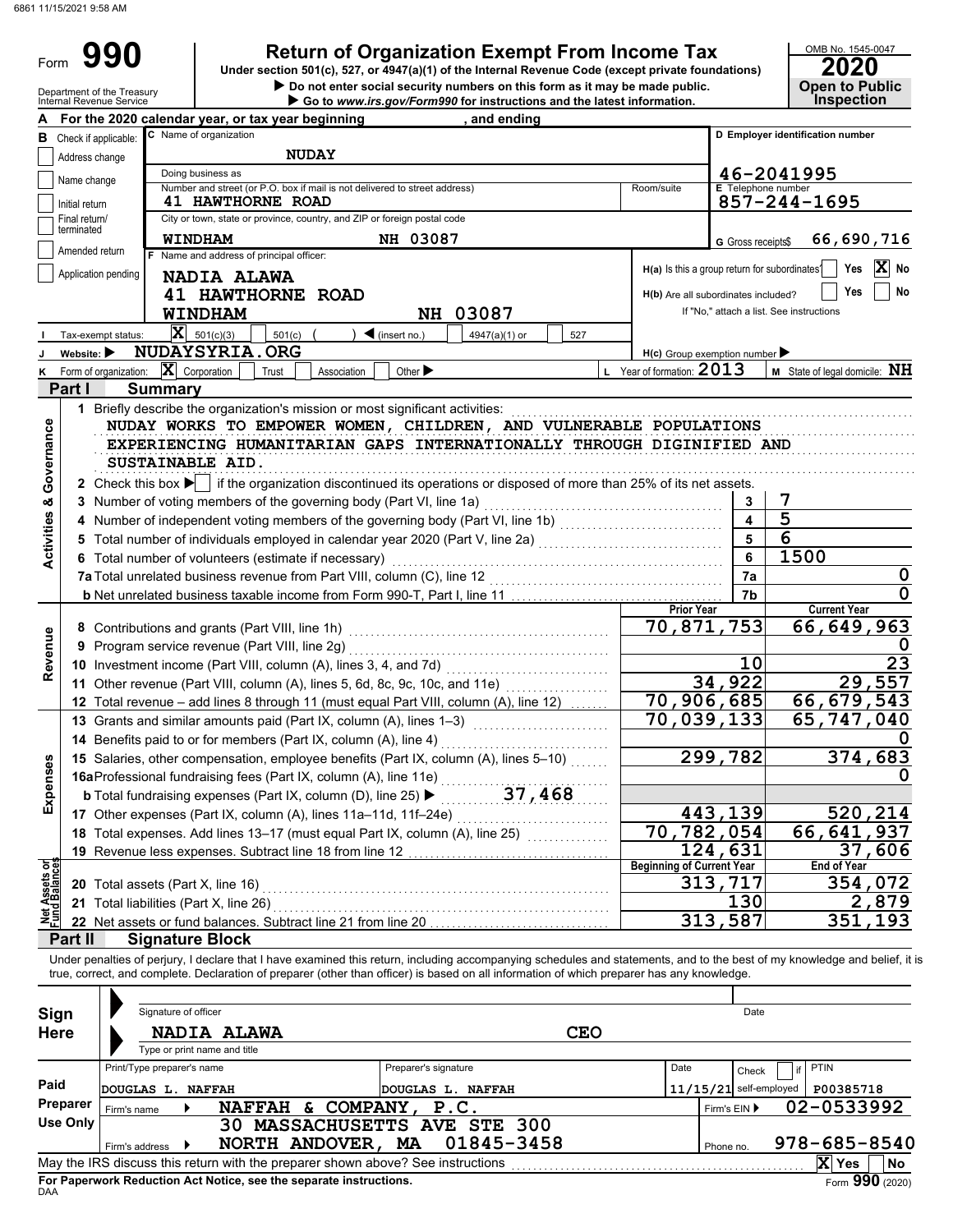|          |              | Form 990 (2020) $\mathbf{NUDAY}$ |                                                      | 46-2041995                                                                                                                                                                                                                                                                                                                                                                                                                                                                                                                                                                                                                                                                                         | Page 2                |
|----------|--------------|----------------------------------|------------------------------------------------------|----------------------------------------------------------------------------------------------------------------------------------------------------------------------------------------------------------------------------------------------------------------------------------------------------------------------------------------------------------------------------------------------------------------------------------------------------------------------------------------------------------------------------------------------------------------------------------------------------------------------------------------------------------------------------------------------------|-----------------------|
| Part III |              |                                  |                                                      | <b>Statement of Program Service Accomplishments</b>                                                                                                                                                                                                                                                                                                                                                                                                                                                                                                                                                                                                                                                |                       |
|          |              |                                  |                                                      | Check if Schedule O contains a response or note to any line in this Part III                                                                                                                                                                                                                                                                                                                                                                                                                                                                                                                                                                                                                       |                       |
|          |              |                                  | 1 Briefly describe the organization's mission:       |                                                                                                                                                                                                                                                                                                                                                                                                                                                                                                                                                                                                                                                                                                    |                       |
|          |              |                                  |                                                      | NUDAY EMPOWERS WOMEN, CHILDREN, AND VULNERABLE POPULATIONS EXPERIENCING                                                                                                                                                                                                                                                                                                                                                                                                                                                                                                                                                                                                                            |                       |
|          |              |                                  |                                                      | HUMANITARIAN CRISES DOMESTICALLY AND WORLDWIDE THROUGH DIGINIFIED AND                                                                                                                                                                                                                                                                                                                                                                                                                                                                                                                                                                                                                              |                       |
|          |              | SUSTAINABLE AID.                 |                                                      |                                                                                                                                                                                                                                                                                                                                                                                                                                                                                                                                                                                                                                                                                                    |                       |
|          |              |                                  |                                                      | 2 Did the organization undertake any significant program services during the year which were not listed on the                                                                                                                                                                                                                                                                                                                                                                                                                                                                                                                                                                                     |                       |
|          |              | prior Form 990 or 990-EZ?        |                                                      |                                                                                                                                                                                                                                                                                                                                                                                                                                                                                                                                                                                                                                                                                                    | Yes $ X $ No          |
|          |              |                                  | If "Yes," describe these new services on Schedule O. |                                                                                                                                                                                                                                                                                                                                                                                                                                                                                                                                                                                                                                                                                                    |                       |
| 3        |              |                                  |                                                      | Did the organization cease conducting, or make significant changes in how it conducts, any program                                                                                                                                                                                                                                                                                                                                                                                                                                                                                                                                                                                                 |                       |
|          | services?    |                                  |                                                      |                                                                                                                                                                                                                                                                                                                                                                                                                                                                                                                                                                                                                                                                                                    | Yes $\overline{X}$ No |
|          |              |                                  | If "Yes," describe these changes on Schedule O.      |                                                                                                                                                                                                                                                                                                                                                                                                                                                                                                                                                                                                                                                                                                    |                       |
| 4        |              |                                  |                                                      | Describe the organization's program service accomplishments for each of its three largest program services, as measured by                                                                                                                                                                                                                                                                                                                                                                                                                                                                                                                                                                         |                       |
|          |              |                                  |                                                      | expenses. Section 501(c)(3) and 501(c)(4) organizations are required to report the amount of grants and allocations to others,                                                                                                                                                                                                                                                                                                                                                                                                                                                                                                                                                                     |                       |
|          |              |                                  |                                                      | the total expenses, and revenue, if any, for each program service reported.                                                                                                                                                                                                                                                                                                                                                                                                                                                                                                                                                                                                                        |                       |
|          | 4a (Code:    |                                  |                                                      | ) (Expenses $$66,514,343$ including grants of $$65,747,040$ ) (Revenue \$                                                                                                                                                                                                                                                                                                                                                                                                                                                                                                                                                                                                                          |                       |
|          |              |                                  |                                                      | INCLUDING FOOD, HYGIENE ITEMS, TOYS, AND MEDICAL SUPPLIES TO AREAS<br>EXPERIENCING HUMANITARIAN GAPS. NUDAY FACILITATES AN ORPHAN SPONSORSHIP<br>PROGRAM, WHERE SPONSORS CAN SUPPORT ORPHANS TO ENSURE THAT THEY HAVE ACCESS<br>TO THEIR BASIC NEEDS (SUCH AS FOOD AND CLOTHING) AND MEDICAL SUPPORT (AS<br>NEEDED) AND EDUCATION. FOCUSING ON LONG-TERM SUSTAINABILITY IN HUMANITARIAN<br>CRISES, NUDAY WORKS TO ESTABLISH SUSTAINABLE INFRASTRUCTURE AND ACCESS TO<br>BASIC RIGHTS SUCH AS WATER. IN NORTHWEST SYRIA, NUDAY RENOVATES WELLS,<br>BUILDING NEW SOLAR-POWERED WELLS IN AREAS WITHOUT WATER ACCESS AND ALSO<br>RETROFITTING WELLS WITH LOCALLY-PROCURED SOLAR PANELS TO ENSURE CLEAN |                       |
|          |              |                                  |                                                      | ENERGY AND INDEPENDENCE FROM COSTLY FOSSIL FUELS.                                                                                                                                                                                                                                                                                                                                                                                                                                                                                                                                                                                                                                                  |                       |
|          | 4b (Code:    |                                  | ) (Expenses \$                                       | $\ldots \ldots \ldots \ldots \ldots$ including grants of\$<br>$\ldots$ (Revenue \$                                                                                                                                                                                                                                                                                                                                                                                                                                                                                                                                                                                                                 |                       |
| N/A      |              |                                  |                                                      |                                                                                                                                                                                                                                                                                                                                                                                                                                                                                                                                                                                                                                                                                                    |                       |
|          |              |                                  |                                                      |                                                                                                                                                                                                                                                                                                                                                                                                                                                                                                                                                                                                                                                                                                    |                       |
|          |              |                                  |                                                      |                                                                                                                                                                                                                                                                                                                                                                                                                                                                                                                                                                                                                                                                                                    |                       |
|          |              |                                  |                                                      |                                                                                                                                                                                                                                                                                                                                                                                                                                                                                                                                                                                                                                                                                                    |                       |
|          |              |                                  |                                                      |                                                                                                                                                                                                                                                                                                                                                                                                                                                                                                                                                                                                                                                                                                    |                       |
|          |              |                                  |                                                      |                                                                                                                                                                                                                                                                                                                                                                                                                                                                                                                                                                                                                                                                                                    |                       |
|          |              |                                  |                                                      |                                                                                                                                                                                                                                                                                                                                                                                                                                                                                                                                                                                                                                                                                                    |                       |
|          |              |                                  |                                                      |                                                                                                                                                                                                                                                                                                                                                                                                                                                                                                                                                                                                                                                                                                    |                       |
|          |              |                                  |                                                      |                                                                                                                                                                                                                                                                                                                                                                                                                                                                                                                                                                                                                                                                                                    |                       |
|          |              |                                  |                                                      |                                                                                                                                                                                                                                                                                                                                                                                                                                                                                                                                                                                                                                                                                                    |                       |
|          |              |                                  |                                                      |                                                                                                                                                                                                                                                                                                                                                                                                                                                                                                                                                                                                                                                                                                    |                       |
|          | 4c (Code:    |                                  | ) (Expenses \$                                       | including grants of\$<br>) (Revenue \$                                                                                                                                                                                                                                                                                                                                                                                                                                                                                                                                                                                                                                                             |                       |
| N/A      |              |                                  |                                                      |                                                                                                                                                                                                                                                                                                                                                                                                                                                                                                                                                                                                                                                                                                    |                       |
|          |              |                                  |                                                      |                                                                                                                                                                                                                                                                                                                                                                                                                                                                                                                                                                                                                                                                                                    |                       |
|          |              |                                  |                                                      |                                                                                                                                                                                                                                                                                                                                                                                                                                                                                                                                                                                                                                                                                                    |                       |
|          |              |                                  |                                                      |                                                                                                                                                                                                                                                                                                                                                                                                                                                                                                                                                                                                                                                                                                    |                       |
|          |              |                                  |                                                      |                                                                                                                                                                                                                                                                                                                                                                                                                                                                                                                                                                                                                                                                                                    |                       |
|          |              |                                  |                                                      |                                                                                                                                                                                                                                                                                                                                                                                                                                                                                                                                                                                                                                                                                                    |                       |
|          |              |                                  |                                                      |                                                                                                                                                                                                                                                                                                                                                                                                                                                                                                                                                                                                                                                                                                    |                       |
|          |              |                                  |                                                      |                                                                                                                                                                                                                                                                                                                                                                                                                                                                                                                                                                                                                                                                                                    |                       |
|          |              |                                  |                                                      |                                                                                                                                                                                                                                                                                                                                                                                                                                                                                                                                                                                                                                                                                                    |                       |
|          |              |                                  |                                                      |                                                                                                                                                                                                                                                                                                                                                                                                                                                                                                                                                                                                                                                                                                    |                       |
|          |              |                                  |                                                      |                                                                                                                                                                                                                                                                                                                                                                                                                                                                                                                                                                                                                                                                                                    |                       |
|          |              |                                  |                                                      |                                                                                                                                                                                                                                                                                                                                                                                                                                                                                                                                                                                                                                                                                                    |                       |
|          |              |                                  |                                                      |                                                                                                                                                                                                                                                                                                                                                                                                                                                                                                                                                                                                                                                                                                    |                       |
|          | (Expenses \$ |                                  | 4d Other program services (Describe on Schedule O.)  | (Revenue \$<br>including grants of\$                                                                                                                                                                                                                                                                                                                                                                                                                                                                                                                                                                                                                                                               |                       |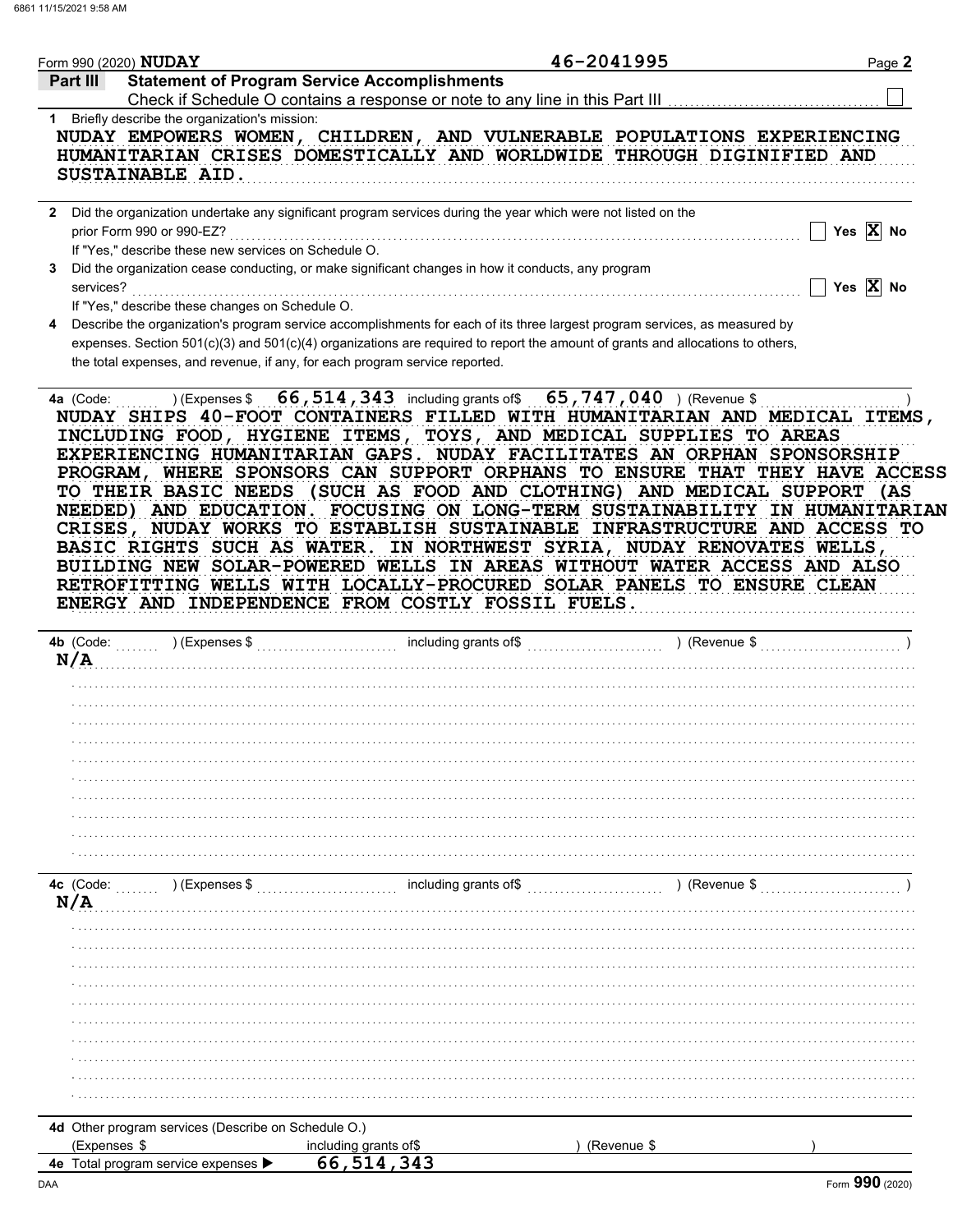|              | Part IV<br><b>Checklist of Required Schedules</b>                                                                       |                | Yes l       | No                   |
|--------------|-------------------------------------------------------------------------------------------------------------------------|----------------|-------------|----------------------|
| 1.           | Is the organization described in section $501(c)(3)$ or $4947(a)(1)$ (other than a private foundation)? If "Yes,"       |                |             |                      |
|              | complete Schedule A                                                                                                     | 1              | X           |                      |
| $\mathbf{2}$ | Is the organization required to complete Schedule B, Schedule of Contributors (see instructions)?                       | $\mathbf{2}$   | $\mathbf x$ |                      |
| 3            | Did the organization engage in direct or indirect political campaign activities on behalf of or in opposition to        |                |             |                      |
|              | candidates for public office? If "Yes," complete Schedule C, Part I                                                     | 3              |             | X                    |
| 4            | Section 501(c)(3) organizations. Did the organization engage in lobbying activities, or have a section 501(h)           |                |             |                      |
|              | election in effect during the tax year? If "Yes," complete Schedule C, Part II                                          | 4              |             | X                    |
| 5            | Is the organization a section $501(c)(4)$ , $501(c)(5)$ , or $501(c)(6)$ organization that receives membership dues,    |                |             |                      |
|              | assessments, or similar amounts as defined in Revenue Procedure 98-19? If "Yes," complete Schedule C, Part III          | 5              |             | X                    |
| 6            | Did the organization maintain any donor advised funds or any similar funds or accounts for which donors                 |                |             |                      |
|              | have the right to provide advice on the distribution or investment of amounts in such funds or accounts? If             |                |             | X                    |
|              | "Yes," complete Schedule D, Part I                                                                                      | 6              |             |                      |
| 7            | Did the organization receive or hold a conservation easement, including easements to preserve open space,               |                |             | X                    |
|              | the environment, historic land areas, or historic structures? If "Yes," complete Schedule D, Part II                    | $\overline{7}$ |             |                      |
| 8            | Did the organization maintain collections of works of art, historical treasures, or other similar assets? If "Yes,"     |                |             |                      |
|              | complete Schedule D, Part III                                                                                           | 8              |             | X                    |
| 9            | Did the organization report an amount in Part X, line 21, for escrow or custodial account liability, serve as a         |                |             |                      |
|              | custodian for amounts not listed in Part X; or provide credit counseling, debt management, credit repair, or            |                |             |                      |
|              | debt negotiation services? If "Yes," complete Schedule D, Part IV                                                       | 9              |             | X                    |
| 10           | Did the organization, directly or through a related organization, hold assets in donor-restricted endowments            |                |             |                      |
|              | or in quasi endowments? If "Yes," complete Schedule D, Part V                                                           | 10             |             | X                    |
| 11           | If the organization's answer to any of the following questions is "Yes," then complete Schedule D, Parts VI,            |                |             |                      |
|              | VII, VIII, IX, or X as applicable.                                                                                      |                |             |                      |
| a            | Did the organization report an amount for land, buildings, and equipment in Part X, line 10? If "Yes,"                  |                |             |                      |
|              | complete Schedule D, Part VI                                                                                            | 11a            | X           |                      |
| b            | Did the organization report an amount for investments—other securities in Part X, line 12, that is 5% or more           |                |             |                      |
|              | of its total assets reported in Part X, line 16? If "Yes," complete Schedule D, Part VII                                | 11b            |             | X                    |
| c            | Did the organization report an amount for investments—program related in Part X, line 13, that is 5% or more            |                |             |                      |
|              | of its total assets reported in Part X, line 16? If "Yes," complete Schedule D, Part VIII                               | 11c            |             | X                    |
| d            | Did the organization report an amount for other assets in Part X, line 15, that is 5% or more of its total assets       |                |             |                      |
|              | reported in Part X, line 16? If "Yes," complete Schedule D, Part IX                                                     | 11d            |             | X                    |
| е            | Did the organization report an amount for other liabilities in Part X, line 25? If "Yes," complete Schedule D, Part X   | 11e            |             | $\mathbf x$          |
| f            | Did the organization's separate or consolidated financial statements for the tax year include a footnote that addresses |                |             |                      |
|              | the organization's liability for uncertain tax positions under FIN 48 (ASC 740)? If "Yes," complete Schedule D, Part X  | 11f            | X           |                      |
|              | 12a Did the organization obtain separate, independent audited financial statements for the tax year? If "Yes," complete |                |             |                      |
|              |                                                                                                                         | 12a            | X           |                      |
| b            | Was the organization included in consolidated, independent audited financial statements for the tax year? If            |                |             |                      |
|              | "Yes," and if the organization answered "No" to line 12a, then completing Schedule D, Parts XI and XII is optional      | 12b            |             | X                    |
| 13           | Is the organization a school described in section $170(b)(1)(A)(ii)?$ If "Yes," complete Schedule E                     | 13             |             | $\mathbf x$          |
| 14a          | Did the organization maintain an office, employees, or agents outside of the United States?                             | 14a            | X           |                      |
| b            | Did the organization have aggregate revenues or expenses of more than \$10,000 from grantmaking,                        |                |             |                      |
|              | fundraising, business, investment, and program service activities outside the United States, or aggregate               |                |             |                      |
|              | foreign investments valued at \$100,000 or more? If "Yes," complete Schedule F, Parts I and IV                          | 14b            | X           |                      |
| 15           | Did the organization report on Part IX, column (A), line 3, more than \$5,000 of grants or other assistance to or       |                |             |                      |
|              | for any foreign organization? If "Yes," complete Schedule F, Parts II and IV                                            | 15             |             | X                    |
| 16           | Did the organization report on Part IX, column (A), line 3, more than \$5,000 of aggregate grants or other              |                |             |                      |
|              | assistance to or for foreign individuals? If "Yes," complete Schedule F, Parts III and IV                               | 16             | X           |                      |
| 17           | Did the organization report a total of more than \$15,000 of expenses for professional fundraising services on          |                |             |                      |
|              |                                                                                                                         | 17             |             | X                    |
| 18           | Did the organization report more than \$15,000 total of fundraising event gross income and contributions on             |                |             |                      |
|              | Part VIII, lines 1c and 8a? If "Yes," complete Schedule G, Part II                                                      | 18             | X           |                      |
| 19           | Did the organization report more than \$15,000 of gross income from gaming activities on Part VIII, line 9a?            |                |             |                      |
|              |                                                                                                                         | 19             |             | X                    |
| 20a          | Did the organization operate one or more hospital facilities? If "Yes," complete Schedule H                             | 20a            |             | X                    |
| b            | If "Yes" to line 20a, did the organization attach a copy of its audited financial statements to this return?            | 20b            |             |                      |
| 21           | Did the organization report more than \$5,000 of grants or other assistance to any domestic organization or             |                |             |                      |
|              |                                                                                                                         | 21             |             | X<br>Form 990 (2020) |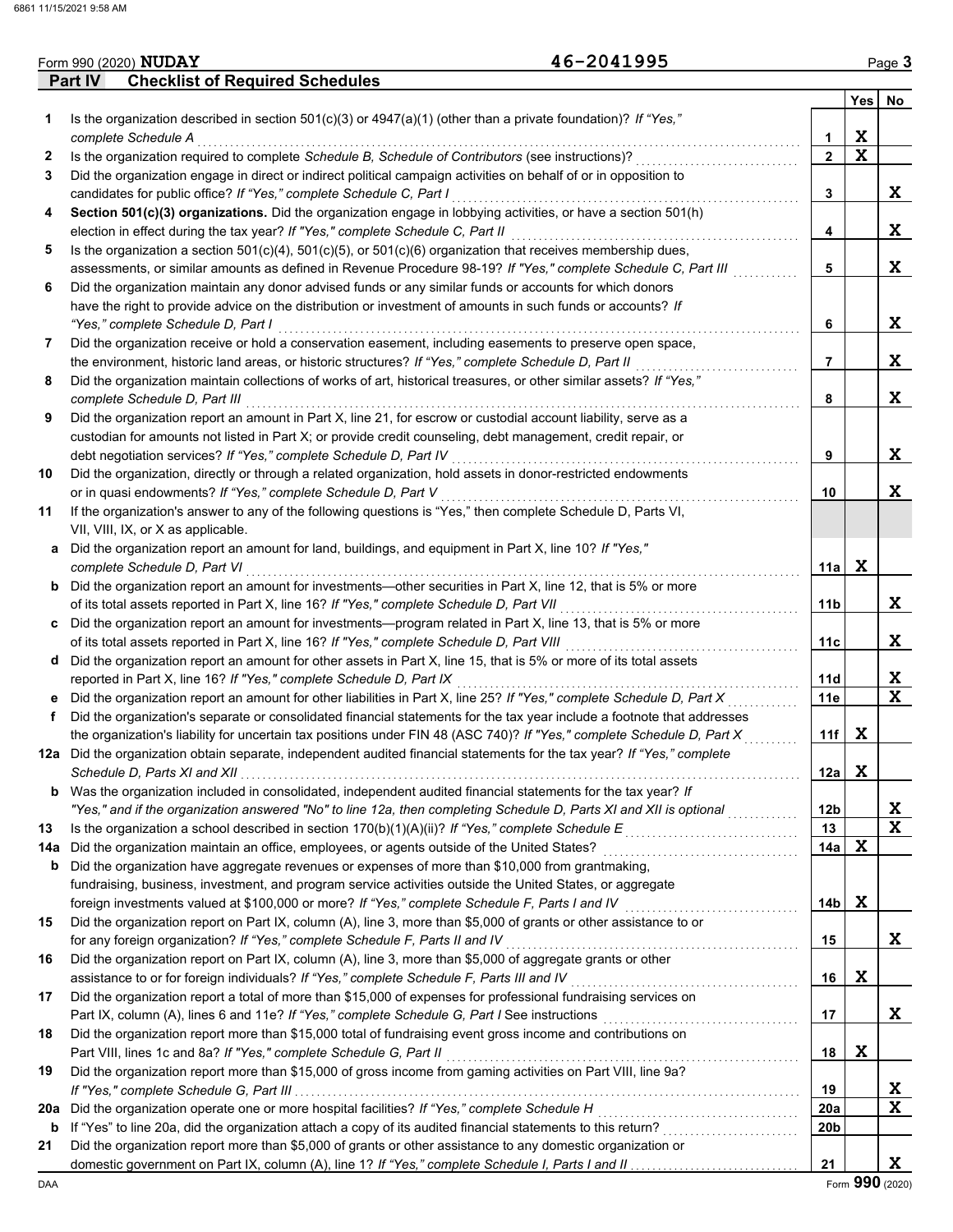|     | <b>Part IV</b><br><b>Checklist of Required Schedules (continued)</b>                                               |     |                 |             |  |  |  |
|-----|--------------------------------------------------------------------------------------------------------------------|-----|-----------------|-------------|--|--|--|
|     |                                                                                                                    |     | Yes             | No          |  |  |  |
| 22  | Did the organization report more than \$5,000 of grants or other assistance to or for domestic individuals on      |     |                 |             |  |  |  |
|     | Part IX, column (A), line 2? If "Yes," complete Schedule I, Parts I and III                                        | 22  |                 | X           |  |  |  |
| 23  | Did the organization answer "Yes" to Part VII, Section A, line 3, 4, or 5 about compensation of the                |     |                 |             |  |  |  |
|     | organization's current and former officers, directors, trustees, key employees, and highest compensated            |     |                 |             |  |  |  |
|     | employees? If "Yes," complete Schedule J                                                                           | 23  |                 | X           |  |  |  |
|     | 24a Did the organization have a tax-exempt bond issue with an outstanding principal amount of more than            |     |                 |             |  |  |  |
|     | \$100,000 as of the last day of the year, that was issued after December 31, 2002? If "Yes," answer lines 24b      |     |                 |             |  |  |  |
|     | through 24d and complete Schedule K. If "No," go to line 25a                                                       | 24a |                 | X           |  |  |  |
| b   | Did the organization invest any proceeds of tax-exempt bonds beyond a temporary period exception?                  | 24b |                 |             |  |  |  |
| c   | Did the organization maintain an escrow account other than a refunding escrow at any time during the year          |     |                 |             |  |  |  |
|     | to defease any tax-exempt bonds?                                                                                   | 24c |                 |             |  |  |  |
| d   | Did the organization act as an "on behalf of" issuer for bonds outstanding at any time during the year?            | 24d |                 |             |  |  |  |
|     | 25a Section 501(c)(3), 501(c)(4), and 501(c)(29) organizations. Did the organization engage in an excess benefit   |     |                 |             |  |  |  |
|     | transaction with a disqualified person during the year? If "Yes," complete Schedule L, Part I                      | 25a |                 | X           |  |  |  |
| b   | Is the organization aware that it engaged in an excess benefit transaction with a disqualified person in a prior   |     |                 |             |  |  |  |
|     | year, and that the transaction has not been reported on any of the organization's prior Forms 990 or 990-EZ?       |     |                 |             |  |  |  |
|     | If "Yes," complete Schedule L, Part I                                                                              | 25b |                 | X           |  |  |  |
| 26  | Did the organization report any amount on Part X, line 5 or 22, for receivables from or payables to any current    |     |                 |             |  |  |  |
|     | or former officer, director, trustee, key employee, creator or founder, substantial contributor, or 35%            |     |                 |             |  |  |  |
|     | controlled entity or family member of any of these persons? If "Yes," complete Schedule L, Part II                 | 26  |                 | X           |  |  |  |
| 27  | Did the organization provide a grant or other assistance to any current or former officer, director, trustee, key  |     |                 |             |  |  |  |
|     | employee, creator or founder, substantial contributor or employee thereof, a grant selection committee             |     |                 |             |  |  |  |
|     | member, or to a 35% controlled entity (including an employee thereof) or family member of any of these             |     |                 |             |  |  |  |
|     | persons? If "Yes," complete Schedule L, Part III                                                                   | 27  |                 | X           |  |  |  |
| 28  | Was the organization a party to a business transaction with one of the following parties (see Schedule L, Part     |     |                 |             |  |  |  |
|     | IV instructions, for applicable filing thresholds, conditions, and exceptions):                                    |     |                 |             |  |  |  |
| a   | A current or former officer, director, trustee, key employee, creator or founder, or substantial contributor? If   |     |                 |             |  |  |  |
|     | "Yes," complete Schedule L, Part IV                                                                                | 28a | X               |             |  |  |  |
| b   | A family member of any individual described in line 28a? If "Yes," complete Schedule L, Part IV                    | 28b | $\mathbf x$     |             |  |  |  |
| c   | A 35% controlled entity of one or more individuals and/or organizations described in lines 28a or 28b? If          |     |                 |             |  |  |  |
|     | "Yes," complete Schedule L, Part IV                                                                                | 28c |                 | X           |  |  |  |
| 29  | Did the organization receive more than \$25,000 in non-cash contributions? If "Yes," complete Schedule M           | 29  | $\mathbf x$     |             |  |  |  |
| 30  | Did the organization receive contributions of art, historical treasures, or other similar assets, or qualified     |     |                 |             |  |  |  |
|     | conservation contributions? If "Yes," complete Schedule M                                                          | 30  |                 | X           |  |  |  |
| 31  | Did the organization liquidate, terminate, or dissolve and cease operations? If "Yes," complete Schedule N, Part I | 31  |                 | $\mathbf x$ |  |  |  |
|     | Did the organization sell, exchange, dispose of, or transfer more than 25% of its net assets? If "Yes,"            |     |                 |             |  |  |  |
|     | complete Schedule N, Part II                                                                                       | 32  |                 | X           |  |  |  |
| 33  | Did the organization own 100% of an entity disregarded as separate from the organization under Regulations         |     |                 |             |  |  |  |
|     | sections 301.7701-2 and 301.7701-3? If "Yes," complete Schedule R, Part I                                          | 33  |                 | X           |  |  |  |
| 34  | Was the organization related to any tax-exempt or taxable entity? If "Yes," complete Schedule R, Part II, III,     |     |                 |             |  |  |  |
|     | or IV, and Part V, line 1                                                                                          | 34  |                 | X           |  |  |  |
| 35a | Did the organization have a controlled entity within the meaning of section 512(b)(13)?                            | 35a |                 | $\mathbf X$ |  |  |  |
| b   | If "Yes" to line 35a, did the organization receive any payment from or engage in any transaction with a            |     |                 |             |  |  |  |
|     | controlled entity within the meaning of section 512(b)(13)? If "Yes," complete Schedule R, Part V, line 2          | 35b |                 |             |  |  |  |
| 36  | Section 501(c)(3) organizations. Did the organization make any transfers to an exempt non-charitable               |     |                 |             |  |  |  |
|     | related organization? If "Yes," complete Schedule R, Part V, line 2                                                | 36  |                 | X           |  |  |  |
| 37  | Did the organization conduct more than 5% of its activities through an entity that is not a related organization   |     |                 |             |  |  |  |
|     | and that is treated as a partnership for federal income tax purposes? If "Yes," complete Schedule R, Part VI       | 37  |                 | X           |  |  |  |
| 38  | Did the organization complete Schedule O and provide explanations in Schedule O for Part VI, lines 11b and         |     |                 |             |  |  |  |
|     | 19? Note: All Form 990 filers are required to complete Schedule O.                                                 | 38  | X               |             |  |  |  |
|     | <b>Statements Regarding Other IRS Filings and Tax Compliance</b><br>Part V                                         |     |                 |             |  |  |  |
|     | Check if Schedule O contains a response or note to any line in this Part V.                                        |     |                 |             |  |  |  |
|     |                                                                                                                    |     | <b>Yes</b>      | No          |  |  |  |
| 1a  | ı<br>Enter the number reported in Box 3 of Form 1096. Enter -0- if not applicable<br>1a                            |     |                 |             |  |  |  |
|     | $\mathbf 0$<br>1 <sub>b</sub><br>Enter the number of Forms W-2G included in line 1a. Enter -0- if not applicable   |     |                 |             |  |  |  |
| b   | Did the organization comply with backup withholding rules for reportable payments to vendors and                   |     |                 |             |  |  |  |
| c   |                                                                                                                    | 1c  | X               |             |  |  |  |
|     |                                                                                                                    |     | Form 990 (2020) |             |  |  |  |
| DAA |                                                                                                                    |     |                 |             |  |  |  |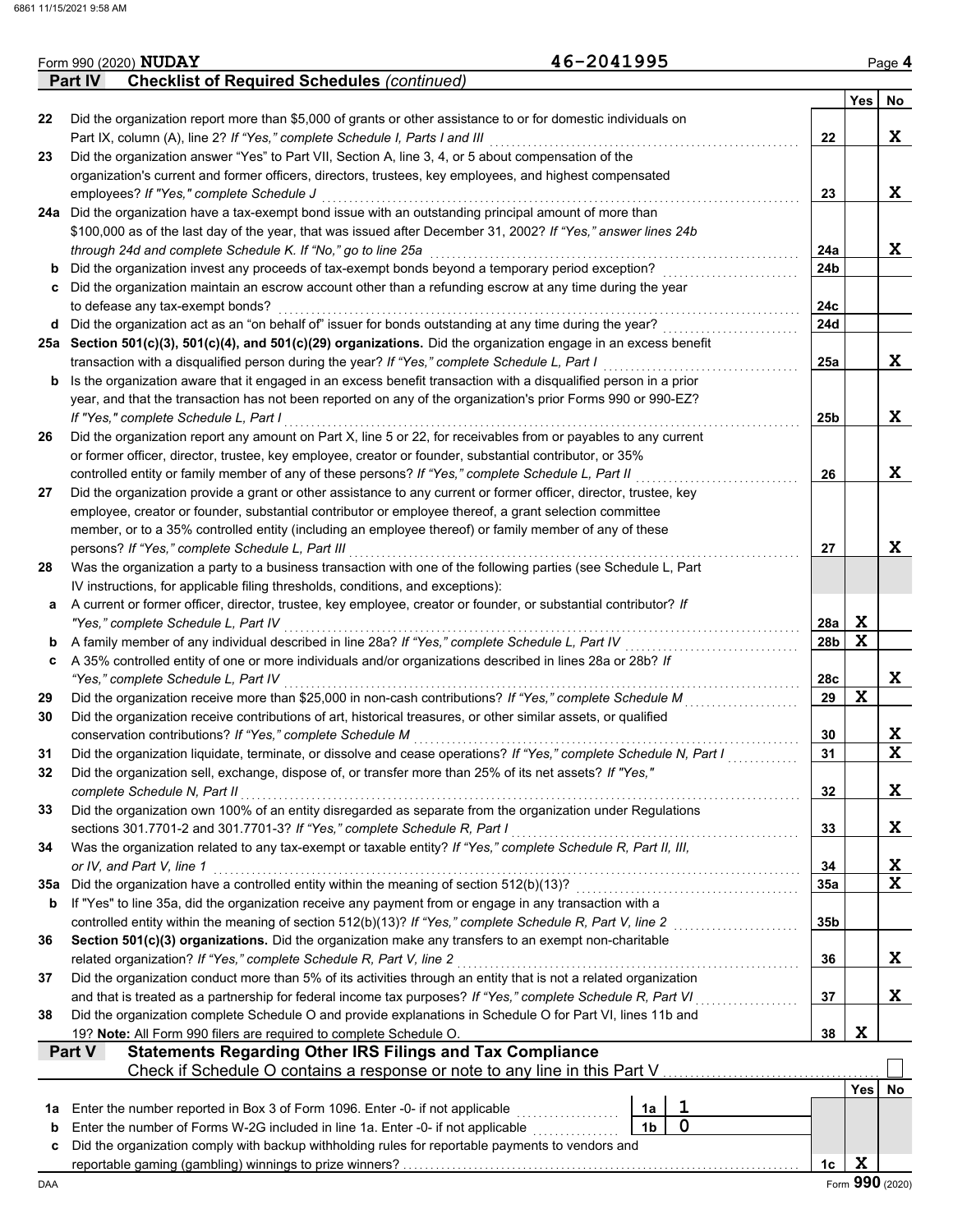|     | Form 990 (2020) NUDAY                                                                                                              | 46-2041995 |                 |   |                |     | Page 5      |
|-----|------------------------------------------------------------------------------------------------------------------------------------|------------|-----------------|---|----------------|-----|-------------|
|     | Statements Regarding Other IRS Filings and Tax Compliance (continued)<br><b>Part V</b>                                             |            |                 |   |                |     |             |
|     |                                                                                                                                    |            |                 |   |                | Yes | No          |
|     | 2a Enter the number of employees reported on Form W-3, Transmittal of Wage and Tax                                                 |            |                 |   |                |     |             |
|     | Statements, filed for the calendar year ending with or within the year covered by this return                                      |            | 2a              | 6 |                |     |             |
|     | <b>b</b> If at least one is reported on line 2a, did the organization file all required federal employment tax returns?            |            |                 |   | 2 <sub>b</sub> | X   |             |
|     | Note: If the sum of lines 1a and 2a is greater than 250, you may be required to e-file (see instructions)                          |            |                 |   |                |     |             |
| За  | Did the organization have unrelated business gross income of \$1,000 or more during the year?                                      |            |                 |   | 3a             |     | X           |
| b   | If "Yes," has it filed a Form 990-T for this year? If "No" to line 3b, provide an explanation on Schedule O                        |            |                 |   | 3 <sub>b</sub> |     |             |
| 4a  | At any time during the calendar year, did the organization have an interest in, or a signature or other authority over,            |            |                 |   |                |     |             |
|     | a financial account in a foreign country (such as a bank account, securities account, or other financial account)?                 |            |                 |   | 4a             |     | X           |
|     | <b>b</b> If "Yes," enter the name of the foreign country ▶                                                                         |            |                 |   |                |     |             |
|     | See instructions for filing requirements for FinCEN Form 114, Report of Foreign Bank and Financial Accounts (FBAR).                |            |                 |   |                |     |             |
| 5a  | Was the organization a party to a prohibited tax shelter transaction at any time during the tax year?                              |            |                 |   | 5a             |     | X           |
| b   | Did any taxable party notify the organization that it was or is a party to a prohibited tax shelter transaction?                   |            |                 |   | 5 <sub>b</sub> |     | $\mathbf x$ |
| c   | If "Yes" to line 5a or 5b, did the organization file Form 8886-T?                                                                  |            |                 |   | 5c             |     |             |
| 6а  | Does the organization have annual gross receipts that are normally greater than \$100,000, and did the                             |            |                 |   |                |     |             |
|     | organization solicit any contributions that were not tax deductible as charitable contributions?                                   |            |                 |   | 6a             |     | X           |
| b   | If "Yes," did the organization include with every solicitation an express statement that such contributions or                     |            |                 |   |                |     |             |
|     | gifts were not tax deductible?                                                                                                     |            |                 |   | 6b             |     |             |
| 7   | Organizations that may receive deductible contributions under section 170(c).                                                      |            |                 |   |                |     |             |
| а   | Did the organization receive a payment in excess of \$75 made partly as a contribution and partly for goods                        |            |                 |   |                |     |             |
|     | and services provided to the payor?                                                                                                |            |                 |   | 7а             |     |             |
| b   | If "Yes," did the organization notify the donor of the value of the goods or services provided?                                    |            |                 |   | 7b             |     |             |
| c   | Did the organization sell, exchange, or otherwise dispose of tangible personal property for which it was                           |            |                 |   |                |     |             |
|     | required to file Form 8282?                                                                                                        |            |                 |   | 7с             |     |             |
| d   | If "Yes," indicate the number of Forms 8282 filed during the year<br>[[[CODER THE VERTIFY]]                                        |            | 7d              |   |                |     |             |
| е   | Did the organization receive any funds, directly or indirectly, to pay premiums on a personal benefit contract?                    |            |                 |   | 7e             |     |             |
| f   | Did the organization, during the year, pay premiums, directly or indirectly, on a personal benefit contract?                       |            |                 |   | 7f             |     |             |
| g   | If the organization received a contribution of qualified intellectual property, did the organization file Form 8899 as required?   |            |                 |   | 7g             |     |             |
| h   | If the organization received a contribution of cars, boats, airplanes, or other vehicles, did the organization file a Form 1098-C? |            |                 |   | 7h             |     |             |
| 8   | Sponsoring organizations maintaining donor advised funds. Did a donor advised fund maintained by the                               |            |                 |   |                |     |             |
|     | sponsoring organization have excess business holdings at any time during the year?                                                 |            |                 |   | 8              |     |             |
| 9   | Sponsoring organizations maintaining donor advised funds.                                                                          |            |                 |   |                |     |             |
| а   | Did the sponsoring organization make any taxable distributions under section 4966?                                                 |            |                 |   | 9a             |     |             |
| b   | Did the sponsoring organization make a distribution to a donor, donor advisor, or related person?                                  |            |                 |   | 9b             |     |             |
| 10  | Section 501(c)(7) organizations. Enter:                                                                                            |            |                 |   |                |     |             |
| а   | Initiation fees and capital contributions included on Part VIII, line 12                                                           |            | 10a             |   |                |     |             |
| b   | Gross receipts, included on Form 990, Part VIII, line 12, for public use of club facilities                                        |            | 10b             |   |                |     |             |
| 11  | Section 501(c)(12) organizations. Enter:                                                                                           |            |                 |   |                |     |             |
| a   | Gross income from members or shareholders                                                                                          |            | 11a             |   |                |     |             |
| b   | Gross income from other sources (Do not net amounts due or paid to other sources                                                   |            |                 |   |                |     |             |
|     | against amounts due or received from them.)                                                                                        |            | 11 <sub>b</sub> |   |                |     |             |
| 12a | Section 4947(a)(1) non-exempt charitable trusts. Is the organization filing Form 990 in lieu of Form 1041?                         |            |                 |   | 12a            |     |             |
| b   | If "Yes," enter the amount of tax-exempt interest received or accrued during the year                                              |            | 12 <sub>b</sub> |   |                |     |             |
| 13  | Section 501(c)(29) qualified nonprofit health insurance issuers.                                                                   |            |                 |   |                |     |             |
| а   | Is the organization licensed to issue qualified health plans in more than one state?                                               |            |                 |   | 13a            |     |             |
|     | Note: See the instructions for additional information the organization must report on Schedule O.                                  |            |                 |   |                |     |             |
| b   | Enter the amount of reserves the organization is required to maintain by the states in which                                       |            |                 |   |                |     |             |
|     |                                                                                                                                    |            | 13 <sub>b</sub> |   |                |     |             |
| c   | Enter the amount of reserves on hand                                                                                               |            | 13 <sub>c</sub> |   |                |     |             |
| 14a |                                                                                                                                    |            |                 |   | 14a            |     | X           |
| b   |                                                                                                                                    |            |                 |   | 14b            |     |             |
| 15  | Is the organization subject to the section 4960 tax on payment(s) of more than \$1,000,000 in remuneration or                      |            |                 |   |                |     |             |
|     | excess parachute payment(s) during the year?                                                                                       |            |                 |   | 15             |     | X           |
|     | If "Yes," see instructions and file Form 4720, Schedule N.                                                                         |            |                 |   |                |     |             |
| 16  | Is the organization an educational institution subject to the section 4968 excise tax on net investment income?                    |            |                 |   | 16             |     | X           |
|     | If "Yes," complete Form 4720, Schedule O.                                                                                          |            |                 |   |                |     |             |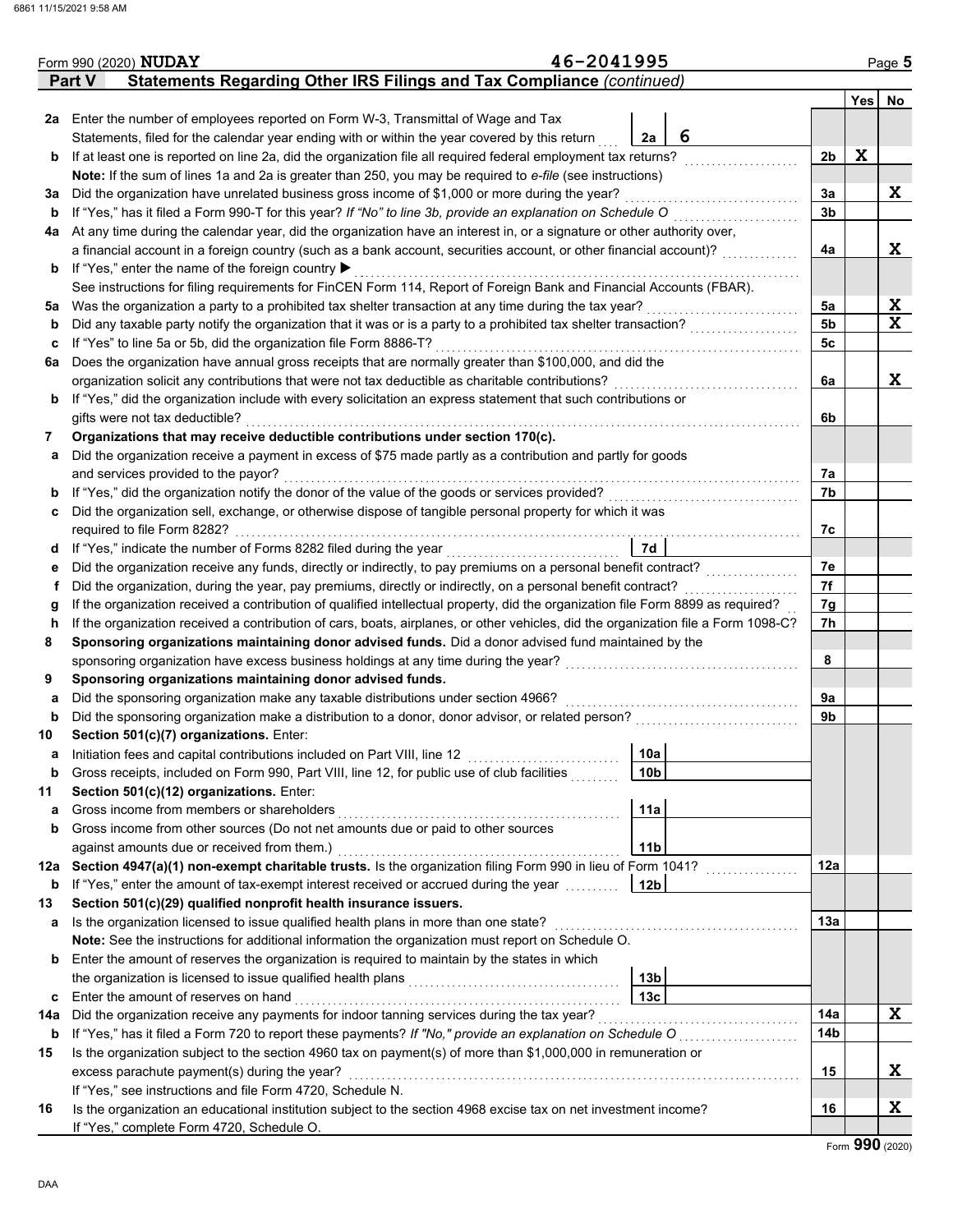|     | Form 990 (2020) NUDAY                                                                                                                                                                                                            | 46-2041995                    |    |                    |                 |             | Page 6                  |
|-----|----------------------------------------------------------------------------------------------------------------------------------------------------------------------------------------------------------------------------------|-------------------------------|----|--------------------|-----------------|-------------|-------------------------|
|     | Governance, Management, and Disclosure For each "Yes" response to lines 2 through 7b below, and for a "No"<br><b>Part VI</b>                                                                                                     |                               |    |                    |                 |             |                         |
|     | response to line 8a, 8b, or 10b below, describe the circumstances, processes, or changes on Schedule O. See instructions.                                                                                                        |                               |    |                    |                 |             |                         |
|     |                                                                                                                                                                                                                                  |                               |    |                    |                 |             | $ \mathbf{X} $          |
|     | <b>Section A. Governing Body and Management</b>                                                                                                                                                                                  |                               |    |                    |                 |             |                         |
|     |                                                                                                                                                                                                                                  |                               |    |                    |                 | Yes         | No                      |
| 1а  | Enter the number of voting members of the governing body at the end of the tax year                                                                                                                                              |                               | 1a | 7                  |                 |             |                         |
|     | If there are material differences in voting rights among members of the governing body, or                                                                                                                                       |                               |    |                    |                 |             |                         |
|     | if the governing body delegated broad authority to an executive committee or similar                                                                                                                                             |                               |    |                    |                 |             |                         |
|     | committee, explain on Schedule O.                                                                                                                                                                                                |                               |    |                    |                 |             |                         |
| b   | Enter the number of voting members included on line 1a, above, who are independent                                                                                                                                               |                               | 1b | 5                  |                 |             |                         |
| 2   | Did any officer, director, trustee, or key employee have a family relationship or a business relationship with                                                                                                                   |                               |    |                    |                 |             |                         |
|     | any other officer, director, trustee, or key employee?                                                                                                                                                                           |                               |    |                    | 2               | X           |                         |
| 3   | Did the organization delegate control over management duties customarily performed by or under the direct                                                                                                                        |                               |    |                    |                 |             |                         |
|     | supervision of officers, directors, trustees, or key employees to a management company or other person?                                                                                                                          |                               |    |                    | 3               |             | $\frac{X}{X}$           |
| 4   | Did the organization make any significant changes to its governing documents since the prior Form 990 was filed?                                                                                                                 |                               |    |                    | 4               |             |                         |
| 5   | Did the organization become aware during the year of a significant diversion of the organization's assets?                                                                                                                       |                               |    |                    | 5               |             | $\overline{\mathbf{X}}$ |
| 6   | Did the organization have members or stockholders?                                                                                                                                                                               |                               |    |                    | 6               |             | $\mathbf x$             |
| 7a  | Did the organization have members, stockholders, or other persons who had the power to elect or appoint                                                                                                                          |                               |    |                    |                 |             |                         |
|     | one or more members of the governing body?                                                                                                                                                                                       |                               |    |                    | 7a              |             | X                       |
| b   | Are any governance decisions of the organization reserved to (or subject to approval by) members,                                                                                                                                |                               |    |                    |                 |             |                         |
|     | stockholders, or persons other than the governing body?                                                                                                                                                                          |                               |    |                    | 7b              |             | X                       |
| 8   | Did the organization contemporaneously document the meetings held or written actions undertaken during the year by the following:                                                                                                |                               |    |                    |                 |             |                         |
| a   | The governing body?                                                                                                                                                                                                              |                               |    |                    | 8a              | X           |                         |
| b   | Each committee with authority to act on behalf of the governing body?                                                                                                                                                            |                               |    |                    | 8b              | $\mathbf x$ |                         |
| 9   | Is there any officer, director, trustee, or key employee listed in Part VII, Section A, who cannot be reached at                                                                                                                 |                               |    |                    |                 |             |                         |
|     | the organization's mailing address? If "Yes," provide the names and addresses on Schedule O<br>Section B. Policies (This Section B requests information about policies not required by the Internal Revenue Code.                |                               |    |                    | 9               |             | X                       |
|     |                                                                                                                                                                                                                                  |                               |    |                    |                 | <b>Yes</b>  |                         |
|     |                                                                                                                                                                                                                                  |                               |    |                    | 10a             |             | No<br>X                 |
| 10a | Did the organization have local chapters, branches, or affiliates?<br>If "Yes," did the organization have written policies and procedures governing the activities of such chapters,                                             |                               |    |                    |                 |             |                         |
| b   | affiliates, and branches to ensure their operations are consistent with the organization's exempt purposes?                                                                                                                      |                               |    |                    | 10 <sub>b</sub> |             |                         |
|     |                                                                                                                                                                                                                                  |                               |    |                    | 11a             | X           |                         |
| b   | 11a Has the organization provided a complete copy of this Form 990 to all members of its governing body before filing the form?<br>Describe in Schedule O the process, if any, used by the organization to review this Form 990. |                               |    |                    |                 |             |                         |
| 12a | Did the organization have a written conflict of interest policy? If "No," go to line 13                                                                                                                                          |                               |    |                    | 12a             | X           |                         |
| b   | Were officers, directors, or trustees, and key employees required to disclose annually interests that could give rise to conflicts?                                                                                              |                               |    |                    | 12 <sub>b</sub> | $\mathbf x$ |                         |
| c   | Did the organization regularly and consistently monitor and enforce compliance with the policy? If "Yes,"                                                                                                                        |                               |    |                    |                 |             |                         |
|     | describe in Schedule O how this was done                                                                                                                                                                                         |                               |    |                    | 12c             | X           |                         |
| 13  | Did the organization have a written whistleblower policy?                                                                                                                                                                        |                               |    |                    | 13              | X           |                         |
| 14  | Did the organization have a written document retention and destruction policy?                                                                                                                                                   |                               |    |                    | 14              | $\mathbf x$ |                         |
| 15  | Did the process for determining compensation of the following persons include a review and approval by                                                                                                                           |                               |    |                    |                 |             |                         |
|     | independent persons, comparability data, and contemporaneous substantiation of the deliberation and decision?                                                                                                                    |                               |    |                    |                 |             |                         |
| a   |                                                                                                                                                                                                                                  |                               |    |                    | 15a             | X           |                         |
| b   | Other officers or key employees of the organization                                                                                                                                                                              |                               |    |                    | 15 <sub>b</sub> |             | X                       |
|     | If "Yes" to line 15a or 15b, describe the process in Schedule O (see instructions).                                                                                                                                              |                               |    |                    |                 |             |                         |
| 16a | Did the organization invest in, contribute assets to, or participate in a joint venture or similar arrangement                                                                                                                   |                               |    |                    |                 |             |                         |
|     | with a taxable entity during the year?                                                                                                                                                                                           |                               |    |                    | 16a             | X           |                         |
| b   | If "Yes," did the organization follow a written policy or procedure requiring the organization to evaluate its                                                                                                                   |                               |    |                    |                 |             |                         |
|     | participation in joint venture arrangements under applicable federal tax law, and take steps to safeguard the                                                                                                                    |                               |    |                    |                 |             |                         |
|     |                                                                                                                                                                                                                                  |                               |    |                    | 16b             | X           |                         |
|     | <b>Section C. Disclosure</b>                                                                                                                                                                                                     |                               |    |                    |                 |             |                         |
| 17  | List the states with which a copy of this Form 990 is required to be filed $\triangleright$ NH, MA                                                                                                                               |                               |    |                    |                 |             |                         |
| 18  | Section 6104 requires an organization to make its Forms 1023 (1024 or 1024-A, if applicable), 990, and 990-T (Section 501(c)                                                                                                     |                               |    |                    |                 |             |                         |
|     | (3)s only) available for public inspection. Indicate how you made these available. Check all that apply.                                                                                                                         |                               |    |                    |                 |             |                         |
|     | $ \mathbf{X} $ Own website $ \mathbf{X} $ Another's website $ \mathbf{X} $ Upon request                                                                                                                                          | Other (explain on Schedule O) |    |                    |                 |             |                         |
| 19  | Describe on Schedule O whether (and if so, how) the organization made its governing documents, conflict of interest policy, and                                                                                                  |                               |    |                    |                 |             |                         |
|     | financial statements available to the public during the tax year.                                                                                                                                                                |                               |    |                    |                 |             |                         |
| 20  | State the name, address, and telephone number of the person who possesses the organization's books and records $\blacktriangleright$                                                                                             |                               |    |                    |                 |             |                         |
|     | <b>NUDAY</b><br><b>41 HAWTHORNE ROAD</b>                                                                                                                                                                                         |                               |    |                    |                 |             |                         |
|     | WINDHAM                                                                                                                                                                                                                          | NH 03087                      |    | $978 - 685 - 8540$ |                 |             |                         |
| DAA |                                                                                                                                                                                                                                  |                               |    |                    |                 |             | Form 990 (2020)         |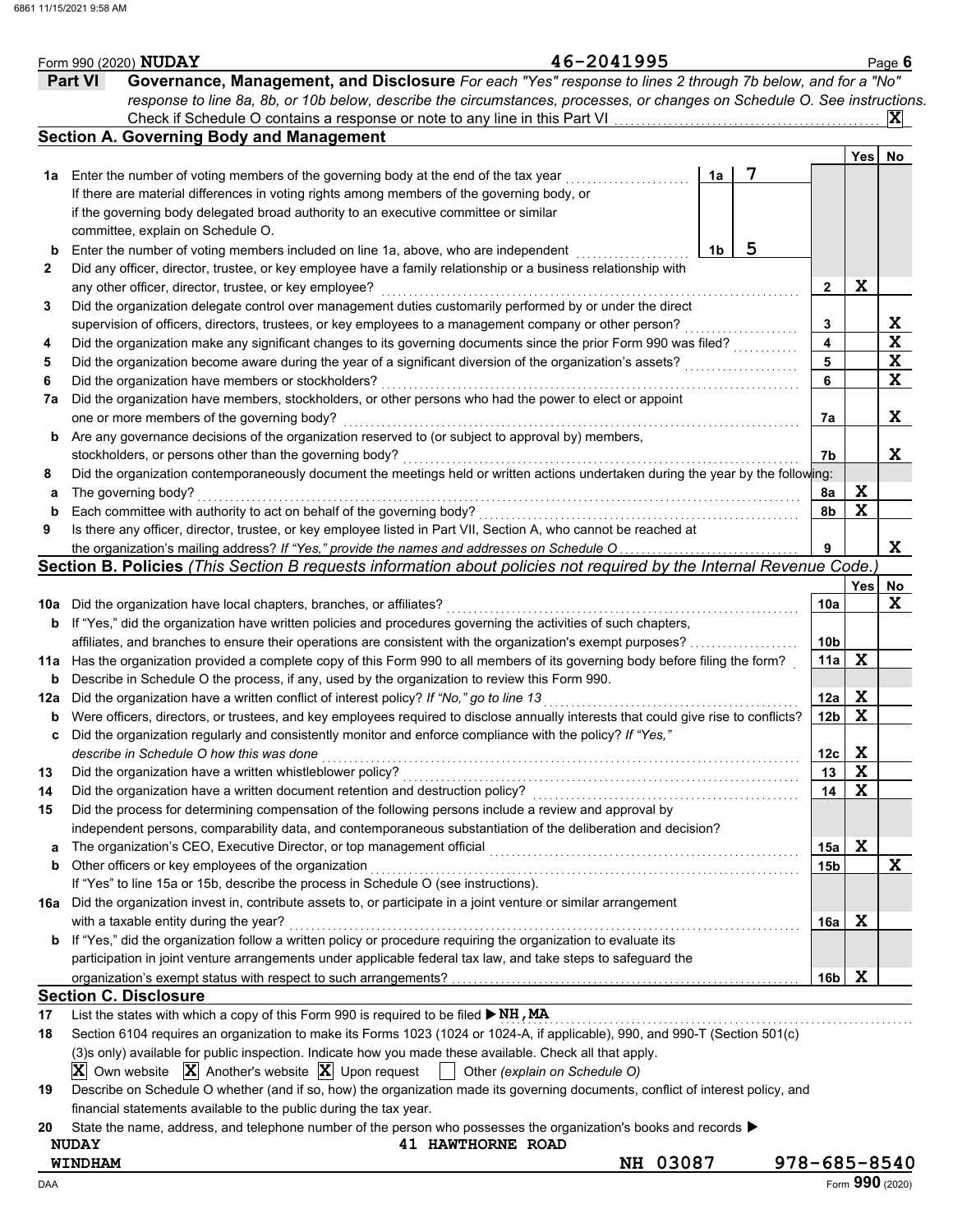|                 | Form 990 (2020) NUDAY          | 46-2041995                                                                                                                                                                       | Page 7 |
|-----------------|--------------------------------|----------------------------------------------------------------------------------------------------------------------------------------------------------------------------------|--------|
| <b>Part VII</b> | <b>Independent Contractors</b> | Compensation of Officers, Directors, Trustees, Key Employees, Highest Compensated Employees, and<br>Check if Schedule O contains a response or note to any line in this Part VII |        |
| Section A.      |                                | Officers, Directors, Trustees, Key Employees, and Highest Compensated Employees                                                                                                  |        |
|                 | organization's tax year.       | 1a Complete this table for all persons required to be listed. Report compensation for the calendar year ending with or within the                                                |        |
|                 |                                | • List all of the organization's <b>current</b> officers, directors, trustees (whether individuals or organizations), regardless of amount of                                    |        |

List all of the organization's **current** officers, directors, trustees (whether individuals or organizations), regardless of amount of ● List all of the organization's **current** officers, directors, trustees (whether indi<br>compensation. Enter -0- in columns (D), (E), and (F) if no compensation was paid.

List all of the organization's **current** key employees, if any. See instructions for definition of "key employee."

List the organization's five **current** highest compensated employees (other than an officer, director, trustee, or key employee) **• •**

who received reportable compensation (Box 5 of Form W-2 and/or Box 7 of Form 1099-MISC) of more than \$100,000 from the organization and any related organizations.

• List all of the organization's **former** officers, key employees, and highest compensated employees who received more than<br>00,000 of reportable compensation from the organization and any related erganizations. \$100,000 of reportable compensation from the organization and any related organizations.

List all of the organization's **former directors or trustees** that received, in the capacity as a former director or trustee of the • List all of the organization's **former directors or trustees** that received, in the capacity as a former director organization, more than \$10,000 of reportable compensation from the organization and any related organizat See instructions for the order in which to list the persons above.

Check this box if neither the organization nor any related organization compensated any current officer, director, or trustee.

| (A)<br>Name and title | (B)<br>Average<br>hours<br>per week<br>(list any<br>hours for |                                   |                       | (C)<br>Position |              | (do not check more than one<br>box, unless person is both an<br>officer and a director/trustee) |        | (D)<br>Reportable<br>compensation<br>from the<br>organization<br>(W-2/1099-MISC) | (E)<br>Reportable<br>compensation<br>from related<br>organizations<br>(W-2/1099-MISC) | (F)<br>Estimated amount<br>of other<br>compensation<br>from the<br>organization and |  |  |
|-----------------------|---------------------------------------------------------------|-----------------------------------|-----------------------|-----------------|--------------|-------------------------------------------------------------------------------------------------|--------|----------------------------------------------------------------------------------|---------------------------------------------------------------------------------------|-------------------------------------------------------------------------------------|--|--|
|                       | related<br>organizations<br>below<br>dotted line)             | Individual trustee<br>or director | Institutional trustee | <b>Officer</b>  | Key employee | Highest compensated<br>employee                                                                 | Former |                                                                                  |                                                                                       | related organizations                                                               |  |  |
| (1) NADIA ALAWA       | 75.00                                                         |                                   |                       |                 |              |                                                                                                 |        |                                                                                  |                                                                                       |                                                                                     |  |  |
| <b>CEO</b>            | 0.00                                                          | $\mathbf x$                       |                       | $\mathbf x$     |              |                                                                                                 |        | 142,700                                                                          | 0                                                                                     | $\mathbf 0$                                                                         |  |  |
| (2) AFIF ABDUR-RAHMAN |                                                               |                                   |                       |                 |              |                                                                                                 |        |                                                                                  |                                                                                       |                                                                                     |  |  |
|                       | 0.00                                                          |                                   |                       |                 |              |                                                                                                 |        |                                                                                  |                                                                                       |                                                                                     |  |  |
| <b>DIRECTOR</b>       | 0.00                                                          | X                                 |                       |                 |              |                                                                                                 |        | 0                                                                                | 0                                                                                     | $\mathbf 0$                                                                         |  |  |
| (3) AIMAN ALAWA       |                                                               |                                   |                       |                 |              |                                                                                                 |        |                                                                                  |                                                                                       |                                                                                     |  |  |
| <b>TREASURER</b>      | 0.00<br>0.00                                                  | $\mathbf x$                       |                       | $\mathbf x$     |              |                                                                                                 |        | 0                                                                                | 0                                                                                     | $\mathbf 0$                                                                         |  |  |
| (4) SARAH LOY         |                                                               |                                   |                       |                 |              |                                                                                                 |        |                                                                                  |                                                                                       |                                                                                     |  |  |
|                       | 0.00                                                          |                                   |                       |                 |              |                                                                                                 |        |                                                                                  |                                                                                       |                                                                                     |  |  |
| <b>SECRETARY</b>      | 0.00                                                          | $\mathbf x$                       |                       | $\mathbf x$     |              |                                                                                                 |        | $\mathbf 0$                                                                      | 0                                                                                     | $\mathbf 0$                                                                         |  |  |
| (5) ALISON MCKELLAR   |                                                               |                                   |                       |                 |              |                                                                                                 |        |                                                                                  |                                                                                       |                                                                                     |  |  |
|                       | 0.00                                                          |                                   |                       |                 |              |                                                                                                 |        |                                                                                  |                                                                                       |                                                                                     |  |  |
| <b>CHAIRWOMAN</b>     | 0.00                                                          | X                                 |                       | $\mathbf x$     |              |                                                                                                 |        | 0                                                                                | 0                                                                                     | $\boldsymbol{0}$                                                                    |  |  |
| (6) PATRICIA O'BRIEN  | 0.00                                                          |                                   |                       |                 |              |                                                                                                 |        |                                                                                  |                                                                                       |                                                                                     |  |  |
| <b>DIRECTOR</b>       | 0.00                                                          | $\mathbf x$                       |                       |                 |              |                                                                                                 |        | 0                                                                                | 0                                                                                     | $\boldsymbol{0}$                                                                    |  |  |
| (7) HAZEM YASSIN      |                                                               |                                   |                       |                 |              |                                                                                                 |        |                                                                                  |                                                                                       |                                                                                     |  |  |
|                       | 0.00                                                          |                                   |                       |                 |              |                                                                                                 |        |                                                                                  |                                                                                       |                                                                                     |  |  |
| <b>DIRECTOR</b>       | 0.00                                                          | X                                 |                       |                 |              |                                                                                                 |        | 0                                                                                | 0                                                                                     | $\mathbf 0$                                                                         |  |  |
| (8)                   |                                                               |                                   |                       |                 |              |                                                                                                 |        |                                                                                  |                                                                                       |                                                                                     |  |  |
|                       |                                                               |                                   |                       |                 |              |                                                                                                 |        |                                                                                  |                                                                                       |                                                                                     |  |  |
| (9)                   |                                                               |                                   |                       |                 |              |                                                                                                 |        |                                                                                  |                                                                                       |                                                                                     |  |  |
|                       |                                                               |                                   |                       |                 |              |                                                                                                 |        |                                                                                  |                                                                                       |                                                                                     |  |  |
| (10)                  |                                                               |                                   |                       |                 |              |                                                                                                 |        |                                                                                  |                                                                                       |                                                                                     |  |  |
|                       |                                                               |                                   |                       |                 |              |                                                                                                 |        |                                                                                  |                                                                                       |                                                                                     |  |  |
|                       |                                                               |                                   |                       |                 |              |                                                                                                 |        |                                                                                  |                                                                                       |                                                                                     |  |  |
| (11)                  |                                                               |                                   |                       |                 |              |                                                                                                 |        |                                                                                  |                                                                                       |                                                                                     |  |  |
|                       |                                                               |                                   |                       |                 |              |                                                                                                 |        |                                                                                  |                                                                                       |                                                                                     |  |  |
|                       |                                                               |                                   |                       |                 |              |                                                                                                 |        |                                                                                  |                                                                                       |                                                                                     |  |  |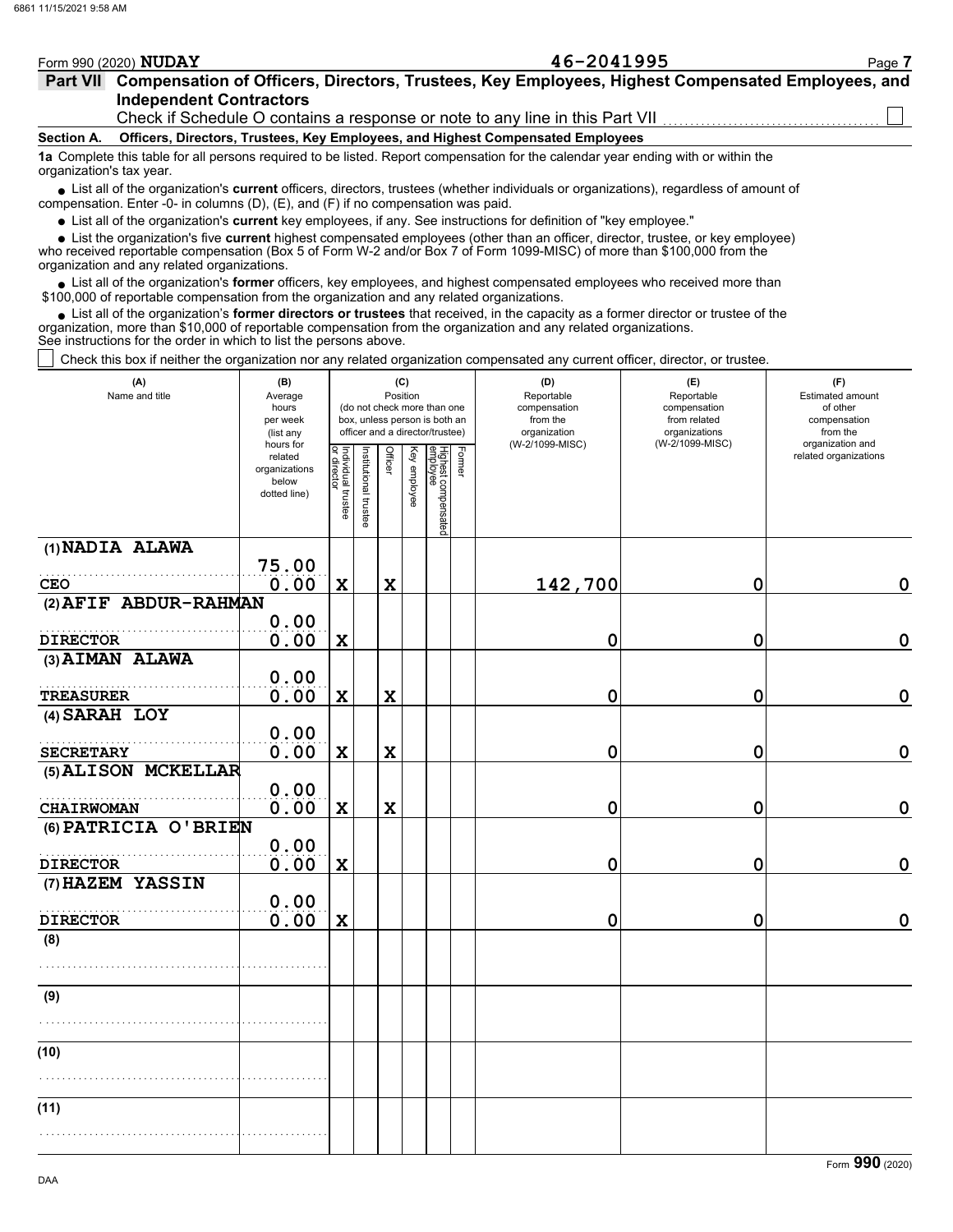|                 | 11/15/2021 9:58 AM                                                                                                                                                                                                                                                                                                                                                                                      |                                                                |                                   |                       |         |              |                                                                                                 |        |                                                               |                                                                                                        |                                                                        |
|-----------------|---------------------------------------------------------------------------------------------------------------------------------------------------------------------------------------------------------------------------------------------------------------------------------------------------------------------------------------------------------------------------------------------------------|----------------------------------------------------------------|-----------------------------------|-----------------------|---------|--------------|-------------------------------------------------------------------------------------------------|--------|---------------------------------------------------------------|--------------------------------------------------------------------------------------------------------|------------------------------------------------------------------------|
|                 | Form 990 (2020) NUDAY                                                                                                                                                                                                                                                                                                                                                                                   |                                                                |                                   |                       |         |              |                                                                                                 |        | 46-2041995                                                    |                                                                                                        | Page 8                                                                 |
| <b>Part VII</b> |                                                                                                                                                                                                                                                                                                                                                                                                         |                                                                |                                   |                       |         |              |                                                                                                 |        |                                                               | Section A. Officers, Directors, Trustees, Key Employees, and Highest Compensated Employees (continued) |                                                                        |
|                 | (A)<br>Name and title                                                                                                                                                                                                                                                                                                                                                                                   | (B)<br>Average<br>hours<br>per week<br>(list any               |                                   |                       | (C)     | Position     | (do not check more than one<br>box, unless person is both an<br>officer and a director/trustee) |        | (D)<br>Reportable<br>compensation<br>from the<br>organization | (E)<br>Reportable<br>compensation<br>from related<br>organizations                                     | (F)<br><b>Estimated amount</b><br>of other<br>compensation<br>from the |
|                 |                                                                                                                                                                                                                                                                                                                                                                                                         | hours for<br>related<br>organizations<br>below<br>dotted line) | Individual trustee<br>or director | Institutional trustee | Officer | Key employee | Highest compensatec<br>employee                                                                 | Former | (W-2/1099-MISC)                                               | (W-2/1099-MISC)                                                                                        | organization and<br>related organizations                              |
|                 |                                                                                                                                                                                                                                                                                                                                                                                                         |                                                                |                                   |                       |         |              |                                                                                                 |        |                                                               |                                                                                                        |                                                                        |
|                 |                                                                                                                                                                                                                                                                                                                                                                                                         |                                                                |                                   |                       |         |              |                                                                                                 |        |                                                               |                                                                                                        |                                                                        |
|                 |                                                                                                                                                                                                                                                                                                                                                                                                         |                                                                |                                   |                       |         |              |                                                                                                 |        |                                                               |                                                                                                        |                                                                        |
|                 |                                                                                                                                                                                                                                                                                                                                                                                                         |                                                                |                                   |                       |         |              |                                                                                                 |        |                                                               |                                                                                                        |                                                                        |
|                 |                                                                                                                                                                                                                                                                                                                                                                                                         |                                                                |                                   |                       |         |              |                                                                                                 |        |                                                               |                                                                                                        |                                                                        |
|                 |                                                                                                                                                                                                                                                                                                                                                                                                         |                                                                |                                   |                       |         |              |                                                                                                 |        |                                                               |                                                                                                        |                                                                        |
|                 |                                                                                                                                                                                                                                                                                                                                                                                                         |                                                                |                                   |                       |         |              |                                                                                                 |        |                                                               |                                                                                                        |                                                                        |
|                 |                                                                                                                                                                                                                                                                                                                                                                                                         |                                                                |                                   |                       |         |              |                                                                                                 |        |                                                               |                                                                                                        |                                                                        |
|                 | 1b Subtotal<br>Total from continuation sheets to Part VII, Section A ▶                                                                                                                                                                                                                                                                                                                                  |                                                                |                                   |                       |         |              |                                                                                                 |        | 142,700                                                       |                                                                                                        |                                                                        |
| d               | Total (add lines 1b and 1c)                                                                                                                                                                                                                                                                                                                                                                             |                                                                |                                   |                       |         |              |                                                                                                 |        | 142,700                                                       |                                                                                                        |                                                                        |
| $\mathbf{2}$    | Total number of individuals (including but not limited to those listed above) who received more than \$100,000 of<br>reportable compensation from the organization $\blacktriangleright$ 1                                                                                                                                                                                                              |                                                                |                                   |                       |         |              |                                                                                                 |        |                                                               |                                                                                                        |                                                                        |
| 3<br>4          | Did the organization list any former officer, director, trustee, key employee, or highest compensated<br>employee on line 1a? If "Yes," complete Schedule J for such individual<br>For any individual listed on line 1a, is the sum of reportable compensation and other compensation from the<br>organization and related organizations greater than \$150,000? If "Yes," complete Schedule J for such |                                                                |                                   |                       |         |              |                                                                                                 |        |                                                               |                                                                                                        | <b>Yes</b><br>No<br>X<br>3                                             |
| 5               | individual<br>Did any person listed on line 1a receive or accrue compensation from any unrelated organization or individual<br>for services rendered to the organization? If "Yes," complete Schedule J for such person                                                                                                                                                                                 |                                                                |                                   |                       |         |              |                                                                                                 |        |                                                               |                                                                                                        | X<br>4<br>X<br>5                                                       |
|                 | <b>Section B. Independent Contractors</b>                                                                                                                                                                                                                                                                                                                                                               |                                                                |                                   |                       |         |              |                                                                                                 |        |                                                               |                                                                                                        |                                                                        |
| 1               | Complete this table for your five highest compensated independent contractors that received more than \$100,000 of<br>compensation from the organization. Report compensation for the calendar year ending with or within the organization's tax year.                                                                                                                                                  |                                                                |                                   |                       |         |              |                                                                                                 |        |                                                               |                                                                                                        |                                                                        |
|                 |                                                                                                                                                                                                                                                                                                                                                                                                         | (A)<br>Name and business address                               |                                   |                       |         |              |                                                                                                 |        |                                                               | (B)<br>Description of services                                                                         | (C)<br>Compensation                                                    |

| $\mathbf{2}$ | Total number of individuals (including but not limited to those listed above) who received more than \$100,000 of<br>reportable compensation from the organization $\blacktriangleright$ 1 |   |      |      |
|--------------|--------------------------------------------------------------------------------------------------------------------------------------------------------------------------------------------|---|------|------|
|              |                                                                                                                                                                                            |   | Yesl | - No |
| 3            | Did the organization list any <b>former</b> officer, director, trustee, key employee, or highest compensated                                                                               |   |      |      |
|              | employee on line 1a? If "Yes," complete Schedule J for such individual                                                                                                                     |   |      |      |
| 4            | For any individual listed on line 1a, is the sum of reportable compensation and other compensation from the                                                                                |   |      |      |
|              | organization and related organizations greater than \$150,000? If "Yes," complete Schedule J for such                                                                                      |   |      |      |
|              | individual                                                                                                                                                                                 | Д |      |      |
| 5            | Did any person listed on line 1a receive or accrue compensation from any unrelated organization or individual                                                                              |   |      |      |
|              | for services rendered to the organization? If "Yes," complete Schedule J for such person                                                                                                   |   |      |      |
|              | Section B. Independent Contractors                                                                                                                                                         |   |      |      |

### **Section B. Independent Contractors**

|              | Compensation nom the organization. Report compensation for the calendar year ending with or within the organization's tax year.                                       |                                |                     |
|--------------|-----------------------------------------------------------------------------------------------------------------------------------------------------------------------|--------------------------------|---------------------|
|              | $(A)$ Name and business address                                                                                                                                       | (B)<br>Description of services | (C)<br>Compensation |
|              |                                                                                                                                                                       |                                |                     |
|              |                                                                                                                                                                       |                                |                     |
|              |                                                                                                                                                                       |                                |                     |
|              |                                                                                                                                                                       |                                |                     |
|              |                                                                                                                                                                       |                                |                     |
|              |                                                                                                                                                                       |                                |                     |
|              |                                                                                                                                                                       |                                |                     |
| $\mathbf{2}$ | Total number of independent contractors (including but not limited to those listed above) who<br>received more than \$100,000 of compensation from the organization ▶ | 0                              |                     |

received more than \$100,000 of compensation from the organization  $\blacktriangleright$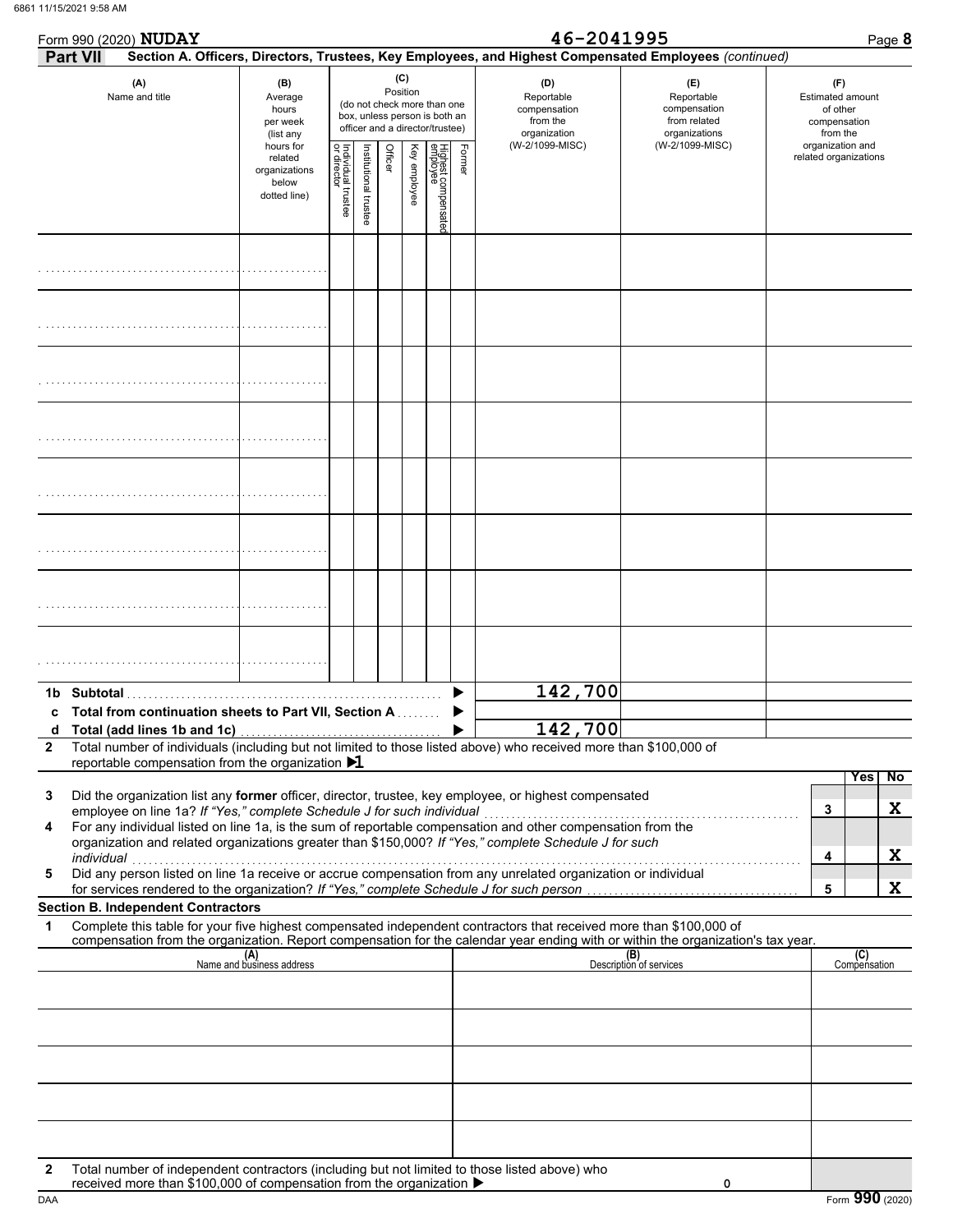## Form 990 (2020) Page **9 Part VIII Statement of Revenue NUDAY 46-2041995**

|                                                                  |     |                                                                     |    |                |                 | Check if Schedule O contains a response or note to any line in this Part VIII |                      |                                              |                                      |                                                               |
|------------------------------------------------------------------|-----|---------------------------------------------------------------------|----|----------------|-----------------|-------------------------------------------------------------------------------|----------------------|----------------------------------------------|--------------------------------------|---------------------------------------------------------------|
|                                                                  |     |                                                                     |    |                |                 |                                                                               | (A)<br>Total revenue | (B)<br>Related or exempt<br>function revenue | (C)<br>Unrelated<br>business revenue | (D)<br>Revenue excluded<br>from tax under<br>sections 512-514 |
|                                                                  |     |                                                                     |    |                | 1a              |                                                                               |                      |                                              |                                      |                                                               |
|                                                                  |     | 1a Federated campaigns<br><b>b</b> Membership dues                  |    |                | 1 <sub>b</sub>  |                                                                               |                      |                                              |                                      |                                                               |
|                                                                  |     | .<br>c Fundraising events                                           |    |                | 1 <sub>c</sub>  |                                                                               |                      |                                              |                                      |                                                               |
|                                                                  |     | d Related organizations                                             |    | .              | 1 <sub>d</sub>  |                                                                               |                      |                                              |                                      |                                                               |
|                                                                  |     | e Government grants (contributions)                                 |    |                | 1e              |                                                                               |                      |                                              |                                      |                                                               |
| <b>Contributions, Gifts, Grants</b><br>and Other Similar Amounts |     | f All other contributions, gifts, grants,                           |    |                |                 |                                                                               |                      |                                              |                                      |                                                               |
|                                                                  |     | and similar amounts not included above                              |    |                | 1f              | 66,649,963                                                                    |                      |                                              |                                      |                                                               |
|                                                                  |     | <b>g</b> Noncash contributions included in lines 1a-1f              |    |                | $1g \sqrt{3}$   | $\overline{64,111,903}$                                                       |                      |                                              |                                      |                                                               |
|                                                                  |     |                                                                     |    |                |                 |                                                                               | 66, 649, 963         |                                              |                                      |                                                               |
|                                                                  |     |                                                                     |    |                |                 | <b>Business Code</b>                                                          |                      |                                              |                                      |                                                               |
|                                                                  | 2a  |                                                                     |    |                |                 |                                                                               |                      |                                              |                                      |                                                               |
| Program Service<br>Revenue                                       | b   |                                                                     |    |                |                 |                                                                               |                      |                                              |                                      |                                                               |
|                                                                  | c   |                                                                     |    |                |                 |                                                                               |                      |                                              |                                      |                                                               |
|                                                                  | d   |                                                                     |    |                |                 |                                                                               |                      |                                              |                                      |                                                               |
|                                                                  |     |                                                                     |    |                |                 |                                                                               |                      |                                              |                                      |                                                               |
|                                                                  |     | f All other program service revenue                                 |    |                |                 |                                                                               |                      |                                              |                                      |                                                               |
|                                                                  |     |                                                                     |    |                |                 | ▶                                                                             |                      |                                              |                                      |                                                               |
|                                                                  | 3   | Investment income (including dividends, interest, and               |    |                |                 |                                                                               |                      |                                              |                                      |                                                               |
|                                                                  |     | other similar amounts)                                              |    |                |                 |                                                                               | 23                   | 23                                           |                                      |                                                               |
|                                                                  | 4   | Income from investment of tax-exempt bond proceeds                  |    |                |                 |                                                                               |                      |                                              |                                      |                                                               |
|                                                                  | 5   |                                                                     |    |                |                 |                                                                               |                      |                                              |                                      |                                                               |
|                                                                  |     |                                                                     |    | (i) Real       |                 | (ii) Personal                                                                 |                      |                                              |                                      |                                                               |
|                                                                  |     | <b>6a</b> Gross rents                                               | 6a |                |                 |                                                                               |                      |                                              |                                      |                                                               |
|                                                                  |     | Less: rental expenses                                               | 6b |                |                 |                                                                               |                      |                                              |                                      |                                                               |
|                                                                  |     | C Rental inc. or (loss)                                             | 6с |                |                 |                                                                               |                      |                                              |                                      |                                                               |
|                                                                  |     | <b>d</b> Net rental income or (loss)<br><b>7a</b> Gross amount from |    |                |                 |                                                                               |                      |                                              |                                      |                                                               |
|                                                                  |     | sales of assets                                                     |    | (i) Securities |                 | (ii) Other                                                                    |                      |                                              |                                      |                                                               |
|                                                                  |     | other than inventory<br><b>b</b> Less: cost or other                | 7a |                |                 |                                                                               |                      |                                              |                                      |                                                               |
| <b>Other Revenue</b>                                             |     | basis and sales exps.                                               | 7b |                |                 |                                                                               |                      |                                              |                                      |                                                               |
|                                                                  |     | c Gain or (loss)                                                    | 7c |                |                 |                                                                               |                      |                                              |                                      |                                                               |
|                                                                  |     |                                                                     |    |                |                 |                                                                               |                      |                                              |                                      |                                                               |
|                                                                  |     | 8a Gross income from fundraising events                             |    |                |                 |                                                                               |                      |                                              |                                      |                                                               |
|                                                                  |     |                                                                     |    |                |                 |                                                                               |                      |                                              |                                      |                                                               |
|                                                                  |     | of contributions reported on line 1c).                              |    |                |                 |                                                                               |                      |                                              |                                      |                                                               |
|                                                                  |     | See Part IV, line 18                                                |    | .              | 8a              | 40,730                                                                        |                      |                                              |                                      |                                                               |
|                                                                  |     | <b>b</b> Less: direct expenses                                      |    |                | 8b              | $\overline{11}$ , 173                                                         |                      |                                              |                                      |                                                               |
|                                                                  |     | c Net income or (loss) from fundraising events                      |    |                |                 |                                                                               | 29,557               |                                              |                                      |                                                               |
|                                                                  |     | 9a Gross income from gaming activities.                             |    |                |                 |                                                                               |                      |                                              |                                      |                                                               |
|                                                                  |     | See Part IV, line 19                                                |    | .              | 9a              |                                                                               |                      |                                              |                                      |                                                               |
|                                                                  |     | <b>b</b> Less: direct expenses                                      |    |                | 9 <sub>b</sub>  |                                                                               |                      |                                              |                                      |                                                               |
|                                                                  |     | c Net income or (loss) from gaming activities                       |    |                |                 |                                                                               |                      |                                              |                                      |                                                               |
|                                                                  |     | 10a Gross sales of inventory, less                                  |    |                |                 |                                                                               |                      |                                              |                                      |                                                               |
|                                                                  |     | returns and allowances                                              |    | .              | 10a             |                                                                               |                      |                                              |                                      |                                                               |
|                                                                  |     | <b>b</b> Less: cost of goods sold $\ldots$                          |    |                | 10 <sub>b</sub> |                                                                               |                      |                                              |                                      |                                                               |
|                                                                  |     | c Net income or (loss) from sales of inventory                      |    |                |                 |                                                                               |                      |                                              |                                      |                                                               |
|                                                                  |     |                                                                     |    |                |                 | <b>Business Code</b>                                                          |                      |                                              |                                      |                                                               |
|                                                                  | 11a |                                                                     |    |                |                 |                                                                               |                      |                                              |                                      |                                                               |
| Miscellaneous<br>Revenue                                         | b   |                                                                     |    |                |                 |                                                                               |                      |                                              |                                      |                                                               |
|                                                                  | c   |                                                                     |    |                |                 |                                                                               |                      |                                              |                                      |                                                               |
|                                                                  |     |                                                                     |    |                |                 |                                                                               |                      |                                              |                                      |                                                               |
|                                                                  |     |                                                                     |    |                |                 | ▶                                                                             | 66, 679, 543         | 23                                           | 0                                    | 0                                                             |
|                                                                  | 12  |                                                                     |    |                |                 |                                                                               |                      |                                              |                                      |                                                               |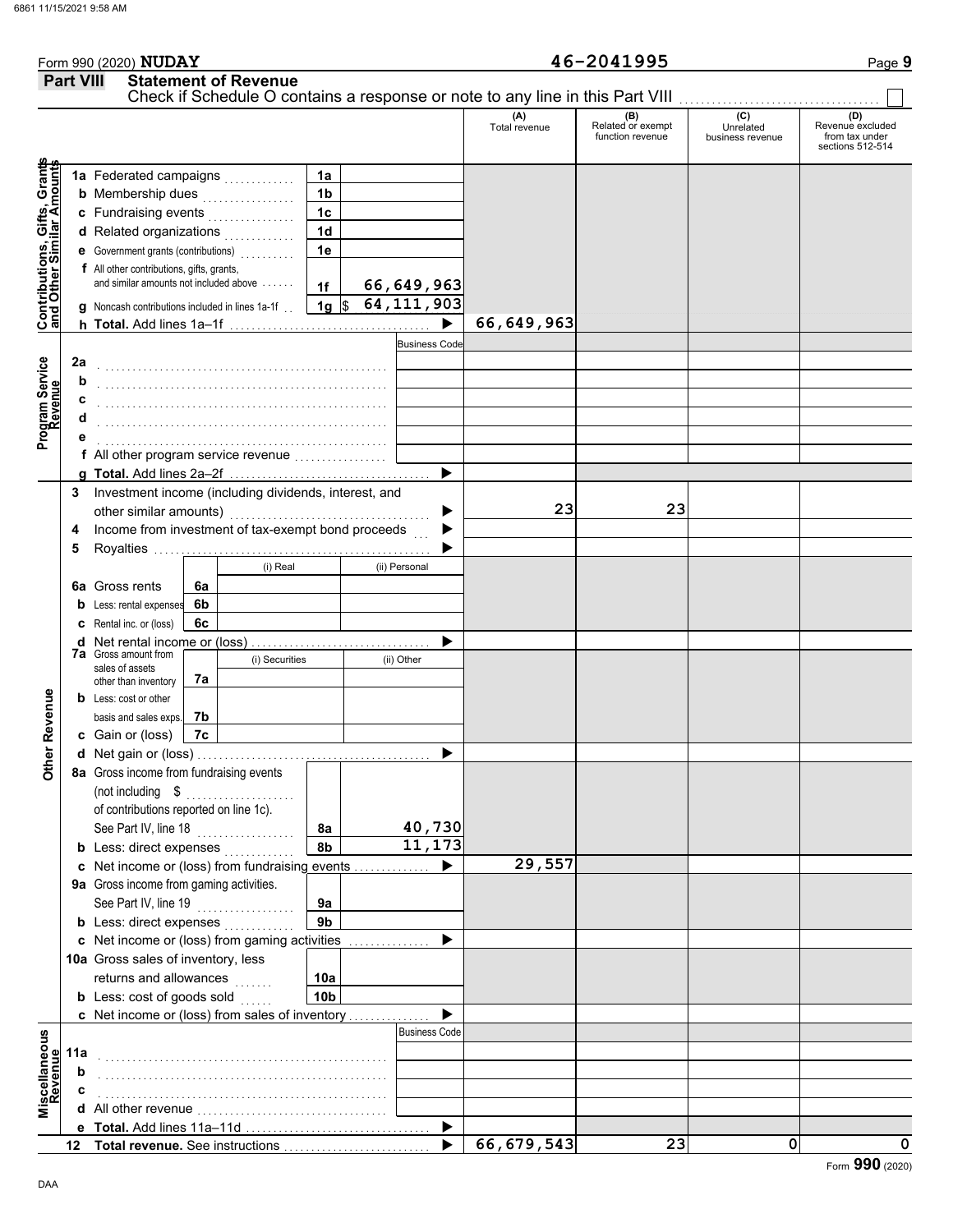### **Part IX Statement of Functional Expenses** Form 990 (2020) Page **10** *Section 501(c)(3) and 501(c)(4) organizations must complete all columns. All other organizations must complete column (A). Do not include amounts reported on lines 6b, 7b, 8b, 9b, and 10b of Part VIII.* **1 2 3 4 5 6 7 8 9 10 11 a** Management .............................. **b** Legal **c** Accounting . . . . . . . . . . . . . . . . . . . . . . . . . . . . . . . . **d** Lobbying **e f g** Other. (If line 11g amount exceeds 10% of line 25, column **12** Advertising and promotion **. . . . . . . . . . . .** . . **13 14 15 16 17 18 19 20 21 22 23 24 a b c d e** All other expenses . . . . . . . . . . . . . . . . . . . . . . . . **25 Total functional expenses.** Add lines 1 through 24e . . . **26** Grants and other assistance to domestic organizations and domestic governments. See Part IV, line 21 Grants and other assistance to domestic individuals. See Part IV, line 22 Grants and other assistance to foreign organizations, foreign governments, and foreign individuals. See Part IV, lines 15 and 16 Benefits paid to or for members . . . . . . . . . . Compensation of current officers, directors, trustees, and key employees . . . . . . . Compensation not included above to disqualified persons (as defined under section 4958(f)(1)) and persons described in section 4958(c)(3)(B) Other salaries and wages .................. Pension plan accruals and contributions (include section 401(k) and 403(b) employer contributions) Other employee benefits ................... Payroll taxes Fees for services (nonemployees): Legal . . . . . . . . . . . . . . . . . . . . . . . . . . . . . . . . . . . . . . Lobbying . . . . . . . . . . . . . . . . . . . . . . . . . . . . . . . . . . . Professional fundraising services. See Part IV, line 17 Investment management fees ............. Office expenses . . . . . . . . . . . . . . . . . . . . . . . . . . . Information technology . . . . . . . . . . . . . . . . . . . . Royalties . . . . . . . . . . . . . . . . . . . . . . . . . . . . . . . . . . Occupancy . . . . . . . . . . . . . . . . . . . . . . . . . . . . . . . . Travel . . . . . . . . . . . . . . . . . . . . . . . . . . . . . . . . . . . . . . Payments of travel or entertainment expenses for any federal, state, or local public officials Conferences, conventions, and meetings . Interest . . . . . . . . . . . . . . . . . . . . . . . . . . . . . . . . . . . . Payments to affiliates . . . . . . . . . . . . . . . . Depreciation, depletion, and amortization . Insurance . . . . . . . . . . . . . . . . . . . . . . . . . . . . . . . . . . Other expenses. Itemize expenses not covered above (List miscellaneous expenses on line 24e. If line 24e amount exceeds 10% of line 25, column (A) amount, list line 24e expenses on Schedule O.) fundraising solicitation. Check here  $\blacktriangleright$  | if organization reported in column (B) joint costs from a combined educational campaign and following SOP 98-2 (ASC 958-720) **(A) (B)** (B) (B) (C) (C) (A) (D)<br>Total expenses Program service Management and Fundrai expenses and general expenses (D)<br>Fundraising expenses **CONTAINER COSTS** 188,198 188,198 **SHIPPING EXPENSE** 133,493 133,493 **BANK & MERCHANT FEES** 26,777 26,777 . . . . . . . . . . . . . . . . . . . . . . . . . . . . . . . . . . . . . . . . . . . . . Check if Schedule O contains a response or note to any line in this Part IX **Joint costs.** Complete this line only if the (A) amount, list line 11g expenses on Schedule O.) . . . . . . . **65,747,040 65,747,040 142,700 99,890 28,540 14,270 200,614 140,430 40,123 20,061 31,369 21,958 6,274 3,137 7,221 5,777 1,444 30,525 24,420 6,105 27,257 21,806 5,451 8,132 8,132 3,414 2,731 683 66,785 66,785 784 784 20,096 20,096 7,532 6,026 1,506 66,641,937 66,514,343 90,126 37,468**

**NUDAY 46-2041995**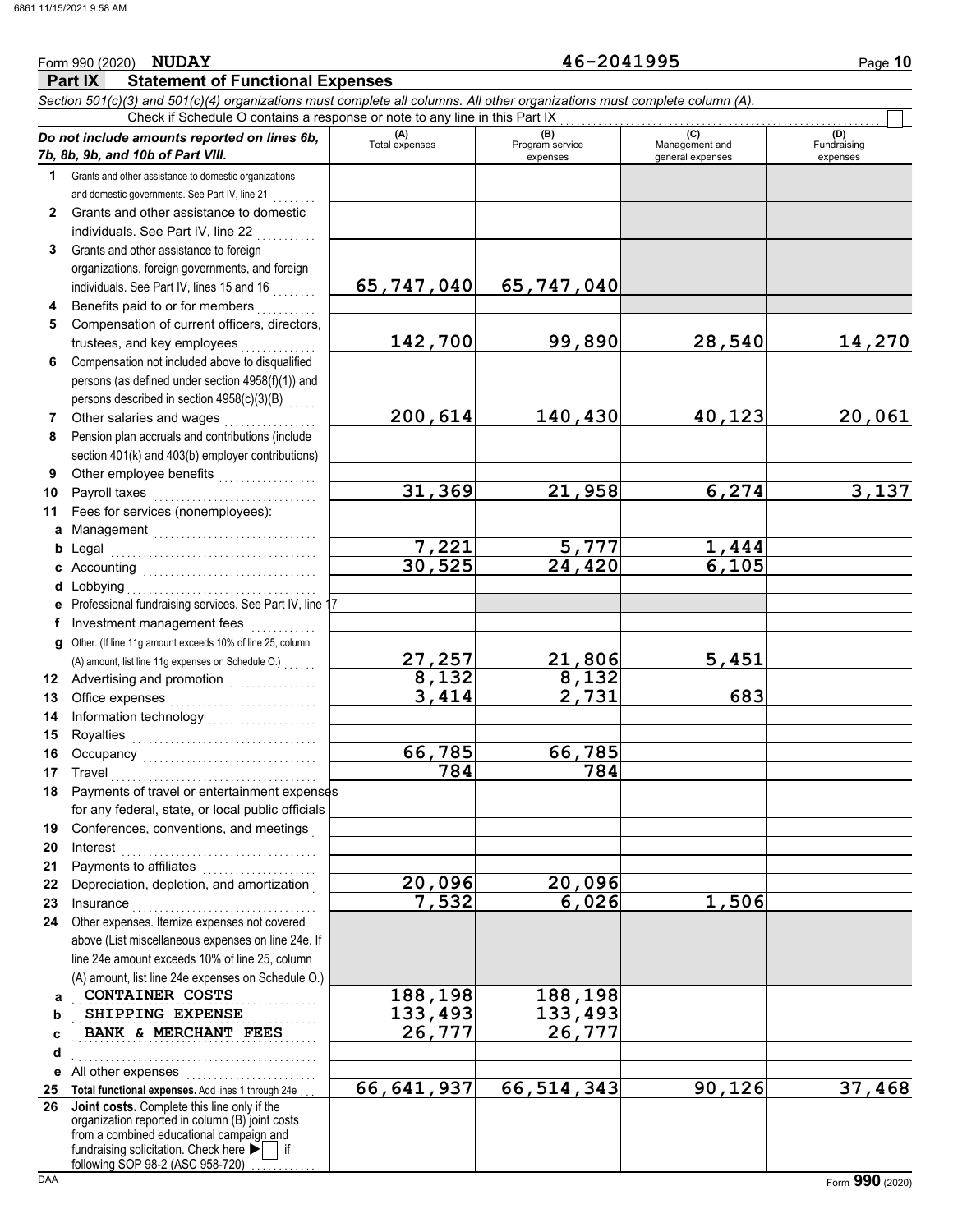|                             | Part X   | <b>Balance Sheet</b>                                                                                             |                 |         |                   |                      |                    |
|-----------------------------|----------|------------------------------------------------------------------------------------------------------------------|-----------------|---------|-------------------|----------------------|--------------------|
|                             |          | Check if Schedule O contains a response or note to any line in this Part X                                       |                 |         |                   |                      |                    |
|                             |          |                                                                                                                  |                 |         | (A)               |                      | (B)                |
|                             |          |                                                                                                                  |                 |         | Beginning of year |                      | End of year        |
|                             | 1.       | Cash-non-interest-bearing                                                                                        |                 |         | 130,431           | $\blacktriangleleft$ | 184,416            |
|                             | 2        |                                                                                                                  |                 |         |                   | $\mathbf{2}$         |                    |
|                             | 3        |                                                                                                                  |                 | 3       |                   |                      |                    |
|                             | 4        | Accounts receivable, net                                                                                         |                 |         | 7,611             | 4                    | 983                |
|                             | 5        | Loans and other receivables from any current or former officer, director,                                        |                 |         |                   |                      |                    |
|                             |          | trustee, key employee, creator or founder, substantial contributor, or 35%                                       |                 |         |                   |                      |                    |
|                             |          | controlled entity or family member of any of these persons                                                       |                 | 5       |                   |                      |                    |
|                             | 6        | Loans and other receivables from other disqualified persons (as defined                                          |                 |         |                   | 6                    |                    |
|                             |          | under section 4958(f)(1)), and persons described in section 4958(c)(3)(B)                                        |                 |         |                   | $\overline{7}$       |                    |
| Assets                      | 7<br>8   | Inventories for sale or use                                                                                      |                 |         | 8                 |                      |                    |
|                             | 9        | Prepaid expenses and deferred charges                                                                            |                 |         | 5,000             | 9                    | 5,000              |
|                             |          | 10a Land, buildings, and equipment: cost or other                                                                |                 |         |                   |                      |                    |
|                             |          | basis. Complete Part VI of Schedule D                                                                            | 10a             | 223,105 |                   |                      |                    |
|                             |          | <b>b</b> Less: accumulated depreciation                                                                          | 10 <sub>b</sub> | 72,892  | 170,309           | 10 <sub>c</sub>      | 150,213            |
|                             | 11       | .<br>Investments-publicly traded securities                                                                      |                 |         | 366               | 11                   | 366                |
|                             | 12       |                                                                                                                  |                 |         |                   | 12                   |                    |
|                             | 13       |                                                                                                                  |                 |         |                   | 13                   |                    |
|                             | 14       | Intangible assets                                                                                                |                 |         | 14                |                      |                    |
|                             | 15       | Other assets. See Part IV, line 11                                                                               |                 | 15      | 13,094            |                      |                    |
|                             | 16       |                                                                                                                  |                 |         | 313,717           | 16                   | 354,072            |
|                             | 17       | Accounts payable and accrued expenses [[11] [11] Accounts payable and accrued expenses [[11] Accounts and accrue | 130             | 17      | 2,879             |                      |                    |
|                             | 18       | Grants payable                                                                                                   |                 |         | 18                |                      |                    |
|                             | 19       | Deferred revenue                                                                                                 |                 |         |                   | 19                   |                    |
|                             | 20       | Tax-exempt bond liabilities                                                                                      |                 |         |                   | 20                   |                    |
|                             | 21       | Escrow or custodial account liability. Complete Part IV of Schedule D                                            |                 | .       |                   | 21                   |                    |
|                             | 22       | Loans and other payables to any current or former officer, director,                                             |                 |         |                   |                      |                    |
| Liabilities                 |          | trustee, key employee, creator or founder, substantial contributor, or 35%                                       |                 |         |                   |                      |                    |
|                             |          | controlled entity or family member of any of these persons                                                       |                 |         |                   | 22                   |                    |
|                             | 23       |                                                                                                                  |                 |         |                   | 23                   |                    |
|                             | 24       | Unsecured notes and loans payable to unrelated third parties                                                     |                 | .       |                   | 24                   |                    |
|                             | 25       | Other liabilities (including federal income tax, payables to related third                                       |                 |         |                   |                      |                    |
|                             |          | parties, and other liabilities not included on lines 17-24). Complete Part X                                     |                 |         |                   |                      |                    |
|                             |          | of Schedule D                                                                                                    |                 |         |                   | 25                   |                    |
|                             | 26       |                                                                                                                  |                 |         | 130               | 26                   | 2,879              |
|                             |          | Organizations that follow FASB ASC 958, check here X                                                             |                 |         |                   |                      |                    |
|                             |          | and complete lines 27, 28, 32, and 33.                                                                           |                 |         |                   |                      |                    |
|                             | 27       | Net assets without donor restrictions                                                                            |                 | 202,168 | 27                | 264,840              |                    |
|                             | 28       | Net assets with donor restrictions                                                                               |                 | 111,419 | 28                | 86,353               |                    |
|                             |          | Organizations that do not follow FASB ASC 958, check here                                                        |                 |         |                   |                      |                    |
|                             |          | and complete lines 29 through 33.                                                                                |                 |         |                   |                      |                    |
|                             | 29       | Capital stock or trust principal, or current funds                                                               |                 |         |                   | 29                   |                    |
|                             | 30       | Paid-in or capital surplus, or land, building, or equipment fund                                                 |                 |         |                   | 30                   |                    |
| Net Assets or Fund Balances | 31       | Retained earnings, endowment, accumulated income, or other funds<br>Total net assets or fund balances            |                 |         | 313,587           | 31                   |                    |
|                             | 32<br>33 |                                                                                                                  |                 |         | 313,717           | 32<br>33             | 351,193<br>354,072 |
|                             |          |                                                                                                                  |                 |         |                   |                      |                    |

Form **990** (2020)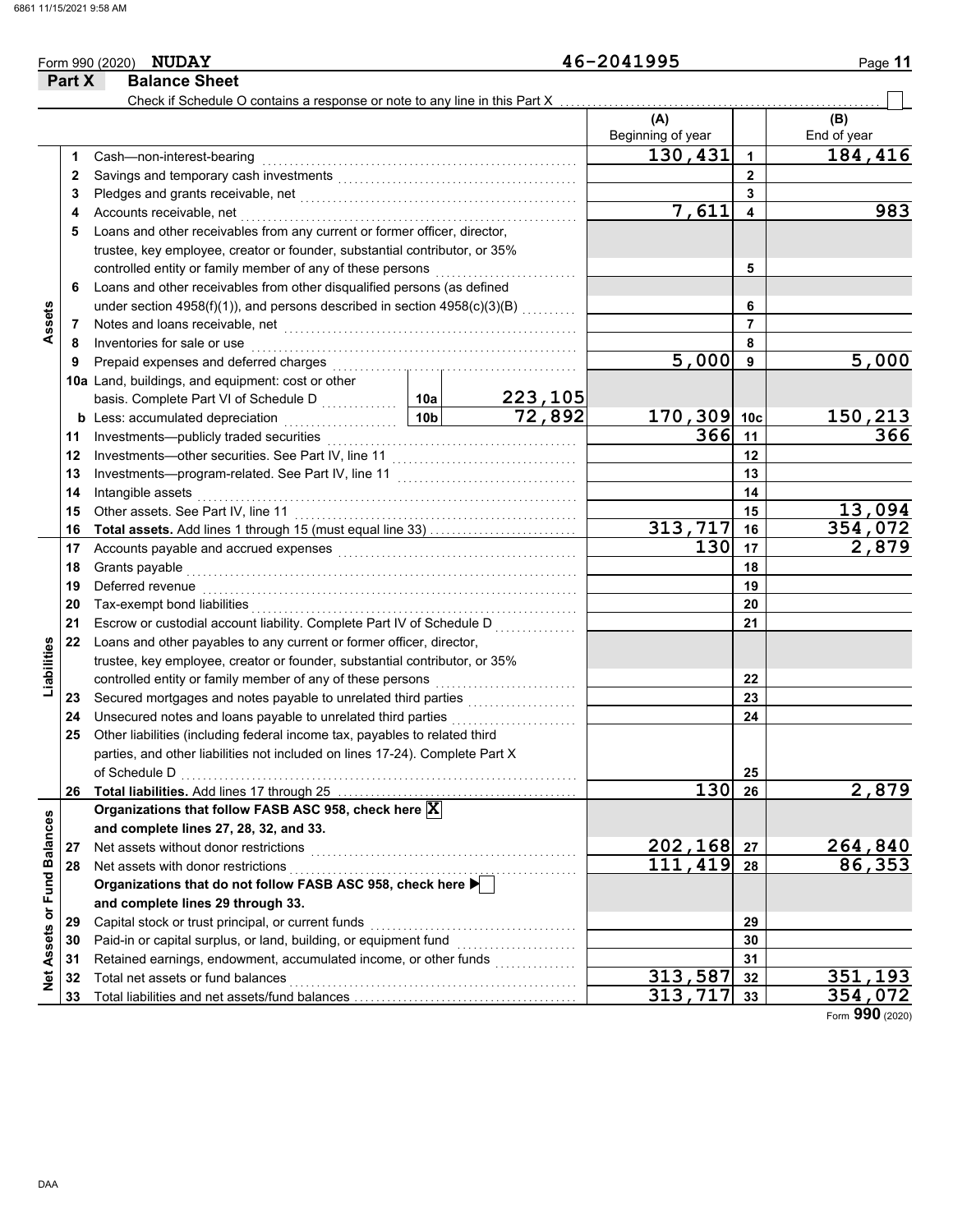|    | 46-2041995<br>Form 990 (2020) NUDAY                                                                                         |                         |                |             | Page 12        |
|----|-----------------------------------------------------------------------------------------------------------------------------|-------------------------|----------------|-------------|----------------|
|    | <b>Reconciliation of Net Assets</b><br><b>Part XI</b>                                                                       |                         |                |             |                |
|    |                                                                                                                             |                         |                |             | $ \mathbf{x} $ |
| 1  |                                                                                                                             |                         | 66, 679, 543   |             |                |
| 2  |                                                                                                                             | $\overline{2}$          | 66, 641, 937   |             |                |
| 3  | Revenue less expenses. Subtract line 2 from line 1                                                                          | 3                       |                |             | 37,606         |
| 4  | Net assets or fund balances at beginning of year (must equal Part X, line 32, column (A)) [[[[[[[[[[[[[[[[[[[               | $\overline{\mathbf{4}}$ |                |             | 313,587        |
| 5  |                                                                                                                             | 5                       |                |             |                |
| 6  | Donated services and use of facilities <b>constructs</b> and a service of the service of the services and use of facilities | 6                       |                |             |                |
| 7  | Investment expenses                                                                                                         | $\overline{7}$          |                |             |                |
| 8  | Prior period adjustments                                                                                                    | 8                       |                |             |                |
| 9  | Other changes in net assets or fund balances (explain on Schedule O)                                                        | 9                       |                |             |                |
| 10 | Net assets or fund balances at end of year. Combine lines 3 through 9 (must equal Part X, line                              |                         |                |             |                |
|    | 32, column (B))                                                                                                             | 10                      |                |             | 351,193        |
|    | <b>Financial Statements and Reporting</b><br><b>Part XII</b>                                                                |                         |                |             |                |
|    |                                                                                                                             |                         |                |             |                |
|    |                                                                                                                             |                         |                | <b>Yes</b>  | No.            |
| 1  | $ \mathbf{X} $ Accrual<br>Accounting method used to prepare the Form 990:     Cash<br>Other                                 |                         |                |             |                |
|    | If the organization changed its method of accounting from a prior year or checked "Other," explain in                       |                         |                |             |                |
|    | Schedule O.                                                                                                                 |                         |                |             |                |
|    | 2a Were the organization's financial statements compiled or reviewed by an independent accountant?                          |                         | 2a             |             | X              |
|    | If "Yes," check a box below to indicate whether the financial statements for the year were compiled or                      |                         |                |             |                |
|    | reviewed on a separate basis, consolidated basis, or both:                                                                  |                         |                |             |                |
|    | Separate basis     Consolidated basis<br>  Both consolidated and separate basis                                             |                         |                |             |                |
|    | <b>b</b> Were the organization's financial statements audited by an independent accountant?                                 |                         | 2 <sub>b</sub> | X           |                |
|    | If "Yes," check a box below to indicate whether the financial statements for the year were audited on a                     |                         |                |             |                |
|    | separate basis, consolidated basis, or both:                                                                                |                         |                |             |                |
|    | $ \mathbf{X} $ Separate basis<br>  Consolidated basis<br>  Both consolidated and separate basis                             |                         |                |             |                |
|    | c If "Yes" to line 2a or 2b, does the organization have a committee that assumes responsibility for oversight of            |                         |                |             |                |
|    | the audit, review, or compilation of its financial statements and selection of an independent accountant?                   |                         | 2c             | $\mathbf x$ |                |
|    | If the organization changed either its oversight process or selection process during the tax year, explain on               |                         |                |             |                |
|    | Schedule O.                                                                                                                 |                         |                |             |                |
|    | 3a As a result of a federal award, was the organization required to undergo an audit or audits as set forth in the          |                         |                |             |                |
|    | Single Audit Act and OMB Circular A-133?                                                                                    |                         | 3a             |             | X              |
|    | b If "Yes," did the organization undergo the required audit or audits? If the organization did not undergo the              |                         |                |             |                |
|    | required audit or audits, explain why on Schedule O and describe any steps taken to undergo such audits                     |                         | 3 <sub>b</sub> |             |                |

Form **990** (2020)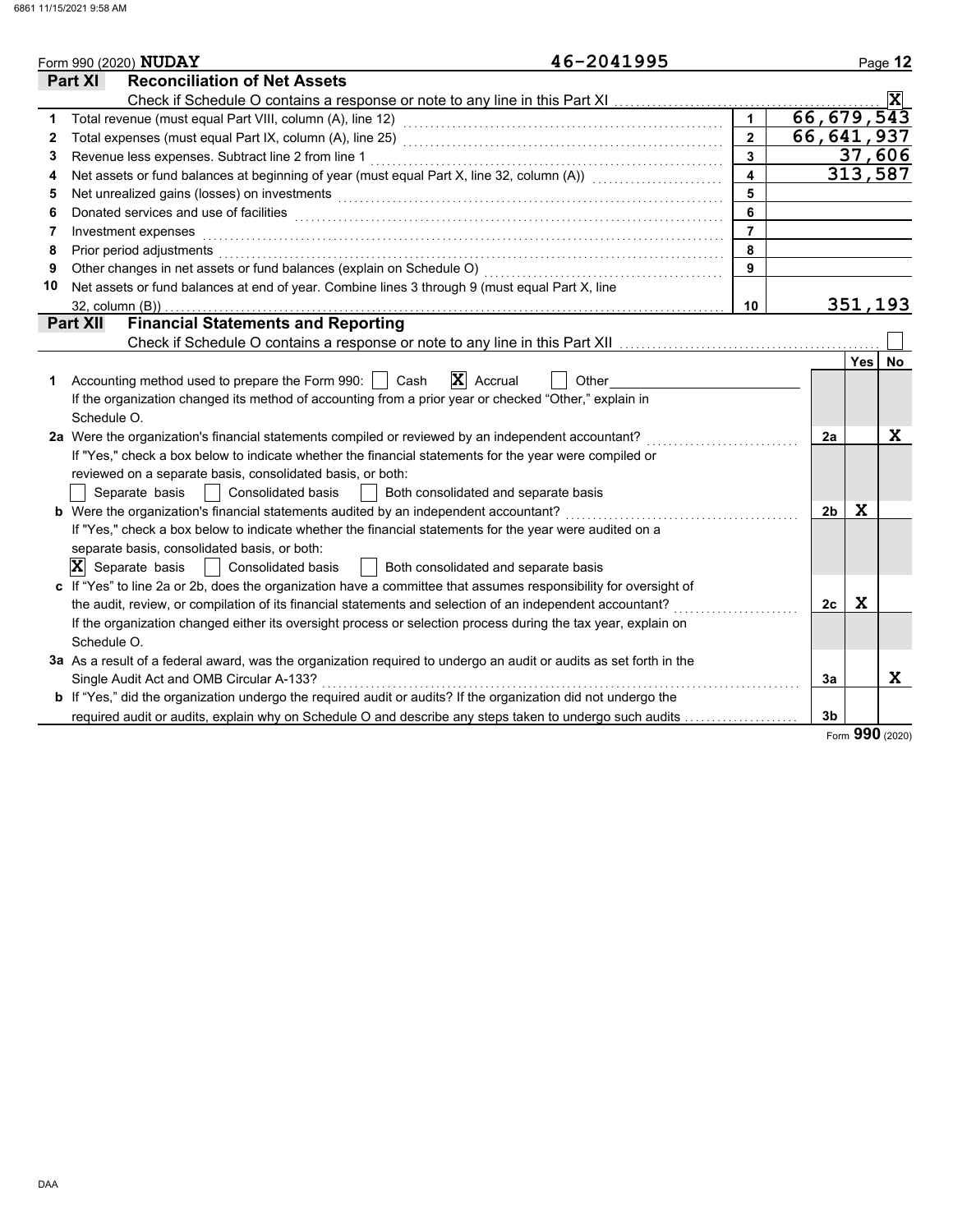**SCHEDULE A** 

| <b>Public Charity Status and Public Support</b> |  |
|-------------------------------------------------|--|
|-------------------------------------------------|--|

**Complete if the organization is a section 501(c)(3) organization or a section 4947(a)(1) nonexempt charitable trust. (Form 990 or 990-EZ)**

### **Attach to Form 990 or Form 990-EZ.**

| 2020                  |
|-----------------------|
| <b>Open to Public</b> |

OMB No. 1545-0047

| Attach to Form 990 or Form 990-EZ.<br>Department of the Treasury |             |                                       |                                                            |                                                                                                                                                                                                                                                                                                                                                                                                                                                                                  | <b>Open to Public</b> |                                                                   |                                                         |            |                                                       |
|------------------------------------------------------------------|-------------|---------------------------------------|------------------------------------------------------------|----------------------------------------------------------------------------------------------------------------------------------------------------------------------------------------------------------------------------------------------------------------------------------------------------------------------------------------------------------------------------------------------------------------------------------------------------------------------------------|-----------------------|-------------------------------------------------------------------|---------------------------------------------------------|------------|-------------------------------------------------------|
|                                                                  |             | Internal Revenue Service              |                                                            | Go to www.irs.gov/Form990 for instructions and the latest information.                                                                                                                                                                                                                                                                                                                                                                                                           |                       |                                                                   |                                                         |            | Inspection                                            |
|                                                                  |             | Name of the organization              | <b>NUDAY</b>                                               |                                                                                                                                                                                                                                                                                                                                                                                                                                                                                  |                       |                                                                   |                                                         | 46-2041995 | <b>Employer identification number</b>                 |
|                                                                  | Part I      |                                       |                                                            | Reason for Public Charity Status. (All organizations must complete this part.) See instructions.                                                                                                                                                                                                                                                                                                                                                                                 |                       |                                                                   |                                                         |            |                                                       |
|                                                                  |             |                                       |                                                            | The organization is not a private foundation because it is: (For lines 1 through 12, check only one box.)                                                                                                                                                                                                                                                                                                                                                                        |                       |                                                                   |                                                         |            |                                                       |
| 1                                                                |             |                                       |                                                            | A church, convention of churches, or association of churches described in section 170(b)(1)(A)(i).                                                                                                                                                                                                                                                                                                                                                                               |                       |                                                                   |                                                         |            |                                                       |
| $\mathbf 2$                                                      |             |                                       |                                                            | A school described in section 170(b)(1)(A)(ii). (Attach Schedule E (Form 990 or 990-EZ).)                                                                                                                                                                                                                                                                                                                                                                                        |                       |                                                                   |                                                         |            |                                                       |
| 3                                                                |             |                                       |                                                            | A hospital or a cooperative hospital service organization described in section 170(b)(1)(A)(iii).                                                                                                                                                                                                                                                                                                                                                                                |                       |                                                                   |                                                         |            |                                                       |
| 4                                                                |             |                                       |                                                            | A medical research organization operated in conjunction with a hospital described in section 170(b)(1)(A)(iii). Enter the hospital's name,                                                                                                                                                                                                                                                                                                                                       |                       |                                                                   |                                                         |            |                                                       |
|                                                                  |             | city, and state:                      |                                                            |                                                                                                                                                                                                                                                                                                                                                                                                                                                                                  |                       |                                                                   |                                                         |            |                                                       |
| 5                                                                |             |                                       |                                                            | An organization operated for the benefit of a college or university owned or operated by a governmental unit described in                                                                                                                                                                                                                                                                                                                                                        |                       |                                                                   |                                                         |            |                                                       |
|                                                                  |             |                                       | section 170(b)(1)(A)(iv). (Complete Part II.)              |                                                                                                                                                                                                                                                                                                                                                                                                                                                                                  |                       |                                                                   |                                                         |            |                                                       |
| 6                                                                |             |                                       |                                                            | A federal, state, or local government or governmental unit described in section 170(b)(1)(A)(v).                                                                                                                                                                                                                                                                                                                                                                                 |                       |                                                                   |                                                         |            |                                                       |
| 7                                                                | $ {\bf X} $ |                                       | described in section 170(b)(1)(A)(vi). (Complete Part II.) | An organization that normally receives a substantial part of its support from a governmental unit or from the general public                                                                                                                                                                                                                                                                                                                                                     |                       |                                                                   |                                                         |            |                                                       |
| 8<br>9                                                           |             |                                       |                                                            | A community trust described in section 170(b)(1)(A)(vi). (Complete Part II.)<br>An agricultural research organization described in section 170(b)(1)(A)(ix) operated in conjunction with a land-grant college                                                                                                                                                                                                                                                                    |                       |                                                                   |                                                         |            |                                                       |
|                                                                  |             | university:                           |                                                            | or university or a non-land-grant college of agriculture (see instructions). Enter the name, city, and state of the college or                                                                                                                                                                                                                                                                                                                                                   |                       |                                                                   |                                                         |            |                                                       |
| 10                                                               |             |                                       |                                                            | An organization that normally receives: (1) more than 33 1/3% of its support from contributions, membership fees, and gross<br>receipts from activities related to its exempt functions, subject to certain exceptions; and (2) no more than 331/3% of its<br>support from gross investment income and unrelated business taxable income (less section 511 tax) from businesses<br>acquired by the organization after June 30, 1975. See section 509(a)(2). (Complete Part III.) |                       |                                                                   |                                                         |            |                                                       |
| 11                                                               |             |                                       |                                                            | An organization organized and operated exclusively to test for public safety. See section 509(a)(4).                                                                                                                                                                                                                                                                                                                                                                             |                       |                                                                   |                                                         |            |                                                       |
| 12                                                               |             |                                       |                                                            | An organization organized and operated exclusively for the benefit of, to perform the functions of, or to carry out the purposes                                                                                                                                                                                                                                                                                                                                                 |                       |                                                                   |                                                         |            |                                                       |
|                                                                  |             |                                       |                                                            | of one or more publicly supported organizations described in section 509(a)(1) or section 509(a)(2). See section 509(a)(3).                                                                                                                                                                                                                                                                                                                                                      |                       |                                                                   |                                                         |            |                                                       |
|                                                                  |             |                                       |                                                            | Check the box in lines 12a through 12d that describes the type of supporting organization and complete lines 12e, 12f, and 12g.                                                                                                                                                                                                                                                                                                                                                  |                       |                                                                   |                                                         |            |                                                       |
|                                                                  | а           |                                       |                                                            | Type I. A supporting organization operated, supervised, or controlled by its supported organization(s), typically by giving                                                                                                                                                                                                                                                                                                                                                      |                       |                                                                   |                                                         |            |                                                       |
|                                                                  |             |                                       |                                                            | the supported organization(s) the power to regularly appoint or elect a majority of the directors or trustees of the<br>supporting organization. You must complete Part IV, Sections A and B.                                                                                                                                                                                                                                                                                    |                       |                                                                   |                                                         |            |                                                       |
|                                                                  | b           |                                       |                                                            | Type II. A supporting organization supervised or controlled in connection with its supported organization(s), by having                                                                                                                                                                                                                                                                                                                                                          |                       |                                                                   |                                                         |            |                                                       |
|                                                                  |             |                                       |                                                            | control or management of the supporting organization vested in the same persons that control or manage the supported<br>organization(s). You must complete Part IV, Sections A and C.                                                                                                                                                                                                                                                                                            |                       |                                                                   |                                                         |            |                                                       |
|                                                                  | c           |                                       |                                                            | Type III functionally integrated. A supporting organization operated in connection with, and functionally integrated with,<br>its supported organization(s) (see instructions). You must complete Part IV, Sections A, D, and E.                                                                                                                                                                                                                                                 |                       |                                                                   |                                                         |            |                                                       |
|                                                                  | d           |                                       |                                                            | Type III non-functionally integrated. A supporting organization operated in connection with its supported organization(s)                                                                                                                                                                                                                                                                                                                                                        |                       |                                                                   |                                                         |            |                                                       |
|                                                                  |             |                                       |                                                            | that is not functionally integrated. The organization generally must satisfy a distribution requirement and an attentiveness                                                                                                                                                                                                                                                                                                                                                     |                       |                                                                   |                                                         |            |                                                       |
|                                                                  |             |                                       |                                                            | requirement (see instructions). You must complete Part IV, Sections A and D, and Part V.<br>Check this box if the organization received a written determination from the IRS that it is a Type I, Type II, Type III                                                                                                                                                                                                                                                              |                       |                                                                   |                                                         |            |                                                       |
|                                                                  | е           |                                       |                                                            | functionally integrated, or Type III non-functionally integrated supporting organization.                                                                                                                                                                                                                                                                                                                                                                                        |                       |                                                                   |                                                         |            |                                                       |
|                                                                  | f           |                                       | Enter the number of supported organizations                |                                                                                                                                                                                                                                                                                                                                                                                                                                                                                  |                       |                                                                   |                                                         |            |                                                       |
|                                                                  | g           |                                       |                                                            | Provide the following information about the supported organization(s).                                                                                                                                                                                                                                                                                                                                                                                                           |                       |                                                                   |                                                         |            |                                                       |
|                                                                  |             | (i) Name of supported<br>organization | (ii) EIN                                                   | (iii) Type of organization<br>(described on lines 1-10<br>above (see instructions))                                                                                                                                                                                                                                                                                                                                                                                              |                       | (iv) Is the organization<br>listed in your governing<br>document? | (v) Amount of monetary<br>support (see<br>instructions) |            | (vi) Amount of<br>other support (see<br>instructions) |
|                                                                  |             |                                       |                                                            |                                                                                                                                                                                                                                                                                                                                                                                                                                                                                  | Yes                   | No                                                                |                                                         |            |                                                       |
| (A)                                                              |             |                                       |                                                            |                                                                                                                                                                                                                                                                                                                                                                                                                                                                                  |                       |                                                                   |                                                         |            |                                                       |
|                                                                  |             |                                       |                                                            |                                                                                                                                                                                                                                                                                                                                                                                                                                                                                  |                       |                                                                   |                                                         |            |                                                       |
| (B)                                                              |             |                                       |                                                            |                                                                                                                                                                                                                                                                                                                                                                                                                                                                                  |                       |                                                                   |                                                         |            |                                                       |
| (C)                                                              |             |                                       |                                                            |                                                                                                                                                                                                                                                                                                                                                                                                                                                                                  |                       |                                                                   |                                                         |            |                                                       |
| (D)                                                              |             |                                       |                                                            |                                                                                                                                                                                                                                                                                                                                                                                                                                                                                  |                       |                                                                   |                                                         |            |                                                       |
| (E)                                                              |             |                                       |                                                            |                                                                                                                                                                                                                                                                                                                                                                                                                                                                                  |                       |                                                                   |                                                         |            |                                                       |
| Total                                                            |             |                                       |                                                            |                                                                                                                                                                                                                                                                                                                                                                                                                                                                                  |                       |                                                                   |                                                         |            |                                                       |

**For Paperwork Reduction Act Notice, see the Instructions for Form 990 or 990-EZ.**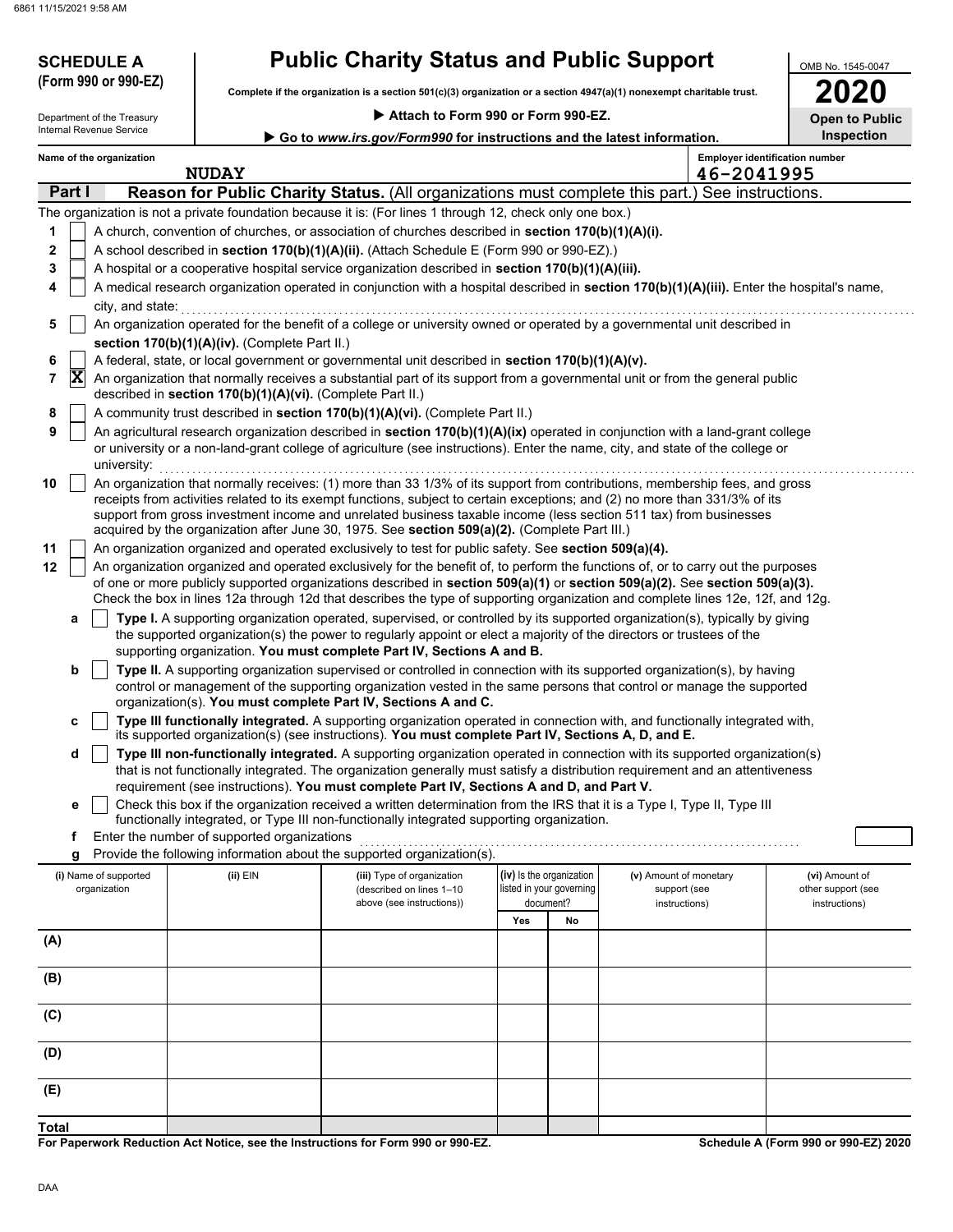|              | <b>NUDAY</b><br>Schedule A (Form 990 or 990-EZ) 2020                                                                            |              |            |              |            | 46-2041995   | Page 2                          |
|--------------|---------------------------------------------------------------------------------------------------------------------------------|--------------|------------|--------------|------------|--------------|---------------------------------|
|              | Support Schedule for Organizations Described in Sections 170(b)(1)(A)(iv) and 170(b)(1)(A)(vi)<br>Part II                       |              |            |              |            |              |                                 |
|              | (Complete only if you checked the box on line 5, 7, or 8 of Part I or if the organization failed to qualify under               |              |            |              |            |              |                                 |
|              | Part III. If the organization fails to qualify under the tests listed below, please complete Part III.)                         |              |            |              |            |              |                                 |
|              | <b>Section A. Public Support</b>                                                                                                |              |            |              |            |              |                                 |
|              | Calendar year (or fiscal year beginning in) $\blacktriangleright$                                                               | (a) 2016     | (b) 2017   | $(c)$ 2018   | $(d)$ 2019 | (e) 2020     | (f) Total                       |
|              |                                                                                                                                 |              |            |              |            |              |                                 |
| 1            | Gifts, grants, contributions, and                                                                                               |              |            |              |            |              |                                 |
|              | membership fees received. (Do not<br>include any "unusual grants.")                                                             | 22, 218, 647 | 40,892,161 | 39, 370, 948 | 40,083,149 | 66,649,963   | 209, 214, 868                   |
|              |                                                                                                                                 |              |            |              |            |              |                                 |
| $\mathbf{2}$ | Tax revenues levied for the                                                                                                     |              |            |              |            |              |                                 |
|              | organization's benefit and either paid                                                                                          |              |            |              |            |              |                                 |
|              | to or expended on its behalf                                                                                                    |              |            |              |            |              |                                 |
| 3            | The value of services or facilities                                                                                             |              |            |              |            |              |                                 |
|              | furnished by a governmental unit to the                                                                                         |              |            |              |            |              |                                 |
|              | organization without charge                                                                                                     |              |            |              |            |              |                                 |
| 4            | Total. Add lines 1 through 3                                                                                                    | 22, 218, 647 | 40,892,161 | 39, 370, 948 | 40,083,149 | 66,649,963   | 209, 214, 868                   |
| 5            | The portion of total contributions by                                                                                           |              |            |              |            |              |                                 |
|              | each person (other than a<br>governmental unit or publicly                                                                      |              |            |              |            |              |                                 |
|              | supported organization) included on                                                                                             |              |            |              |            |              |                                 |
|              | line 1 that exceeds 2% of the amount                                                                                            |              |            |              |            |              |                                 |
|              | shown on line 11, column (f)                                                                                                    |              |            |              |            |              |                                 |
| 6            | Public support. Subtract line 5 from line 4                                                                                     |              |            |              |            |              | 209, 214, 868                   |
|              | <b>Section B. Total Support</b>                                                                                                 |              |            |              |            |              |                                 |
|              | Calendar year (or fiscal year beginning in) ▶                                                                                   | (a) 2016     | (b) 2017   | $(c)$ 2018   | $(d)$ 2019 | (e) 2020     | (f) Total                       |
| 7            | Amounts from line 4                                                                                                             | 22, 218, 647 | 40,892,161 | 39, 370, 948 | 40,083,149 | 66, 649, 963 | 209, 214, 868                   |
| 8            | Gross income from interest, dividends,                                                                                          |              |            |              |            |              |                                 |
|              | payments received on securities loans,<br>rents, royalties, and income from                                                     |              |            |              |            |              |                                 |
|              | similar sources                                                                                                                 |              |            |              |            |              |                                 |
| 9            | Net income from unrelated business                                                                                              |              |            |              |            |              |                                 |
|              | activities, whether or not the business                                                                                         |              |            |              |            |              |                                 |
|              | is regularly carried on                                                                                                         |              |            |              |            |              |                                 |
| 10           | Other income. Do not include gain or                                                                                            |              |            |              |            |              |                                 |
|              | loss from the sale of capital assets                                                                                            |              |            |              |            |              |                                 |
|              | (Explain in Part VI.)                                                                                                           |              |            |              |            |              |                                 |
| 11           | Total support. Add lines 7 through 10                                                                                           |              |            |              |            |              | 209, 214, 868                   |
| 12           | Gross receipts from related activities, etc. (see instructions)                                                                 |              |            |              |            | 12           | 104,389                         |
| 13           | First 5 years. If the Form 990 is for the organization's first, second, third, fourth, or fifth tax year as a section 501(c)(3) |              |            |              |            |              |                                 |
|              | organization, check this box and stop here                                                                                      |              |            |              |            |              | ▶                               |
|              | <b>Section C. Computation of Public Support Percentage</b>                                                                      |              |            |              |            |              |                                 |
| 14           |                                                                                                                                 |              |            |              |            | 14           | 100.00%                         |
| 15           |                                                                                                                                 |              |            |              |            | 15           | $100.00\,\%$                    |
| 16a          | 33 1/3% support test-2020. If the organization did not check the box on line 13, and line 14 is 33 1/3% or more, check this     |              |            |              |            |              |                                 |
|              | box and stop here. The organization qualifies as a publicly supported organization                                              |              |            |              |            |              | $\blacktriangleright$ $\vert$ X |
| b            | 33 1/3% support test-2019. If the organization did not check a box on line 13 or 16a, and line 15 is 33 1/3% or more, check     |              |            |              |            |              |                                 |
|              | this box and stop here. The organization qualifies as a publicly supported organization                                         |              |            |              |            |              |                                 |
| 17a          | 10%-facts-and-circumstances test-2020. If the organization did not check a box on line 13, 16a, or 16b, and line 14 is          |              |            |              |            |              |                                 |
|              | 10% or more, and if the organization meets the "facts-and-circumstances" test, check this box and stop here. Explain in         |              |            |              |            |              |                                 |
|              | Part VI how the organization meets the "facts-and-circumstances" test. The organization qualifies as a publicly supported       |              |            |              |            |              |                                 |
|              | organization                                                                                                                    |              |            |              |            |              |                                 |
| b            | 10%-facts-and-circumstances test-2019. If the organization did not check a box on line 13, 16a, 16b, or 17a, and line           |              |            |              |            |              |                                 |
|              | 15 is 10% or more, and if the organization meets the "facts-and-circumstances" test, check this box and stop here. Explain      |              |            |              |            |              |                                 |
|              | in Part VI how the organization meets the "facts-and-circumstances" test. The organization qualifies as a publicly supported    |              |            |              |            |              |                                 |
|              | organization                                                                                                                    |              |            |              |            |              |                                 |
| 18           | Private foundation. If the organization did not check a box on line 13, 16a, 16b, 17a, or 17b, check this box and see           |              |            |              |            |              |                                 |
|              | <b>instructions</b>                                                                                                             |              |            |              |            |              |                                 |
|              |                                                                                                                                 |              |            |              |            |              |                                 |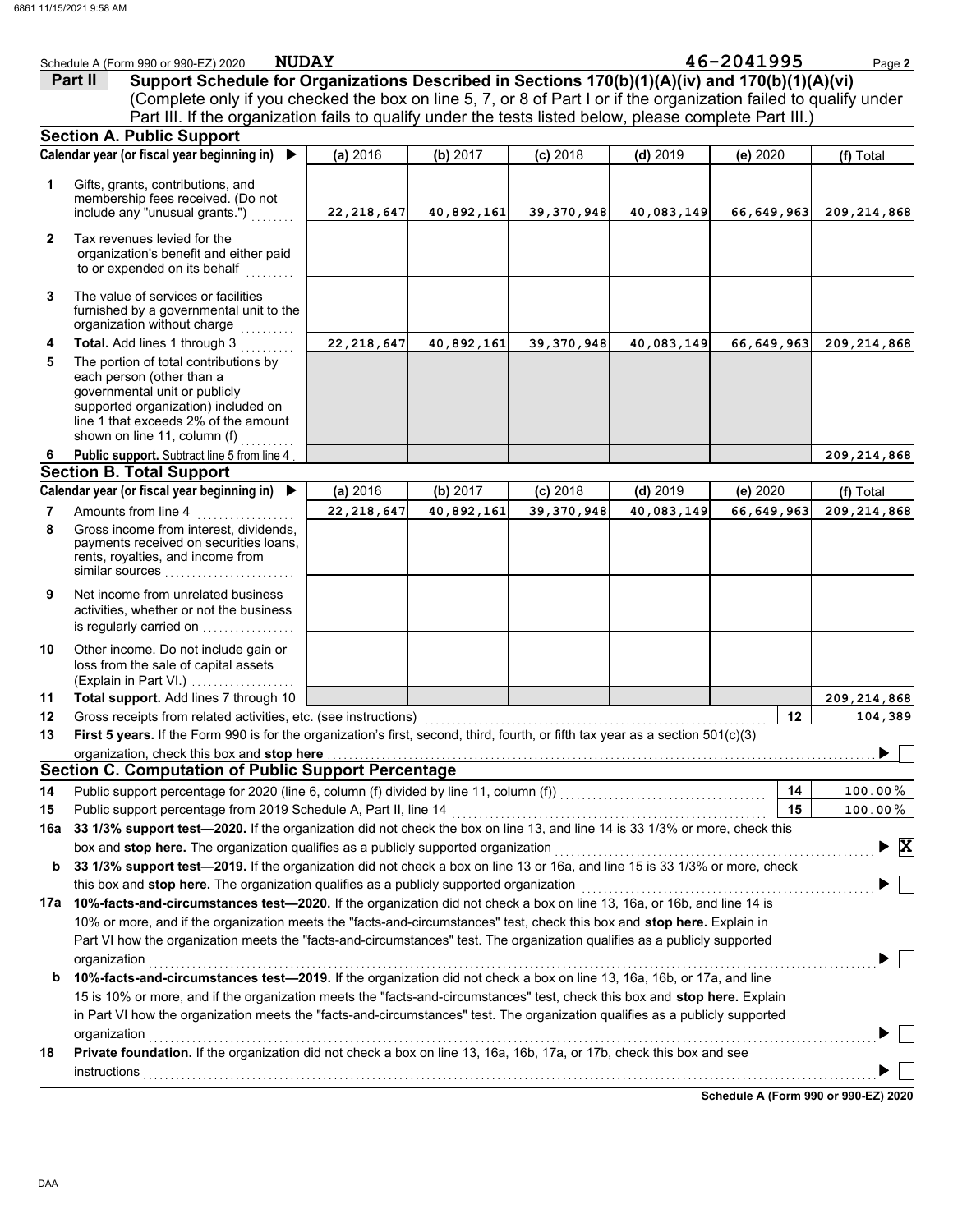|                | <b>NUDAY</b><br>Schedule A (Form 990 or 990-EZ) 2020                                                                                                                                                                                                      |          |          |            |            | 46-2041995 |    | Page 3    |
|----------------|-----------------------------------------------------------------------------------------------------------------------------------------------------------------------------------------------------------------------------------------------------------|----------|----------|------------|------------|------------|----|-----------|
|                | Support Schedule for Organizations Described in Section 509(a)(2)<br>Part III                                                                                                                                                                             |          |          |            |            |            |    |           |
|                | (Complete only if you checked the box on line 10 of Part I or if the organization failed to qualify under Part II.                                                                                                                                        |          |          |            |            |            |    |           |
|                | If the organization fails to qualify under the tests listed below, please complete Part II.)                                                                                                                                                              |          |          |            |            |            |    |           |
|                | <b>Section A. Public Support</b>                                                                                                                                                                                                                          |          |          |            |            |            |    |           |
|                | Calendar year (or fiscal year beginning in)<br>$\blacktriangleright$                                                                                                                                                                                      | (a) 2016 | (b) 2017 | $(c)$ 2018 | $(d)$ 2019 | (e) 2020   |    | (f) Total |
| 1              | Gifts, grants, contributions, and membership fees<br>received. (Do not include any "unusual grants.")                                                                                                                                                     |          |          |            |            |            |    |           |
| $\overline{2}$ | Gross receipts from admissions, merchandise<br>sold or services performed, or facilities<br>furnished in any activity that is related to the<br>organization's tax-exempt purpose                                                                         |          |          |            |            |            |    |           |
| 3              | Gross receipts from activities that are not an<br>unrelated trade or business under section 513                                                                                                                                                           |          |          |            |            |            |    |           |
| 4              | Tax revenues levied for the<br>organization's benefit and either paid<br>to or expended on its behalf                                                                                                                                                     |          |          |            |            |            |    |           |
| 5              | The value of services or facilities<br>furnished by a governmental unit to the<br>organization without charge                                                                                                                                             |          |          |            |            |            |    |           |
| 6              | Total. Add lines 1 through 5                                                                                                                                                                                                                              |          |          |            |            |            |    |           |
|                | <b>7a</b> Amounts included on lines 1, 2, and 3<br>received from disqualified persons                                                                                                                                                                     |          |          |            |            |            |    |           |
| b              | Amounts included on lines 2 and 3<br>received from other than disqualified<br>persons that exceed the greater of \$5,000<br>or 1% of the amount on line 13 for the year                                                                                   |          |          |            |            |            |    |           |
| C              | Add lines 7a and 7b                                                                                                                                                                                                                                       |          |          |            |            |            |    |           |
| 8              | Public support. (Subtract line 7c from<br>line $6.$ )                                                                                                                                                                                                     |          |          |            |            |            |    |           |
|                | <b>Section B. Total Support</b>                                                                                                                                                                                                                           |          |          |            |            |            |    |           |
|                | Calendar year (or fiscal year beginning in) ▶                                                                                                                                                                                                             | (a) 2016 | (b) 2017 | $(c)$ 2018 | $(d)$ 2019 | (e) 2020   |    | (f) Total |
| 9              | Amounts from line 6                                                                                                                                                                                                                                       |          |          |            |            |            |    |           |
|                |                                                                                                                                                                                                                                                           |          |          |            |            |            |    |           |
|                | <b>10a</b> Gross income from interest, dividends,<br>payments received on securities loans, rents,<br>royalties, and income from similar sources                                                                                                          |          |          |            |            |            |    |           |
| b              | Unrelated business taxable income (less<br>section 511 taxes) from businesses<br>acquired after June 30, 1975                                                                                                                                             |          |          |            |            |            |    |           |
| c              | Add lines 10a and 10b<br>andro de la construcción de la construcción de la construcción de la construcción de la construcción de la con<br>En la construcción de la construcción de la construcción de la construcción de la construcción de la construcc |          |          |            |            |            |    |           |
| 11             | Net income from unrelated business<br>activities not included in line 10b, whether<br>or not the business is regularly carried on                                                                                                                         |          |          |            |            |            |    |           |
| 12             | Other income. Do not include gain or<br>loss from the sale of capital assets<br>(Explain in Part VI.)                                                                                                                                                     |          |          |            |            |            |    |           |
| 13             | Total support. (Add lines 9, 10c, 11,<br>and $12.$ )                                                                                                                                                                                                      |          |          |            |            |            |    |           |
| 14             | First 5 years. If the Form 990 is for the organization's first, second, third, fourth, or fifth tax year as a section 501(c)(3)                                                                                                                           |          |          |            |            |            |    |           |
|                | organization, check this box and stop here                                                                                                                                                                                                                |          |          |            |            |            |    |           |
|                | <b>Section C. Computation of Public Support Percentage</b>                                                                                                                                                                                                |          |          |            |            |            |    |           |
| 15             |                                                                                                                                                                                                                                                           |          |          |            |            |            | 15 | %         |
| 16             | Public support percentage from 2019 Schedule A, Part III, line 15 [11] [11] Concentration contracts are provided by Public Support percentage from 2019 Schedule A, Part III, line 15 [11] $\alpha$                                                       |          |          |            |            |            | 16 | $\%$      |
|                | Section D. Computation of Investment Income Percentage                                                                                                                                                                                                    |          |          |            |            |            | 17 |           |
| 17             | 18 Investment income percentage from 2019 Schedule A, Part III, line 17                                                                                                                                                                                   |          |          |            |            |            | 18 | %<br>%    |
|                | 19a 33 1/3% support tests-2020. If the organization did not check the box on line 14, and line 15 is more than 33 1/3%, and line                                                                                                                          |          |          |            |            |            |    |           |
|                | 17 is not more than 33 1/3%, check this box and stop here. The organization qualifies as a publicly supported organization                                                                                                                                |          |          |            |            |            |    |           |
| b              | 33 1/3% support tests-2019. If the organization did not check a box on line 14 or line 19a, and line 16 is more than 33 1/3%, and                                                                                                                         |          |          |            |            |            |    |           |
|                | line 18 is not more than 33 1/3%, check this box and stop here. The organization qualifies as a publicly supported organization                                                                                                                           |          |          |            |            |            |    |           |
| 20             |                                                                                                                                                                                                                                                           |          |          |            |            |            |    |           |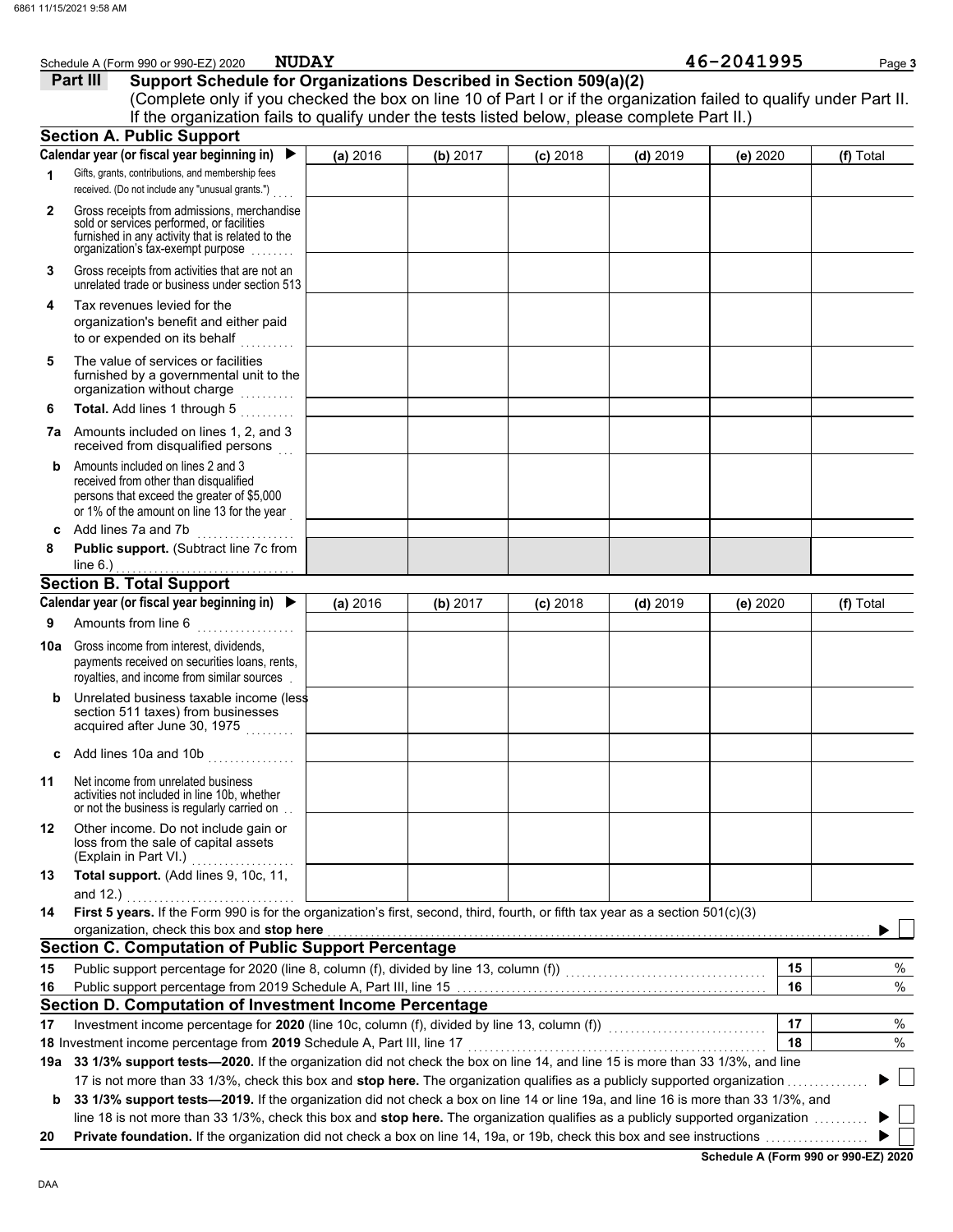### **Part IV Supporting Organizations** Sections A, D, and E. If you checked box 12d, Part I, complete Sections A and D, and complete Part V.) Schedule A (Form 990 or 990-EZ) 2020 Page **4 Section A. All Supporting Organizations** (Complete only if you checked a box in line 12 on Part I. If you checked box 12a, Part I, complete Sections A and B. If you checked box 12b, Part I, complete Sections A and C. If you checked box 12c, Part I, complete Are all of the organization's supported organizations listed by name in the organization's governing documents? *If "No," describe in Part VI how the supported organizations are designated. If designated by class or purpose, describe the designation. If historic and continuing relationship, explain.* Did the organization have any supported organization that does not have an IRS determination of status under section 509(a)(1) or (2)? *If "Yes," explain in Part VI how the organization determined that the supported organization was described in section 509(a)(1) or (2).* **1 2 3a** Did the organization have a supported organization described in section 501(c)(4), (5), or (6)? *If "Yes," answer* **b c** Did the organization ensure that all support to such organizations was used exclusively for section 170(c)(2)(B) **4a** Was any supported organization not organized in the United States ("foreign supported organization")? *If* **b c** Did the organization support any foreign supported organization that does not have an IRS determination **5a** Did the organization add, substitute, or remove any supported organizations during the tax year? *If "Yes,"* **b c 6 7 8 9a b c 10a** *lines 3b and 3c below.* Did the organization confirm that each supported organization qualified under section 501(c)(4), (5), or (6) and satisfied the public support tests under section 509(a)(2)? *If "Yes," describe in Part VI when and how the organization made the determination.* purposes? *If "Yes," explain in Part VI what controls the organization put in place to ensure such use. "Yes," and if you checked 12a or 12b in Part I, answer (b) and (c) below.* Did the organization have ultimate control and discretion in deciding whether to make grants to the foreign supported organization? *If "Yes," describe in Part VI how the organization had such control and discretion despite being controlled or supervised by or in connection with its supported organizations.* under sections 501(c)(3) and 509(a)(1) or (2)? *If "Yes," explain in Part VI what controls the organization used to ensure that all support to the foreign supported organization was used exclusively for section 170(c)(2)(B) purposes. answer lines 5b and 5c below (if applicable). Also, provide detail in Part VI, including (i) the names and EIN numbers of the supported organizations added, substituted, or removed; (ii) the reasons for each such action; (iii) the authority under the organization's organizing document authorizing such action; and (iv) how the action was accomplished (such as by amendment to the organizing document).* **Type I or Type II only.** Was any added or substituted supported organization part of a class already designated in the organization's organizing document? **Substitutions only.** Was the substitution the result of an event beyond the organization's control? Did the organization provide support (whether in the form of grants or the provision of services or facilities) to anyone other than (i) its supported organizations, (ii) individuals that are part of the charitable class benefited by one or more of its supported organizations, or (iii) other supporting organizations that also support or benefit one or more of the filing organization's supported organizations? *If "Yes," provide detail in Part VI.* Did the organization provide a grant, loan, compensation, or other similar payment to a substantial contributor (as defined in section 4958(c)(3)(C)), a family member of a substantial contributor, or a 35% controlled entity with regard to a substantial contributor? *If "Yes," complete Part I of Schedule L (Form 990 or 990-EZ).* Did the organization make a loan to a disqualified person (as defined in section 4958) not described in line 7? *If "Yes," complete Part I of Schedule L (Form 990 or 990-EZ).* Was the organization controlled directly or indirectly at any time during the tax year by one or more disqualified persons, as defined in section 4946 (other than foundation managers and organizations described in section 509(a)(1) or (2))? *If "Yes," provide detail in Part VI.* Did one or more disqualified persons (as defined in line 9a) hold a controlling interest in any entity in which the supporting organization had an interest? *If "Yes," provide detail in Part VI.* Did a disqualified person (as defined in line 9a) have an ownership interest in, or derive any personal benefit from, assets in which the supporting organization also had an interest? *If "Yes," provide detail in Part VI.* Was the organization subject to the excess business holdings rules of section 4943 because of section 4943(f) (regarding certain Type II supporting organizations, and all Type III non-functionally integrated supporting organizations)? *If "Yes," answer line 10b below.* **Yes No 1 2 3a 3b 3c 4a 4b 4c 5a 5b 5c 6 7 8 9a 9b 9c 10a NUDAY 46-2041995**

**b** Did the organization have any excess business holdings in the tax year? *(Use Schedule C, Form 4720, to determine whether the organization had excess business holdings.)*

**Schedule A (Form 990 or 990-EZ) 2020 10b**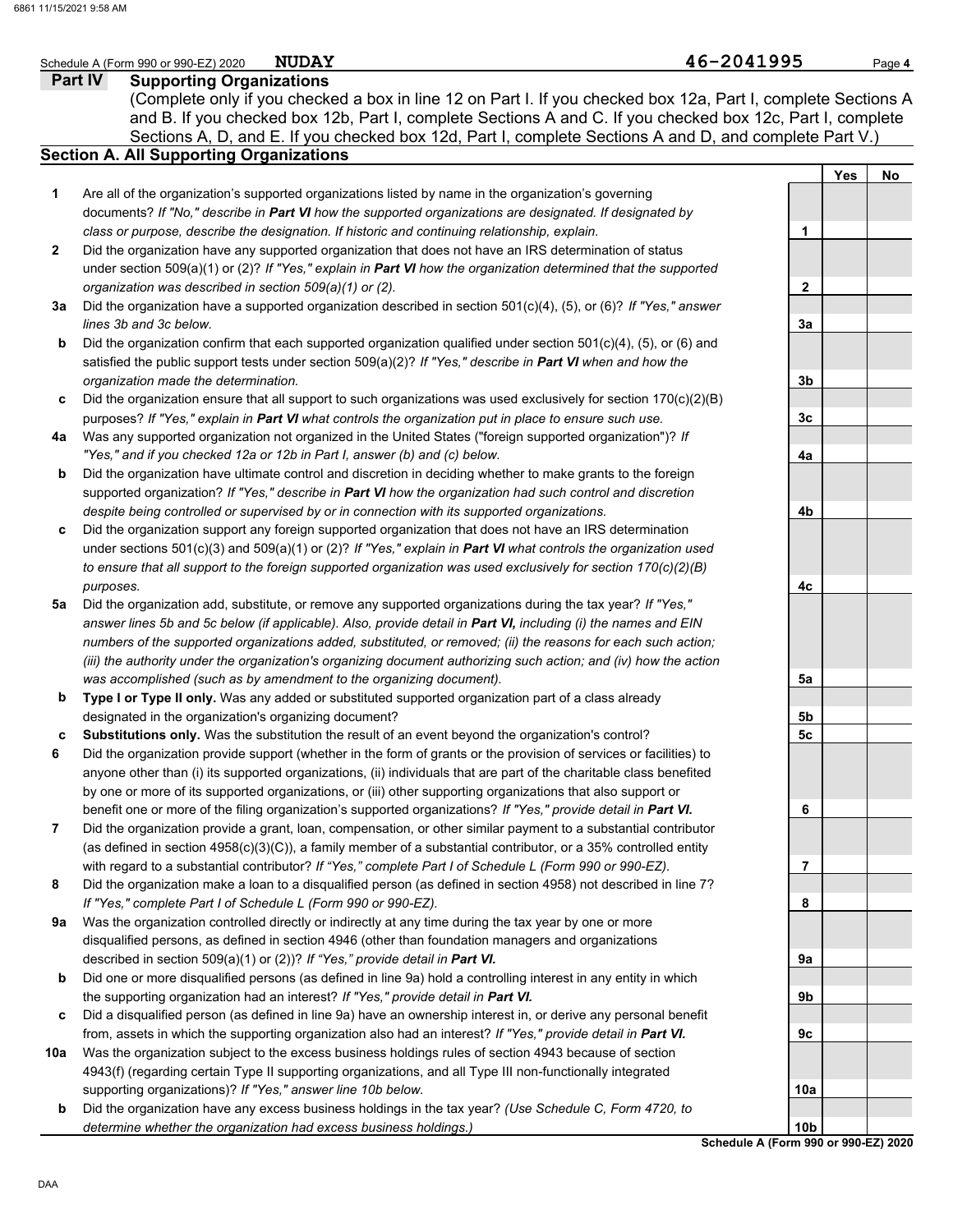|    | 46-2041995<br><b>NUDAY</b><br>Schedule A (Form 990 or 990-EZ) 2020                                                                |                 |            | Page 5 |
|----|-----------------------------------------------------------------------------------------------------------------------------------|-----------------|------------|--------|
|    | Part IV<br><b>Supporting Organizations (continued)</b>                                                                            |                 |            |        |
|    |                                                                                                                                   |                 | <b>Yes</b> | No     |
| 11 | Has the organization accepted a gift or contribution from any of the following persons?                                           |                 |            |        |
| а  | A person who directly or indirectly controls, either alone or together with persons described in lines 11b and                    |                 |            |        |
|    | 11c below, the governing body of a supported organization?                                                                        | 11a             |            |        |
| b  | A family member of a person described in line 11a above?                                                                          | 11 <sub>b</sub> |            |        |
| c  | A 35% controlled entity of a person described in line 11a or 11b above? If "Yes" to line 11a, 11b, or 11c, provide                |                 |            |        |
|    | detail in Part VI.                                                                                                                | 11c             |            |        |
|    | <b>Section B. Type I Supporting Organizations</b>                                                                                 |                 |            |        |
|    |                                                                                                                                   |                 | <b>Yes</b> | No     |
| 1  | Did the governing body, members of the governing body, officers acting in their official capacity, or membership of one or        |                 |            |        |
|    | more supported organizations have the power to regularly appoint or elect at least a majority of the organization's officers,     |                 |            |        |
|    | directors, or trustees at all times during the tax year? If "No," describe in Part VI how the supported organization(s)           |                 |            |        |
|    | effectively operated, supervised, or controlled the organization's activities. If the organization had more than one supported    |                 |            |        |
|    | organization, describe how the powers to appoint and/or remove officers, directors, or trustees were allocated among the          |                 |            |        |
|    | supported organizations and what conditions or restrictions, if any, applied to such powers during the tax year.                  | 1               |            |        |
| 2  | Did the organization operate for the benefit of any supported organization other than the supported                               |                 |            |        |
|    | organization(s) that operated, supervised, or controlled the supporting organization? If "Yes," explain in Part                   |                 |            |        |
|    | VI how providing such benefit carried out the purposes of the supported organization(s) that operated,                            |                 |            |        |
|    | supervised, or controlled the supporting organization.                                                                            | $\mathbf{2}$    |            |        |
|    | <b>Section C. Type II Supporting Organizations</b>                                                                                |                 |            |        |
|    |                                                                                                                                   |                 | <b>Yes</b> | No     |
| 1  | Were a majority of the organization's directors or trustees during the tax year also a majority of the directors                  |                 |            |        |
|    | or trustees of each of the organization's supported organization(s)? If "No," describe in Part VI how control                     |                 |            |        |
|    | or management of the supporting organization was vested in the same persons that controlled or managed                            |                 |            |        |
|    | the supported organization(s).                                                                                                    |                 |            |        |
|    | <b>Section D. All Type III Supporting Organizations</b>                                                                           |                 |            |        |
|    |                                                                                                                                   |                 | Yes        | No     |
| 1  | Did the organization provide to each of its supported organizations, by the last day of the fifth month of the                    |                 |            |        |
|    | organization's tax year, (i) a written notice describing the type and amount of support provided during the prior tax             |                 |            |        |
|    | year, (ii) a copy of the Form 990 that was most recently filed as of the date of notification, and (iii) copies of the            |                 |            |        |
|    | organization's governing documents in effect on the date of notification, to the extent not previously provided?                  | 1               |            |        |
| 2  | Were any of the organization's officers, directors, or trustees either (i) appointed or elected by the supported                  |                 |            |        |
|    | organization(s) or (ii) serving on the governing body of a supported organization? If "No," explain in Part VI how                |                 |            |        |
|    | the organization maintained a close and continuous working relationship with the supported organization(s).                       | 2               |            |        |
|    | By reason of the relationship described in line 2, above, did the organization's supported organizations have                     |                 |            |        |
|    | a significant voice in the organization's investment policies and in directing the use of the organization's                      |                 |            |        |
|    | income or assets at all times during the tax year? If "Yes," describe in Part VI the role the organization's                      |                 |            |        |
|    | supported organizations played in this regard.                                                                                    | 3               |            |        |
|    | Section E. Type III Functionally-Integrated Supporting Organizations                                                              |                 |            |        |
| 1  | Check the box next to the method that the organization used to satisfy the Integral Part Test during the year (see instructions). |                 |            |        |
| а  | The organization satisfied the Activities Test. Complete line 2 below.                                                            |                 |            |        |
| b  | The organization is the parent of each of its supported organizations. Complete line 3 below.                                     |                 |            |        |
| c  | The organization supported a governmental entity. Describe in Part VI how you supported a governmental entity (see instructions). |                 |            |        |
| 2  | Activities Test. Answer lines 2a and 2b below.                                                                                    |                 | Yes        | No     |
| а  | Did substantially all of the organization's activities during the tax year directly further the exempt purposes of                |                 |            |        |
|    | the supported organization(s) to which the organization was responsive? If "Yes," then in Part VI identify                        |                 |            |        |
|    | those supported organizations and explain how these activities directly furthered their exempt purposes,                          |                 |            |        |
|    | how the organization was responsive to those supported organizations, and how the organization determined                         |                 |            |        |
|    | that these activities constituted substantially all of its activities.                                                            | 2a              |            |        |

- **b** Did the activities described in line 2a, above, constitute activities that, but for the organization's involvement, one or more of the organization's supported organization(s) would have been engaged in? If "Yes," explain in *Part VI the reasons for the organization's position that its supported organization(s) would have engaged in these activities but for the organization's involvement.*
- **3** Parent of Supported Organizations. *Answer lines 3a and 3b below.*
- **a** Did the organization have the power to regularly appoint or elect a majority of the officers, directors, or trustees of each of the supported organizations? *If "Yes" or "No," provide details in Part VI.*
- **b** Did the organization exercise a substantial degree of direction over the policies, programs, and activities of each of its supported organizations? *If "Yes," describe in Part VI the role played by the organization in this regard.*

DAA **Schedule A (Form 990 or 990-EZ) 2020 3b**

**2b**

**3a**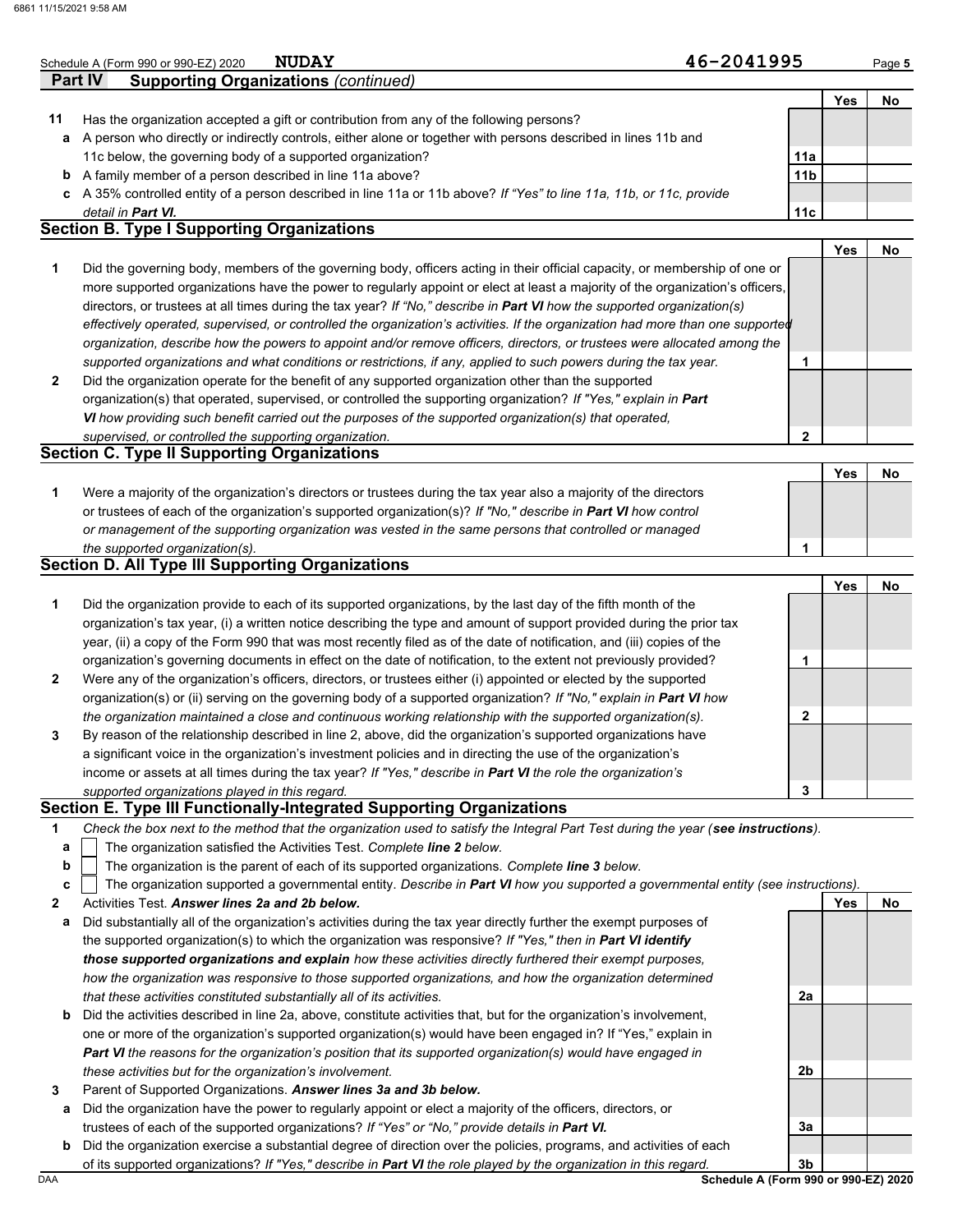|              | <b>NUDAY</b><br>Schedule A (Form 990 or 990-EZ) 2020                                                                             |                | 46-2041995     | Page 6                         |
|--------------|----------------------------------------------------------------------------------------------------------------------------------|----------------|----------------|--------------------------------|
|              | Type III Non-Functionally Integrated 509(a)(3) Supporting Organizations<br><b>Part V</b>                                         |                |                |                                |
| 1            | Check here if the organization satisfied the Integral Part Test as a qualifying trust on Nov. 20, 1970 (explain in Part VI). See |                |                |                                |
|              | instructions. All other Type III non-functionally integrated supporting organizations must complete Sections A through E.        |                |                |                                |
|              | Section A - Adjusted Net Income                                                                                                  |                | (A) Prior Year | (B) Current Year<br>(optional) |
| 1.           | Net short-term capital gain                                                                                                      | 1              |                |                                |
| $\mathbf{2}$ | Recoveries of prior-year distributions                                                                                           | $\mathbf 2$    |                |                                |
| 3            | Other gross income (see instructions)                                                                                            | 3              |                |                                |
| 4            | Add lines 1 through 3.                                                                                                           | 4              |                |                                |
| 5            | Depreciation and depletion                                                                                                       | 5              |                |                                |
| 6            | Portion of operating expenses paid or incurred for production or collection of                                                   |                |                |                                |
|              | gross income or for management, conservation, or maintenance of property                                                         |                |                |                                |
|              | held for production of income (see instructions)                                                                                 | 6              |                |                                |
| 7            | Other expenses (see instructions)                                                                                                | $\overline{7}$ |                |                                |
| 8            | Adjusted Net Income (subtract lines 5, 6, and 7 from line 4)                                                                     | 8              |                |                                |
|              | <b>Section B - Minimum Asset Amount</b>                                                                                          |                | (A) Prior Year | (B) Current Year<br>(optional) |
| 1.           | Aggregate fair market value of all non-exempt-use assets (see                                                                    |                |                |                                |
|              | instructions for short tax year or assets held for part of year):                                                                |                |                |                                |
|              | a Average monthly value of securities                                                                                            | 1a             |                |                                |
|              | <b>b</b> Average monthly cash balances                                                                                           | 1b             |                |                                |
|              | c Fair market value of other non-exempt-use assets                                                                               | 1 <sub>c</sub> |                |                                |
|              | d Total (add lines 1a, 1b, and 1c)                                                                                               | 1d             |                |                                |
|              | e Discount claimed for blockage or other factors                                                                                 |                |                |                                |
|              | (explain in detail in Part VI):                                                                                                  |                |                |                                |
|              | 2 Acquisition indebtedness applicable to non-exempt-use assets                                                                   | $\mathbf{2}$   |                |                                |
| 3            | Subtract line 2 from line 1d.                                                                                                    | 3              |                |                                |
| 4            | Cash deemed held for exempt use. Enter 0.015 of line 3 (for greater amount,                                                      |                |                |                                |
|              | see instructions).                                                                                                               | 4              |                |                                |
| 5            | Net value of non-exempt-use assets (subtract line 4 from line 3)                                                                 | 5              |                |                                |
| 6            | Multiply line 5 by 0.035.                                                                                                        | 6              |                |                                |
| 7            | Recoveries of prior-year distributions                                                                                           | $\overline{7}$ |                |                                |
| 8            | Minimum Asset Amount (add line 7 to line 6)                                                                                      | 8              |                |                                |
|              | Section C - Distributable Amount                                                                                                 |                |                | <b>Current Year</b>            |
| 1.           | Adjusted net income for prior year (from Section A, line 8, column A)                                                            | 1              |                |                                |
| 2            | Enter 0.85 of line 1.                                                                                                            | 2              |                |                                |
| 3            | Minimum asset amount for prior year (from Section B, line 8, column A)                                                           | 3              |                |                                |
| 4            | Enter greater of line 2 or line 3.                                                                                               | 4              |                |                                |
| 5            | Income tax imposed in prior year                                                                                                 | 5              |                |                                |
| 6            | Distributable Amount. Subtract line 5 from line 4, unless subject to                                                             |                |                |                                |
|              | emergency temporary reduction (see instructions)                                                                                 | 6              |                |                                |
| 7            | Check here if the current year is the organization's first as a non-functionally integrated Type III supporting organization     |                |                |                                |

(see instructions).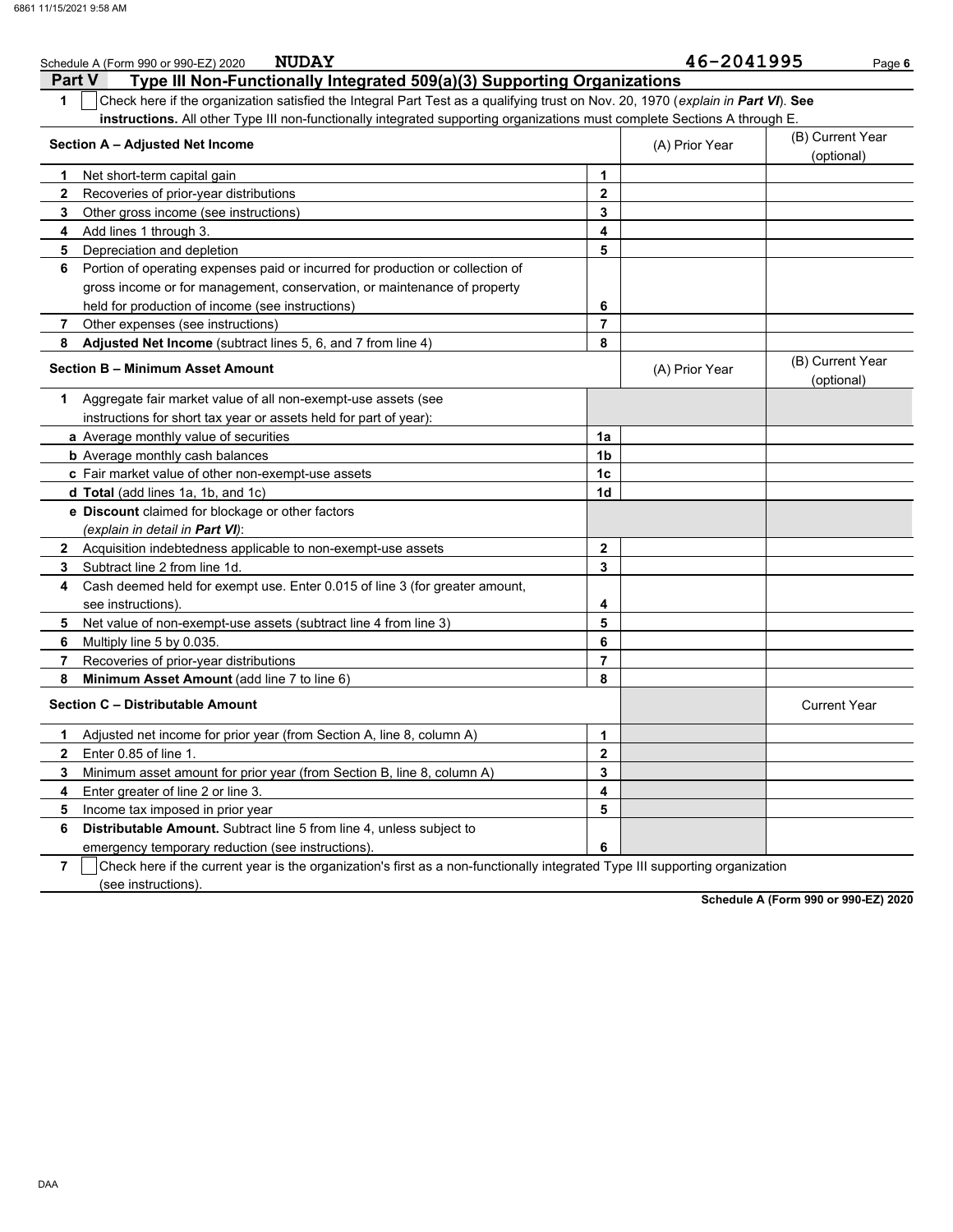|               | <b>NUDAY</b><br>Schedule A (Form 990 or 990-EZ) 2020                                                                        |                                    | 46-2041995                                    | Page 7                                                  |
|---------------|-----------------------------------------------------------------------------------------------------------------------------|------------------------------------|-----------------------------------------------|---------------------------------------------------------|
| <b>Part V</b> | Type III Non-Functionally Integrated 509(a)(3) Supporting Organizations (continued)                                         |                                    |                                               |                                                         |
|               | <b>Section D - Distributions</b>                                                                                            |                                    |                                               | <b>Current Year</b>                                     |
| 1             | Amounts paid to supported organizations to accomplish exempt purposes                                                       |                                    |                                               |                                                         |
| 2             | Amounts paid to perform activity that directly furthers exempt purposes of supported                                        |                                    |                                               |                                                         |
|               | organizations, in excess of income from activity                                                                            |                                    |                                               |                                                         |
| 3             | Administrative expenses paid to accomplish exempt purposes of supported organizations                                       |                                    |                                               |                                                         |
| 4             | Amounts paid to acquire exempt-use assets                                                                                   |                                    |                                               |                                                         |
| 5             | Qualified set-aside amounts (prior IRS approval required-provide details in Part VI)                                        |                                    |                                               |                                                         |
| 6             | Other distributions (describe in Part VI). See instructions.                                                                |                                    |                                               |                                                         |
| 7             | Total annual distributions. Add lines 1 through 6.                                                                          |                                    |                                               |                                                         |
| 8             | Distributions to attentive supported organizations to which the organization is responsive                                  |                                    |                                               |                                                         |
|               | (provide details in Part VI). See instructions.                                                                             |                                    |                                               |                                                         |
| 9             | Distributable amount for 2020 from Section C, line 6                                                                        |                                    |                                               |                                                         |
| 10            |                                                                                                                             |                                    |                                               |                                                         |
|               | Line 8 amount divided by line 9 amount                                                                                      |                                    |                                               |                                                         |
|               | <b>Section E - Distribution Allocations</b> (see instructions)                                                              | (i)<br><b>Excess Distributions</b> | (ii)<br><b>Underdistributions</b><br>Pre-2020 | (iii)<br><b>Distributable</b><br><b>Amount for 2020</b> |
| 1             | Distributable amount for 2020 from Section C, line 6                                                                        |                                    |                                               |                                                         |
| $\mathbf{2}$  | Underdistributions, if any, for years prior to 2020<br>(reasonable cause required-explain in Part VI). See<br>instructions. |                                    |                                               |                                                         |
| 3             | Excess distributions carryover, if any, to 2020                                                                             |                                    |                                               |                                                         |
|               | <b>a</b> From 2015                                                                                                          |                                    |                                               |                                                         |
|               | $b$ From 2016                                                                                                               |                                    |                                               |                                                         |
|               | c From 2017                                                                                                                 |                                    |                                               |                                                         |
|               | d From 2018                                                                                                                 |                                    |                                               |                                                         |
|               | e From 2019                                                                                                                 |                                    |                                               |                                                         |
|               |                                                                                                                             |                                    |                                               |                                                         |
|               | f Total of lines 3a through 3e                                                                                              |                                    |                                               |                                                         |
|               | g Applied to underdistributions of prior years                                                                              |                                    |                                               |                                                         |
|               | h Applied to 2020 distributable amount                                                                                      |                                    |                                               |                                                         |
|               | Carryover from 2015 not applied (see instructions)                                                                          |                                    |                                               |                                                         |
|               | Remainder. Subtract lines 3g, 3h, and 3i from line 3f.                                                                      |                                    |                                               |                                                         |
| 4             | Distributions for 2020 from                                                                                                 |                                    |                                               |                                                         |
|               | Section D, line 7:<br>\$                                                                                                    |                                    |                                               |                                                         |
|               | a Applied to underdistributions of prior years                                                                              |                                    |                                               |                                                         |
|               | <b>b</b> Applied to 2020 distributable amount                                                                               |                                    |                                               |                                                         |
|               | c Remainder. Subtract lines 4a and 4b from line 4.                                                                          |                                    |                                               |                                                         |
| 5             | Remaining underdistributions for years prior to 2020, if                                                                    |                                    |                                               |                                                         |
|               | any. Subtract lines 3g and 4a from line 2. For result                                                                       |                                    |                                               |                                                         |
|               | greater than zero, explain in Part VI. See instructions.                                                                    |                                    |                                               |                                                         |
| 6             | Remaining underdistributions for 2020 Subtract lines 3h                                                                     |                                    |                                               |                                                         |
|               | and 4b from line 1. For result greater than zero, explain in                                                                |                                    |                                               |                                                         |
|               | <b>Part VI</b> . See instructions.                                                                                          |                                    |                                               |                                                         |
| 7             | Excess distributions carryover to 2021. Add lines 3j                                                                        |                                    |                                               |                                                         |
|               | and 4c.                                                                                                                     |                                    |                                               |                                                         |
| 8             | Breakdown of line 7:                                                                                                        |                                    |                                               |                                                         |
|               | <b>a</b> Excess from 2016                                                                                                   |                                    |                                               |                                                         |
|               |                                                                                                                             |                                    |                                               |                                                         |
|               | c Excess from 2018                                                                                                          |                                    |                                               |                                                         |
|               | d Excess from 2019                                                                                                          |                                    |                                               |                                                         |
|               | e Excess from 2020                                                                                                          |                                    |                                               |                                                         |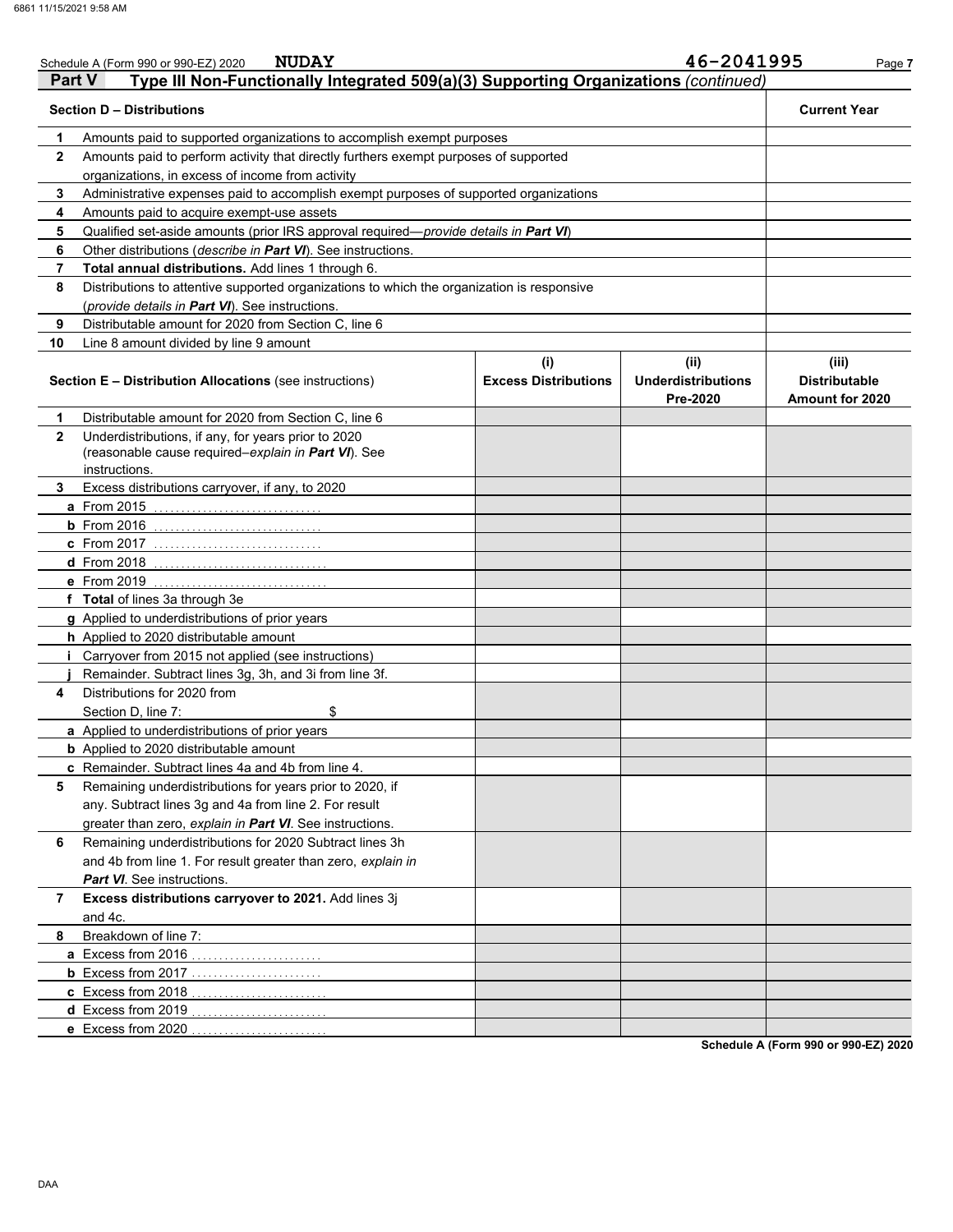|                | Schedule A (Form 990 or 990-EZ) 2020                                                           | <b>NUDAY</b> |  | 46-2041995                                                                                                                                                                                                                                                                                                                                                                                                                                                                                | Page 8 |
|----------------|------------------------------------------------------------------------------------------------|--------------|--|-------------------------------------------------------------------------------------------------------------------------------------------------------------------------------------------------------------------------------------------------------------------------------------------------------------------------------------------------------------------------------------------------------------------------------------------------------------------------------------------|--------|
| <b>Part VI</b> | lines 2, 5, and 6. Also complete this part for any additional information. (See instructions.) |              |  | Supplemental Information. Provide the explanations required by Part II, line 10; Part II, line 17a or 17b; Part<br>III, line 12; Part IV, Section A, lines 1, 2, 3b, 3c, 4b, 4c, 5a, 6, 9a, 9b, 9c, 11a, 11b, and 11c; Part IV, Section<br>B, lines 1 and 2; Part IV, Section C, line 1; Part IV, Section D, lines 2 and 3; Part IV, Section E, lines 1c, 2a, 2b,<br>3a, and 3b; Part V, line 1; Part V, Section B, line 1e; Part V, Section D, lines 5, 6, and 8; and Part V, Section E, |        |
|                |                                                                                                |              |  |                                                                                                                                                                                                                                                                                                                                                                                                                                                                                           |        |
|                |                                                                                                |              |  |                                                                                                                                                                                                                                                                                                                                                                                                                                                                                           |        |
|                |                                                                                                |              |  |                                                                                                                                                                                                                                                                                                                                                                                                                                                                                           |        |
|                |                                                                                                |              |  |                                                                                                                                                                                                                                                                                                                                                                                                                                                                                           |        |
|                |                                                                                                |              |  |                                                                                                                                                                                                                                                                                                                                                                                                                                                                                           |        |
|                |                                                                                                |              |  |                                                                                                                                                                                                                                                                                                                                                                                                                                                                                           |        |
|                |                                                                                                |              |  |                                                                                                                                                                                                                                                                                                                                                                                                                                                                                           |        |
|                |                                                                                                |              |  |                                                                                                                                                                                                                                                                                                                                                                                                                                                                                           |        |
|                |                                                                                                |              |  |                                                                                                                                                                                                                                                                                                                                                                                                                                                                                           |        |
|                |                                                                                                |              |  |                                                                                                                                                                                                                                                                                                                                                                                                                                                                                           |        |
|                |                                                                                                |              |  |                                                                                                                                                                                                                                                                                                                                                                                                                                                                                           |        |
|                |                                                                                                |              |  |                                                                                                                                                                                                                                                                                                                                                                                                                                                                                           |        |
|                |                                                                                                |              |  |                                                                                                                                                                                                                                                                                                                                                                                                                                                                                           |        |
|                |                                                                                                |              |  |                                                                                                                                                                                                                                                                                                                                                                                                                                                                                           |        |
|                |                                                                                                |              |  |                                                                                                                                                                                                                                                                                                                                                                                                                                                                                           |        |
|                |                                                                                                |              |  |                                                                                                                                                                                                                                                                                                                                                                                                                                                                                           |        |
|                |                                                                                                |              |  |                                                                                                                                                                                                                                                                                                                                                                                                                                                                                           |        |
|                |                                                                                                |              |  |                                                                                                                                                                                                                                                                                                                                                                                                                                                                                           |        |
|                |                                                                                                |              |  |                                                                                                                                                                                                                                                                                                                                                                                                                                                                                           |        |
|                |                                                                                                |              |  |                                                                                                                                                                                                                                                                                                                                                                                                                                                                                           |        |
|                |                                                                                                |              |  |                                                                                                                                                                                                                                                                                                                                                                                                                                                                                           |        |
|                |                                                                                                |              |  |                                                                                                                                                                                                                                                                                                                                                                                                                                                                                           |        |
|                |                                                                                                |              |  |                                                                                                                                                                                                                                                                                                                                                                                                                                                                                           |        |
|                |                                                                                                |              |  |                                                                                                                                                                                                                                                                                                                                                                                                                                                                                           |        |
|                |                                                                                                |              |  |                                                                                                                                                                                                                                                                                                                                                                                                                                                                                           |        |
|                |                                                                                                |              |  |                                                                                                                                                                                                                                                                                                                                                                                                                                                                                           |        |
|                |                                                                                                |              |  |                                                                                                                                                                                                                                                                                                                                                                                                                                                                                           |        |
|                |                                                                                                |              |  |                                                                                                                                                                                                                                                                                                                                                                                                                                                                                           |        |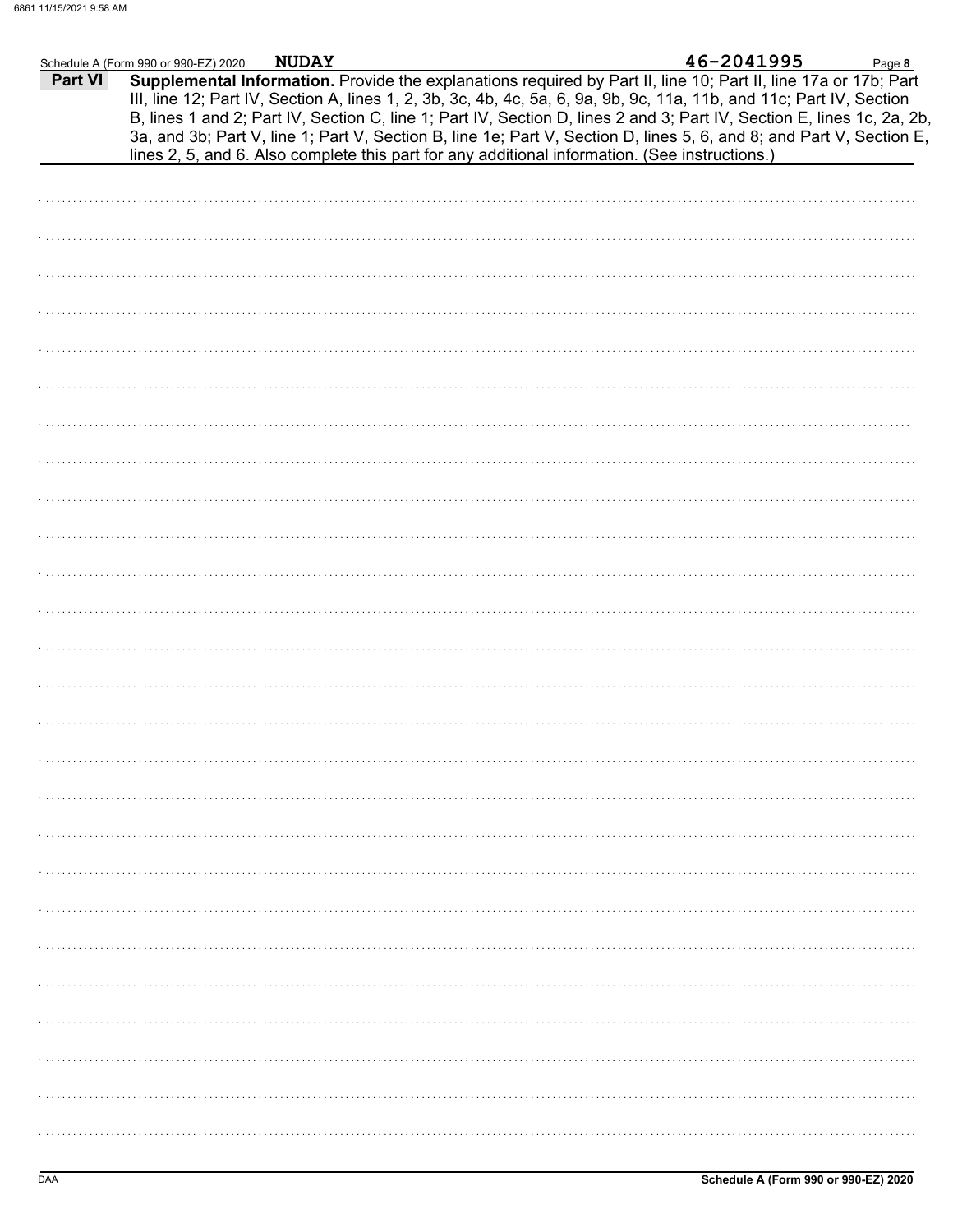**Organization type** (check one):

| <b>Schedule B</b><br>(Form 990, 990-EZ,                                                                                                                                           | <b>Schedule of Contributors</b> |            |                                       |  |
|-----------------------------------------------------------------------------------------------------------------------------------------------------------------------------------|---------------------------------|------------|---------------------------------------|--|
| or 990-PF)<br>Attach to Form 990, Form 990-EZ, or Form 990-PF.<br>Department of the Treasury<br>Go to www.irs.gov/Form990 for the latest information.<br>Internal Revenue Service |                                 |            | 2020                                  |  |
| Name of the organization                                                                                                                                                          |                                 |            | <b>Employer identification number</b> |  |
| <b>NUDAY</b>                                                                                                                                                                      |                                 | 46-2041995 |                                       |  |

| Filers of:         | Section:                                                                           |
|--------------------|------------------------------------------------------------------------------------|
| Form 990 or 990-EZ | $ \mathbf{X} $ 501(c)( <b>3</b> ) (enter number) organization                      |
|                    | $4947(a)(1)$ nonexempt charitable trust <b>not</b> treated as a private foundation |
|                    | 527 political organization                                                         |
| Form 990-PF        | $501(c)(3)$ exempt private foundation                                              |
|                    | $4947(a)(1)$ nonexempt charitable trust treated as a private foundation            |
|                    | 501(c)(3) taxable private foundation                                               |

Check if your organization is covered by the **General Rule** or a **Special Rule. Note:** Only a section 501(c)(7), (8), or (10) organization can check boxes for both the General Rule and a Special Rule. See instructions.

### **General Rule**

For an organization filing Form 990, 990-EZ, or 990-PF that received, during the year, contributions totaling \$5,000 or more (in money or property) from any one contributor. Complete Parts I and II. See instructions for determining a contributor's total contributions.

### **Special Rules**

| $\overline{\bf X}\vert$ For an organization described in section 501(c)(3) filing Form 990 or 990-EZ that met the 33 $^{1}\!/$ 3% support test of the |
|-------------------------------------------------------------------------------------------------------------------------------------------------------|
| regulations under sections 509(a)(1) and 170(b)(1)(A)(vi), that checked Schedule A (Form 990 or 990-EZ), Part II, line                                |
| 13, 16a, or 16b, and that received from any one contributor, during the year, total contributions of the greater of (1)                               |
| \$5,000; or (2) 2% of the amount on (i) Form 990, Part VIII, line 1h; or (ii) Form 990-EZ, line 1. Complete Parts I and II.                           |

literary, or educational purposes, or for the prevention of cruelty to children or animals. Complete Parts I (entering For an organization described in section 501(c)(7), (8), or (10) filing Form 990 or 990-EZ that received from any one contributor, during the year, total contributions of more than \$1,000 *exclusively* for religious, charitable, scientific, "N/A" in column (b) instead of the contributor name and address), II, and III.

For an organization described in section 501(c)(7), (8), or (10) filing Form 990 or 990-EZ that received from any one contributor, during the year, contributions *exclusively* for religious, charitable, etc., purposes, but no such contributions totaled more than \$1,000. If this box is checked, enter here the total contributions that were received during the year for an *exclusively* religious, charitable, etc., purpose. Don't complete any of the parts unless the **General Rule** applies to this organization because it received *nonexclusively* religious, charitable, etc., contributions totaling \$5,000 or more during the year *CONCORDITY CONCORDITY S* and the year of the year and the vertice of the w

990-EZ, or 990-PF), but it **must** answer "No" on Part IV, line 2, of its Form 990; or check the box on line H of its Form 990-EZ or on its Form 990-PF, Part I, line 2, to certify that it doesn't meet the filing requirements of Schedule B (Form 990, 990-EZ, or 990-PF). **Caution:** An organization that isn't covered by the General Rule and/or the Special Rules doesn't file Schedule B (Form 990,

**For Paperwork Reduction Act Notice, see the instructions for Form 990, 990-EZ, or 990-PF.**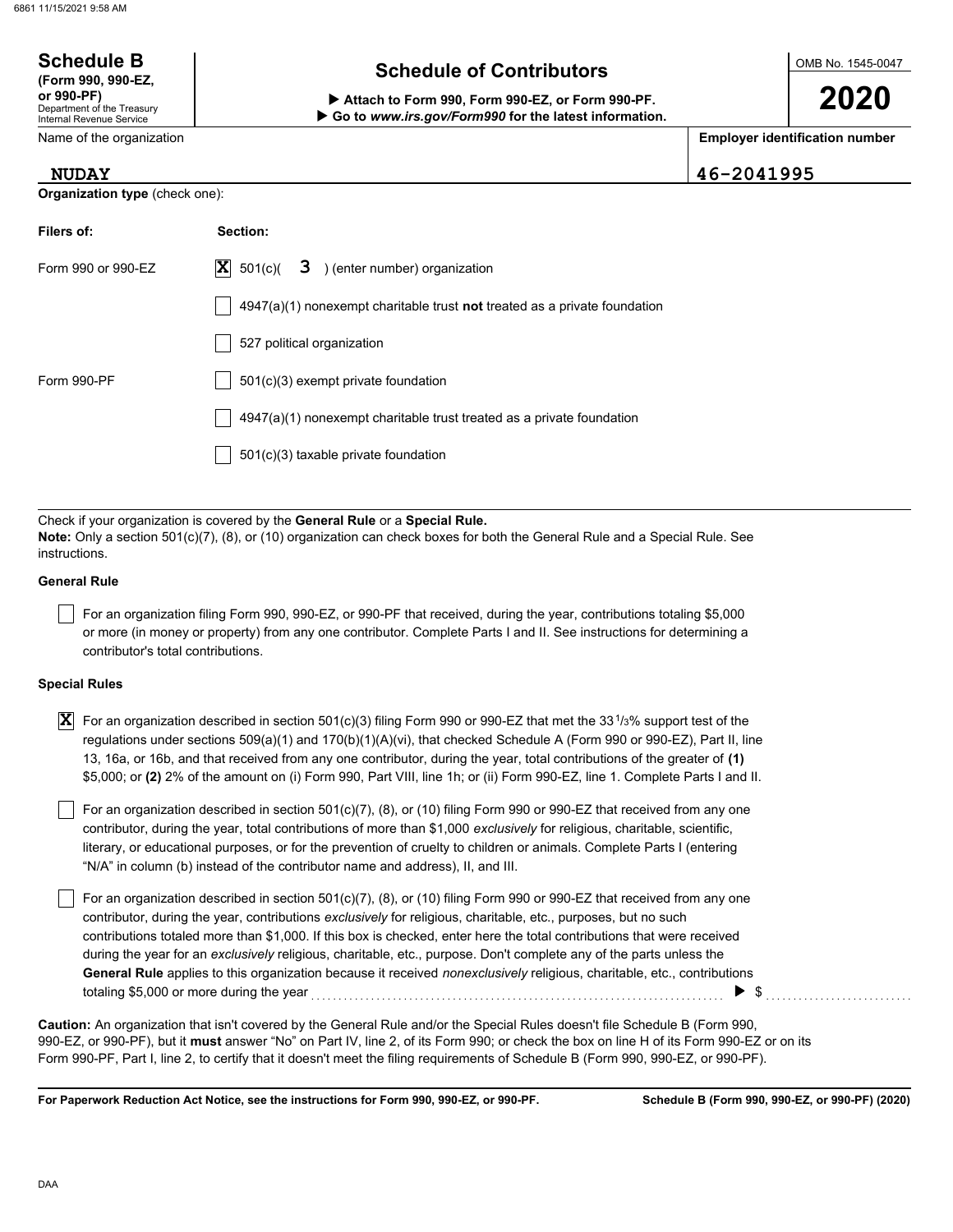| <b>NUDAY</b>   | Schedule B (Form 990, 990-EZ, or 990-PF) (2020)<br>Name of organization                        | PAGE 1 OF 1<br>Page 2<br><b>Employer identification number</b><br>46-2041995 |                                                                                              |  |  |
|----------------|------------------------------------------------------------------------------------------------|------------------------------------------------------------------------------|----------------------------------------------------------------------------------------------|--|--|
| Part I         | Contributors (see instructions). Use duplicate copies of Part I if additional space is needed. |                                                                              |                                                                                              |  |  |
| (a)<br>No.     | (b)<br>Name, address, and ZIP + 4                                                              | (c)<br><b>Total contributions</b>                                            | (d)<br>Type of contribution                                                                  |  |  |
| $\mathbf{1}$   | PARTNERS FOR WORLD HEALTH<br><b>40 WALSH DRIVE</b><br>ME 04103<br><b>PORTLAND</b>              | 19,544,479<br>\$                                                             | Person<br>Payroll<br>X<br><b>Noncash</b><br>(Complete Part II for<br>noncash contributions.) |  |  |
| (a)<br>No.     | (b)<br>Name, address, and ZIP + 4                                                              | (c)<br><b>Total contributions</b>                                            | (d)<br>Type of contribution                                                                  |  |  |
| $\overline{2}$ | DIRECT RELIEF<br>6100 WALLACE BECKNELL ROAD<br>CA 93117<br>SANTA BARBARA                       | 32,566,640<br>$\mathsf{\$}$                                                  | Person<br>Payroll<br>X<br><b>Noncash</b><br>(Complete Part II for<br>noncash contributions.) |  |  |
| (a)<br>No.     | (b)<br>Name, address, and ZIP + 4                                                              | (c)<br><b>Total contributions</b>                                            | (d)<br>Type of contribution                                                                  |  |  |
|                |                                                                                                | \$                                                                           | Person<br>Payroll<br><b>Noncash</b><br>(Complete Part II for<br>noncash contributions.)      |  |  |
| (a)<br>No.     | (b)<br>Name, address, and ZIP + 4                                                              | (c)<br><b>Total contributions</b>                                            | (d)<br>Type of contribution                                                                  |  |  |
|                |                                                                                                | \$                                                                           | Person<br>Payroll<br>Noncash<br>(Complete Part II for<br>noncash contributions.)             |  |  |
| (a)<br>No.     | (b)<br>Name, address, and ZIP + 4                                                              | (c)<br><b>Total contributions</b>                                            | (d)<br>Type of contribution                                                                  |  |  |
|                |                                                                                                | \$                                                                           | Person<br>Payroll<br>Noncash<br>(Complete Part II for<br>noncash contributions.)             |  |  |
| (a)<br>No.     | (b)<br>Name, address, and ZIP + 4                                                              | (c)<br><b>Total contributions</b>                                            | (d)<br>Type of contribution                                                                  |  |  |
|                |                                                                                                | \$                                                                           | Person<br>Payroll<br>Noncash<br>(Complete Part II for<br>noncash contributions.)             |  |  |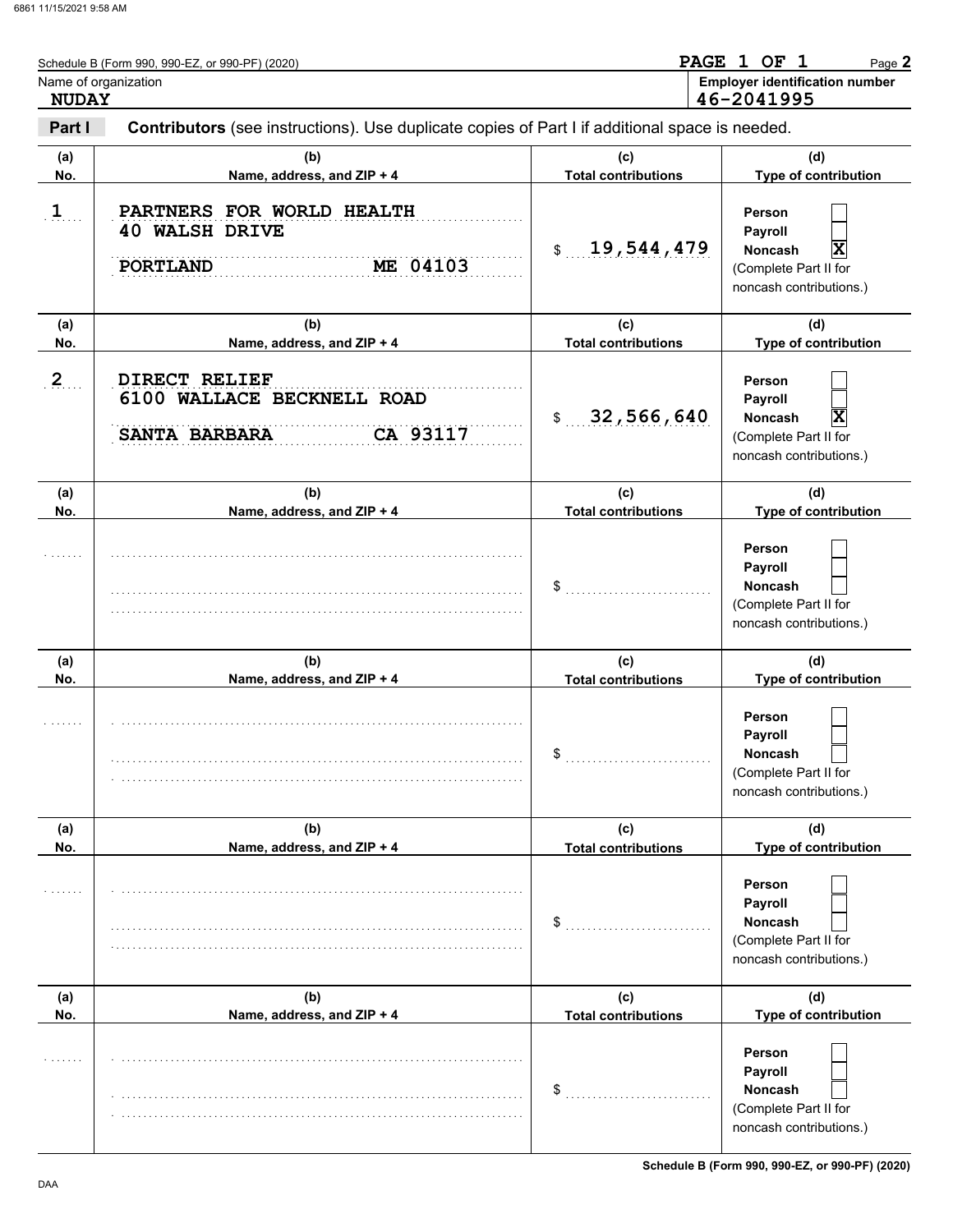| <b>NUDAY</b>              | Schedule B (Form 990, 990-EZ, or 990-PF) (2020)<br>Name of organization                             |                                                 | PAGE 1 OF 1<br>Page 3<br><b>Employer identification number</b><br>46-2041995 |
|---------------------------|-----------------------------------------------------------------------------------------------------|-------------------------------------------------|------------------------------------------------------------------------------|
| Part II                   | Noncash Property (see instructions). Use duplicate copies of Part II if additional space is needed. |                                                 |                                                                              |
| (a) No.<br>from<br>Part I | (b)<br>Description of noncash property given                                                        | (c)<br>FMV (or estimate)<br>(See instructions.) | (d)<br>Date received                                                         |
| 1                         | 5 MEDICAL CONTAINERS                                                                                | 19,544,479<br>$\frac{1}{2}$                     |                                                                              |
| (a) No.<br>from<br>Part I | (b)<br>Description of noncash property given                                                        | (c)<br>FMV (or estimate)<br>(See instructions.) | (d)<br>Date received                                                         |
| 2                         | MEDICAL CONTAINERS<br>5                                                                             | 31,736,262<br>$\frac{1}{2}$                     |                                                                              |
| (a) No.<br>from<br>Part I | (b)<br>Description of noncash property given                                                        | (c)<br>FMV (or estimate)<br>(See instructions.) | (d)<br>Date received                                                         |
| $\overline{2}$            | 2 HUMANITARIAN CONTAINERS                                                                           | 830,378<br>\$                                   |                                                                              |
| (a) No.<br>from<br>Part I | (b)<br>Description of noncash property given                                                        | (c)<br>FMV (or estimate)<br>(See instructions.) | (d)<br>Date received                                                         |
| .                         |                                                                                                     | \$                                              |                                                                              |
| (a) No.<br>from<br>Part I | (b)<br>Description of noncash property given                                                        | (c)<br>FMV (or estimate)<br>(See instructions.) | (d)<br>Date received                                                         |
|                           |                                                                                                     | \$                                              |                                                                              |
| (a) No.<br>from<br>Part I | (b)<br>Description of noncash property given                                                        | (c)<br>FMV (or estimate)<br>(See instructions.) | (d)<br>Date received                                                         |
| .                         |                                                                                                     | \$                                              | .                                                                            |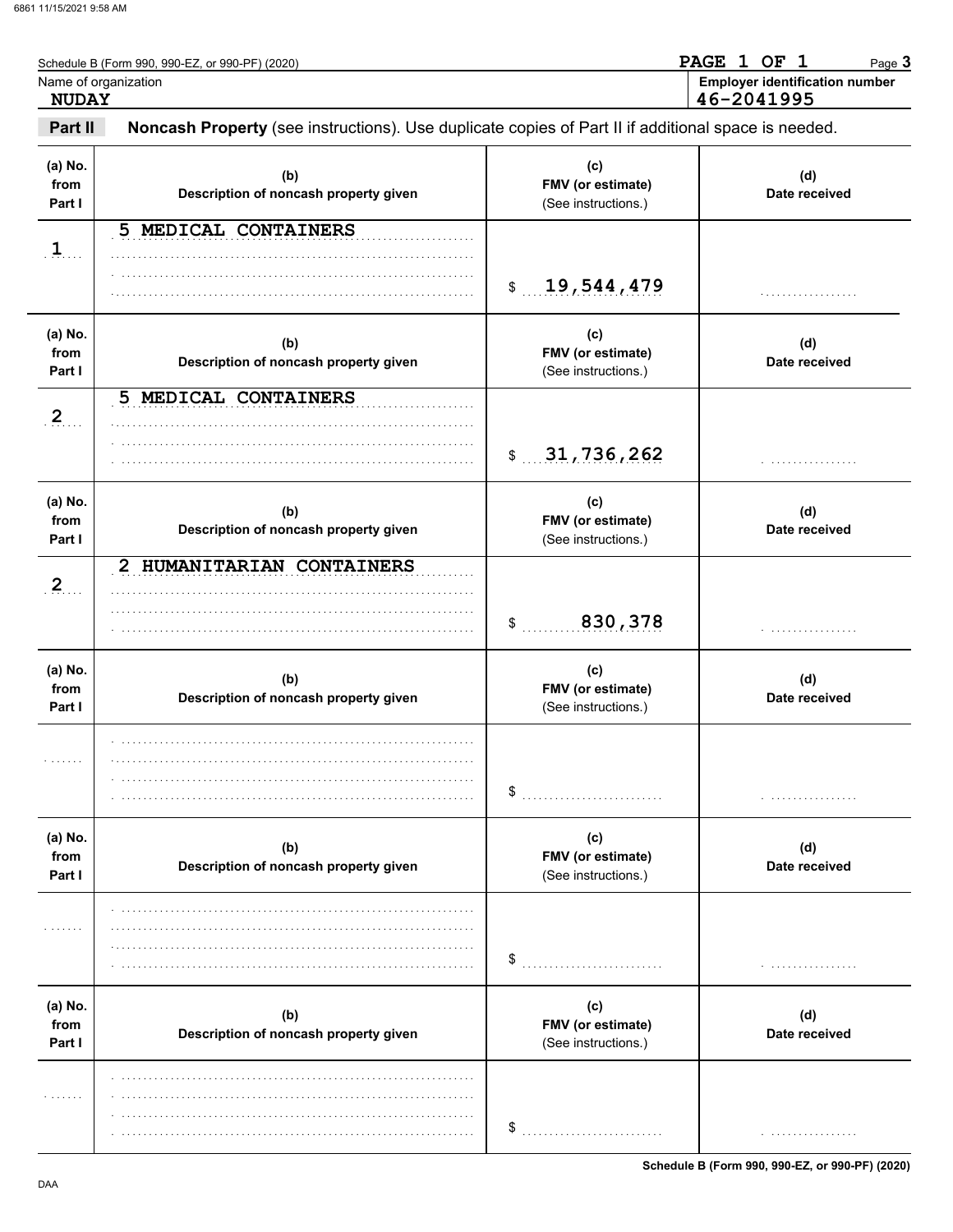Department of the Treasury Internal Revenue Service **Name of the organization**

## **SCHEDULE D Supplemental Financial Statements**

 **Attach to Form 990. (Form 990) Part IV, line 6, 7, 8, 9, 10, 11a, 11b, 11c, 11d, 11e, 11f, 12a, or 12b. Complete if the organization answered "Yes" on Form 990,**

 **Go to** *www.irs.gov/Form990* **for instructions and the latest information.**

**Employer identification number**

**2020**

**Open to Public Inspection**

OMB No. 1545-0047

|              | <b>NUDAY</b>                                                                                                                              |                                                    | 46-2041995                      |
|--------------|-------------------------------------------------------------------------------------------------------------------------------------------|----------------------------------------------------|---------------------------------|
|              | Organizations Maintaining Donor Advised Funds or Other Similar Funds or Accounts.<br>Part I                                               |                                                    |                                 |
|              | Complete if the organization answered "Yes" on Form 990, Part IV, line 6.                                                                 |                                                    |                                 |
|              |                                                                                                                                           | (a) Donor advised funds                            | (b) Funds and other accounts    |
| 1            | Total number at end of year                                                                                                               |                                                    |                                 |
| 2            |                                                                                                                                           |                                                    |                                 |
| З            |                                                                                                                                           |                                                    |                                 |
| 4            | Aggregate value at end of year                                                                                                            |                                                    |                                 |
| 5            | Did the organization inform all donors and donor advisors in writing that the assets held in donor advised                                |                                                    |                                 |
|              | funds are the organization's property, subject to the organization's exclusive legal control?                                             |                                                    | Yes<br><b>No</b>                |
| 6            | Did the organization inform all grantees, donors, and donor advisors in writing that grant funds can be used                              |                                                    |                                 |
|              | only for charitable purposes and not for the benefit of the donor or donor advisor, or for any other purpose                              |                                                    |                                 |
|              | conferring impermissible private benefit?                                                                                                 |                                                    | <b>Yes</b><br>No                |
|              | Part II<br><b>Conservation Easements.</b>                                                                                                 |                                                    |                                 |
|              | Complete if the organization answered "Yes" on Form 990, Part IV, line 7.                                                                 |                                                    |                                 |
| 1            | Purpose(s) of conservation easements held by the organization (check all that apply).                                                     |                                                    |                                 |
|              | Preservation of land for public use (for example, recreation or education                                                                 | Preservation of a historically important land area |                                 |
|              | Protection of natural habitat                                                                                                             | Preservation of a certified historic structure     |                                 |
|              | Preservation of open space                                                                                                                |                                                    |                                 |
| $\mathbf{2}$ | Complete lines 2a through 2d if the organization held a qualified conservation contribution in the form of a conservation                 |                                                    |                                 |
|              | easement on the last day of the tax year.                                                                                                 |                                                    | Held at the End of the Tax Year |
|              | a Total number of conservation easements                                                                                                  |                                                    | 2a                              |
|              | Total acreage restricted by conservation easements                                                                                        |                                                    | 2 <sub>b</sub>                  |
|              |                                                                                                                                           |                                                    | 2c                              |
|              | d Number of conservation easements included in (c) acquired after 7/25/06, and not on a                                                   |                                                    |                                 |
|              | historic structure listed in the National Register                                                                                        |                                                    | 2d                              |
| 3            | Number of conservation easements modified, transferred, released, extinguished, or terminated by the organization during the              |                                                    |                                 |
|              | tax year $\blacktriangleright$                                                                                                            |                                                    |                                 |
|              | Number of states where property subject to conservation easement is located ▶                                                             |                                                    |                                 |
| 5            | Does the organization have a written policy regarding the periodic monitoring, inspection, handling of                                    |                                                    |                                 |
|              | violations, and enforcement of the conservation easements it holds?                                                                       |                                                    | Yes<br><b>No</b>                |
| 6            | Staff and volunteer hours devoted to monitoring, inspecting, handling of violations, and enforcing conservation easements during the year |                                                    |                                 |
| 7            | Amount of expenses incurred in monitoring, inspecting, handling of violations, and enforcing conservation easements during the year       |                                                    |                                 |
|              |                                                                                                                                           |                                                    |                                 |
|              | Does each conservation easement reported on line 2(d) above satisfy the requirements of section 170(h)(4)(B)(i)                           |                                                    |                                 |
|              |                                                                                                                                           |                                                    | $\Box$ Yes $\Box$ No            |
| 9            | In Part XIII, describe how the organization reports conservation easements in its revenue and expense statement and                       |                                                    |                                 |
|              | balance sheet, and include, if applicable, the text of the footnote to the organization's financial statements that describes the         |                                                    |                                 |
|              | organization's accounting for conservation easements.                                                                                     |                                                    |                                 |
|              | Organizations Maintaining Collections of Art, Historical Treasures, or Other Similar Assets.<br>Part III                                  |                                                    |                                 |
|              | Complete if the organization answered "Yes" on Form 990, Part IV, line 8.                                                                 |                                                    |                                 |
|              | 1a If the organization elected, as permitted under FASB ASC 958, not to report in its revenue statement and balance sheet works           |                                                    |                                 |
|              | of art, historical treasures, or other similar assets held for public exhibition, education, or research in furtherance of public         |                                                    |                                 |
|              | service, provide in Part XIII the text of the footnote to its financial statements that describes these items.                            |                                                    |                                 |
|              | b If the organization elected, as permitted under FASB ASC 958, to report in its revenue statement and balance sheet works of             |                                                    |                                 |
|              | art, historical treasures, or other similar assets held for public exhibition, education, or research in furtherance of public service,   |                                                    |                                 |
|              | provide the following amounts relating to these items:                                                                                    |                                                    |                                 |
|              | (i) Revenue included on Form 990, Part VIII, line 1                                                                                       |                                                    |                                 |
|              | (ii) Assets included in Form 990, Part X                                                                                                  |                                                    |                                 |
| $\mathbf{z}$ | If the organization received or held works of art, historical treasures, or other similar assets for financial gain, provide the          |                                                    |                                 |
|              | following amounts required to be reported under FASB ASC 958 relating to these items:<br>Revenue included on Form 990, Part VIII, line 1  |                                                    |                                 |
| a            | <b>b</b> Assets included in Form 990, Part X ……………………………………………………………………………… ▶ \$                                                          |                                                    |                                 |
|              |                                                                                                                                           |                                                    |                                 |

DAA **For Paperwork Reduction Act Notice, see the Instructions for Form 990.**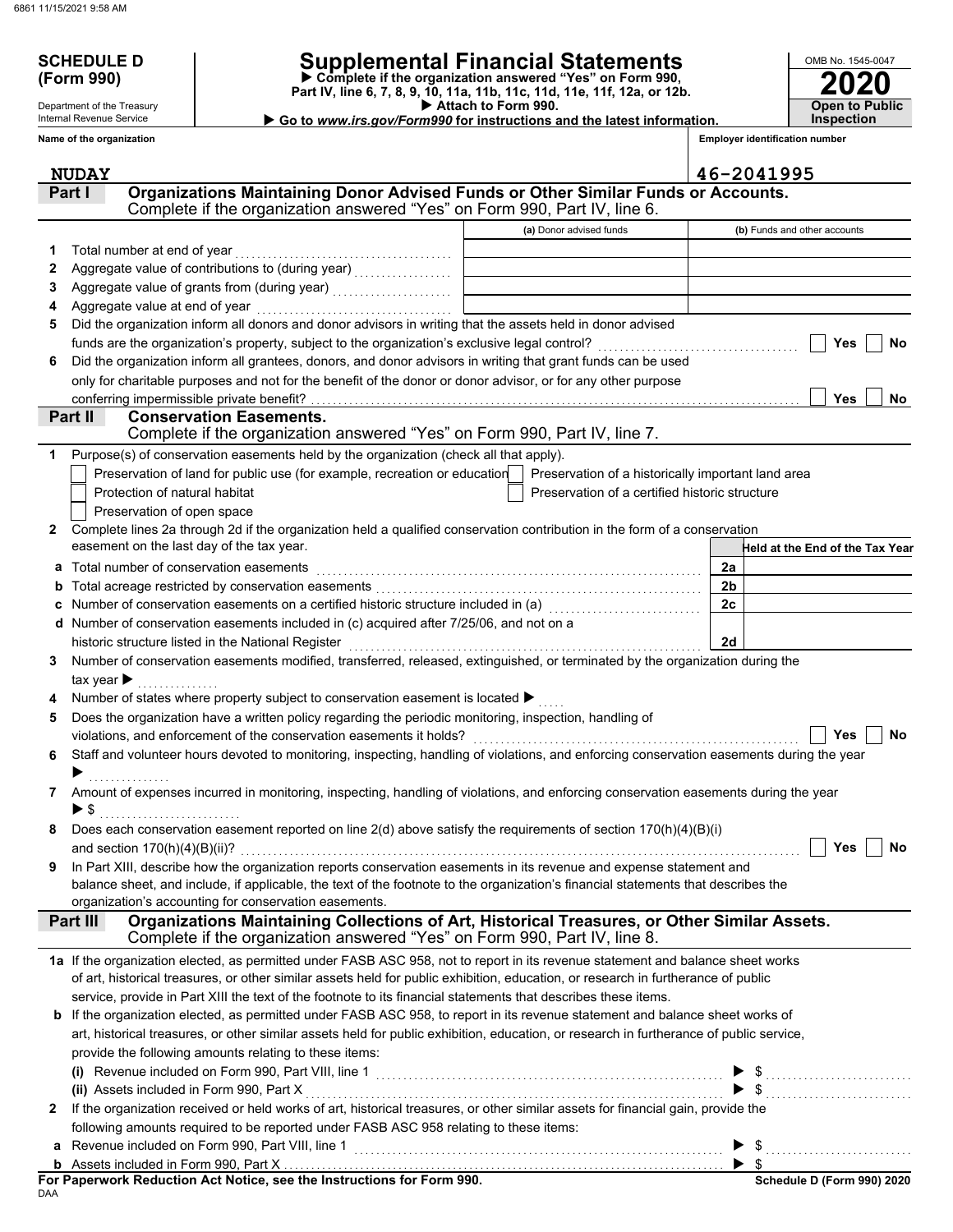|   | Schedule D (Form 990) 2020 NUDAY                                                                                                                                                                                               |                         |                          |                         | 46-2041995           | Page 2              |
|---|--------------------------------------------------------------------------------------------------------------------------------------------------------------------------------------------------------------------------------|-------------------------|--------------------------|-------------------------|----------------------|---------------------|
|   | Organizations Maintaining Collections of Art, Historical Treasures, or Other Similar Assets (continued)<br>Part III                                                                                                            |                         |                          |                         |                      |                     |
| 3 | Using the organization's acquisition, accession, and other records, check any of the following that make significant use of its<br>collection items (check all that apply):                                                    |                         |                          |                         |                      |                     |
| a | Public exhibition                                                                                                                                                                                                              | d                       | Loan or exchange program |                         |                      |                     |
| b | Scholarly research                                                                                                                                                                                                             | е                       |                          |                         |                      |                     |
| c | Preservation for future generations                                                                                                                                                                                            |                         |                          |                         |                      |                     |
|   | Provide a description of the organization's collections and explain how they further the organization's exempt purpose in Part                                                                                                 |                         |                          |                         |                      |                     |
|   | XIII.                                                                                                                                                                                                                          |                         |                          |                         |                      |                     |
| 5 | During the year, did the organization solicit or receive donations of art, historical treasures, or other similar                                                                                                              |                         |                          |                         |                      |                     |
|   | assets to be sold to raise funds rather than to be maintained as part of the organization's collection?                                                                                                                        |                         |                          |                         |                      | <b>Yes</b><br>No    |
|   | <b>Escrow and Custodial Arrangements.</b><br><b>Part IV</b>                                                                                                                                                                    |                         |                          |                         |                      |                     |
|   | Complete if the organization answered "Yes" on Form 990, Part IV, line 9, or reported an amount on Form                                                                                                                        |                         |                          |                         |                      |                     |
|   | 990, Part X, line 21.                                                                                                                                                                                                          |                         |                          |                         |                      |                     |
|   |                                                                                                                                                                                                                                |                         |                          |                         |                      |                     |
|   | 1a Is the organization an agent, trustee, custodian or other intermediary for contributions or other assets not                                                                                                                |                         |                          |                         |                      |                     |
|   | included on Form 990, Part X?                                                                                                                                                                                                  |                         |                          |                         |                      | <b>Yes</b><br>No    |
|   | <b>b</b> If "Yes," explain the arrangement in Part XIII and complete the following table:                                                                                                                                      |                         |                          |                         |                      |                     |
|   |                                                                                                                                                                                                                                |                         |                          |                         |                      | Amount              |
|   | c Beginning balance                                                                                                                                                                                                            |                         |                          |                         | 1c                   |                     |
|   |                                                                                                                                                                                                                                |                         |                          |                         | 1 <sub>d</sub>       |                     |
|   | Distributions during the year [1, 1, 2010] [1, 2010] [1, 2010] [1, 2010] [1, 2010] [1, 2010] [1, 2010] [1, 2010                                                                                                                |                         |                          |                         | 1e                   |                     |
|   | Ending balance entertainment and all the contract of the contract of the contract of the contract of the contract of the contract of the contract of the contract of the contract of the contract of the contract of the contr |                         |                          |                         | 1f                   |                     |
|   | 2a Did the organization include an amount on Form 990, Part X, line 21, for escrow or custodial account liability?                                                                                                             |                         |                          |                         |                      | <b>Yes</b><br>No    |
|   | <b>b</b> If "Yes," explain the arrangement in Part XIII. Check here if the explanation has been provided on Part XIII                                                                                                          |                         |                          |                         |                      |                     |
|   | Part V<br><b>Endowment Funds.</b>                                                                                                                                                                                              |                         |                          |                         |                      |                     |
|   | Complete if the organization answered "Yes" on Form 990, Part IV, line 10.                                                                                                                                                     |                         |                          |                         |                      |                     |
|   |                                                                                                                                                                                                                                | (a) Current year        | (b) Prior year           | (c) Two years back      | (d) Three years back | (e) Four years back |
|   | 1a Beginning of year balance <i>[[[[[[[[[[[[[[[[[[[[[[[[[[[[]]]]</i>                                                                                                                                                           |                         |                          |                         |                      |                     |
|   | <b>b</b> Contributions                                                                                                                                                                                                         |                         |                          |                         |                      |                     |
|   | c Net investment earnings, gains, and                                                                                                                                                                                          |                         |                          |                         |                      |                     |
|   | losses                                                                                                                                                                                                                         |                         |                          |                         |                      |                     |
|   | d Grants or scholarships                                                                                                                                                                                                       |                         |                          |                         |                      |                     |
|   | e Other expenditures for facilities and                                                                                                                                                                                        |                         |                          |                         |                      |                     |
|   |                                                                                                                                                                                                                                |                         |                          |                         |                      |                     |
|   | programs                                                                                                                                                                                                                       |                         |                          |                         |                      |                     |
|   | f Administrative expenses                                                                                                                                                                                                      |                         |                          |                         |                      |                     |
|   | End of year balance <i>[[[[[[[[[[[[[[[[[[[[[[[[[[[[[]]]]</i> ]]]                                                                                                                                                               |                         |                          |                         |                      |                     |
|   | Provide the estimated percentage of the current year end balance (line 1g, column (a)) held as:                                                                                                                                |                         |                          |                         |                      |                     |
|   | Board designated or quasi-endowment > %                                                                                                                                                                                        |                         |                          |                         |                      |                     |
|   | <b>b</b> Permanent endowment $\blacktriangleright$<br>$\%$                                                                                                                                                                     |                         |                          |                         |                      |                     |
|   | c Term endowment $\blacktriangleright$<br>%                                                                                                                                                                                    |                         |                          |                         |                      |                     |
|   | The percentages on lines 2a, 2b, and 2c should equal 100%.                                                                                                                                                                     |                         |                          |                         |                      |                     |
|   | 3a Are there endowment funds not in the possession of the organization that are held and administered for the                                                                                                                  |                         |                          |                         |                      |                     |
|   | organization by:                                                                                                                                                                                                               |                         |                          |                         |                      | Yes<br>No           |
|   | (i) Unrelated organizations                                                                                                                                                                                                    |                         |                          |                         |                      | 3a(i)               |
|   | (ii) Related organizations                                                                                                                                                                                                     |                         |                          |                         |                      | 3a(ii)              |
|   |                                                                                                                                                                                                                                |                         |                          |                         |                      | 3b                  |
|   | Describe in Part XIII the intended uses of the organization's endowment funds.                                                                                                                                                 |                         |                          |                         |                      |                     |
|   | Land, Buildings, and Equipment.<br><b>Part VI</b>                                                                                                                                                                              |                         |                          |                         |                      |                     |
|   | Complete if the organization answered "Yes" on Form 990, Part IV, line 11a. See Form 990, Part X, line 10.                                                                                                                     |                         |                          |                         |                      |                     |
|   | Description of property                                                                                                                                                                                                        | (a) Cost or other basis |                          | (b) Cost or other basis | (c) Accumulated      | (d) Book value      |
|   |                                                                                                                                                                                                                                | (investment)            |                          | (other)                 | depreciation         |                     |
|   | 1a Land                                                                                                                                                                                                                        |                         |                          |                         |                      |                     |
|   | <b>b</b> Buildings                                                                                                                                                                                                             |                         |                          | 44,401                  | 12,832               | 31,569              |
|   |                                                                                                                                                                                                                                |                         |                          | 121,303                 | 35,043               | 86,260              |
|   |                                                                                                                                                                                                                                |                         |                          | 57,401                  | 25,017               | 32,384              |
|   |                                                                                                                                                                                                                                |                         |                          |                         |                      |                     |
|   | Total. Add lines 1a through 1e. (Column (d) must equal Form 990, Part X, column (B), line 10c.)                                                                                                                                |                         |                          |                         |                      | 150, 213            |
|   |                                                                                                                                                                                                                                |                         |                          |                         | ▶                    |                     |

**Schedule D (Form 990) 2020**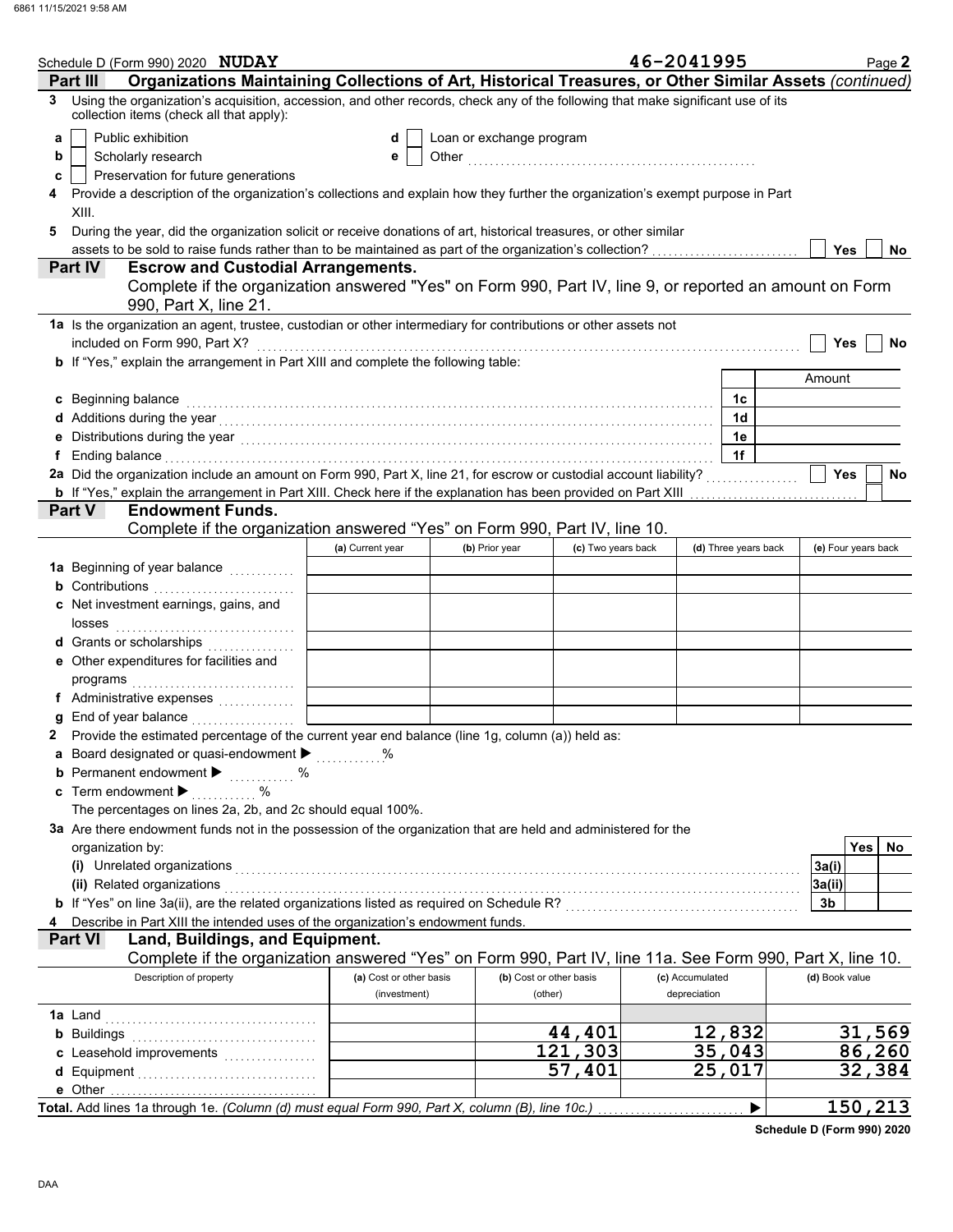|                           | Schedule D (Form 990) 2020 NUDAY                                                                           |                | 46-2041995                       | Page 3         |
|---------------------------|------------------------------------------------------------------------------------------------------------|----------------|----------------------------------|----------------|
| <b>Part VII</b>           | <b>Investments - Other Securities.</b>                                                                     |                |                                  |                |
|                           | Complete if the organization answered "Yes" on Form 990, Part IV, line 11b. See Form 990, Part X, line 12. |                |                                  |                |
|                           | (a) Description of security or category                                                                    | (b) Book value | (c) Method of valuation:         |                |
|                           | (including name of security)                                                                               |                | Cost or end-of-year market value |                |
| (1) Financial derivatives |                                                                                                            |                |                                  |                |
|                           |                                                                                                            |                |                                  |                |
| $(3)$ Other               |                                                                                                            |                |                                  |                |
| (A)                       |                                                                                                            |                |                                  |                |
| (B)                       |                                                                                                            |                |                                  |                |
| (C)                       |                                                                                                            |                |                                  |                |
| (D)                       |                                                                                                            |                |                                  |                |
| (E)                       |                                                                                                            |                |                                  |                |
| (F)                       |                                                                                                            |                |                                  |                |
| (G)                       |                                                                                                            |                |                                  |                |
| (H)                       |                                                                                                            |                |                                  |                |
|                           | Total. (Column (b) must equal Form 990, Part X, col. (B) line 12.)                                         |                |                                  |                |
| <b>Part VIII</b>          | <b>Investments - Program Related.</b>                                                                      |                |                                  |                |
|                           | Complete if the organization answered "Yes" on Form 990, Part IV, line 11c. See Form 990, Part X, line 13. |                |                                  |                |
|                           | (a) Description of investment                                                                              | (b) Book value | (c) Method of valuation:         |                |
|                           |                                                                                                            |                | Cost or end-of-year market value |                |
| (1)                       |                                                                                                            |                |                                  |                |
| (2)                       |                                                                                                            |                |                                  |                |
| (3)                       |                                                                                                            |                |                                  |                |
| (4)                       |                                                                                                            |                |                                  |                |
| (5)                       |                                                                                                            |                |                                  |                |
| (6)                       |                                                                                                            |                |                                  |                |
| (7)                       |                                                                                                            |                |                                  |                |
| (8)                       |                                                                                                            |                |                                  |                |
| (9)                       |                                                                                                            |                |                                  |                |
|                           | Total. (Column (b) must equal Form 990, Part X, col. (B) line 13.)                                         |                |                                  |                |
| Part IX                   | <b>Other Assets.</b>                                                                                       |                |                                  |                |
|                           | Complete if the organization answered "Yes" on Form 990, Part IV, line 11d. See Form 990, Part X, line 15. |                |                                  |                |
|                           | (a) Description                                                                                            |                |                                  | (b) Book value |
| (1)                       |                                                                                                            |                |                                  |                |
| (2)                       |                                                                                                            |                |                                  |                |
| (3)                       |                                                                                                            |                |                                  |                |
| (4)                       |                                                                                                            |                |                                  |                |
| (5)                       |                                                                                                            |                |                                  |                |
| (6)                       |                                                                                                            |                |                                  |                |
| (7)                       |                                                                                                            |                |                                  |                |
| (8)                       |                                                                                                            |                |                                  |                |
| (9)                       |                                                                                                            |                |                                  |                |
|                           | Total. (Column (b) must equal Form 990, Part X, col. (B) line 15.)                                         |                |                                  |                |
| Part X                    | <b>Other Liabilities.</b>                                                                                  |                |                                  |                |
|                           | Complete if the organization answered "Yes" on Form 990, Part IV, line 11e or 11f. See Form 990, Part X,   |                |                                  |                |
|                           | line 25.                                                                                                   |                |                                  |                |
| 1.                        | (a) Description of liability                                                                               |                |                                  | (b) Book value |
| (1)                       | Federal income taxes                                                                                       |                |                                  |                |
| (2)                       |                                                                                                            |                |                                  |                |
| (3)                       |                                                                                                            |                |                                  |                |
| (4)                       |                                                                                                            |                |                                  |                |
| (5)                       |                                                                                                            |                |                                  |                |
| (6)                       |                                                                                                            |                |                                  |                |
| (7)                       |                                                                                                            |                |                                  |                |
| (8)                       |                                                                                                            |                |                                  |                |
| (9)                       |                                                                                                            |                |                                  |                |
|                           | Total. (Column (b) must equal Form 990, Part X, col. (B) line 25.)                                         |                |                                  |                |

Liability for uncertain tax positions. In Part XIII, provide the text of the footnote to the organization's financial statements that reports the **2.** organization's liability for uncertain tax positions under FASB ASC 740. Check here if the text of the footnote has been provided in Part XIII

**X**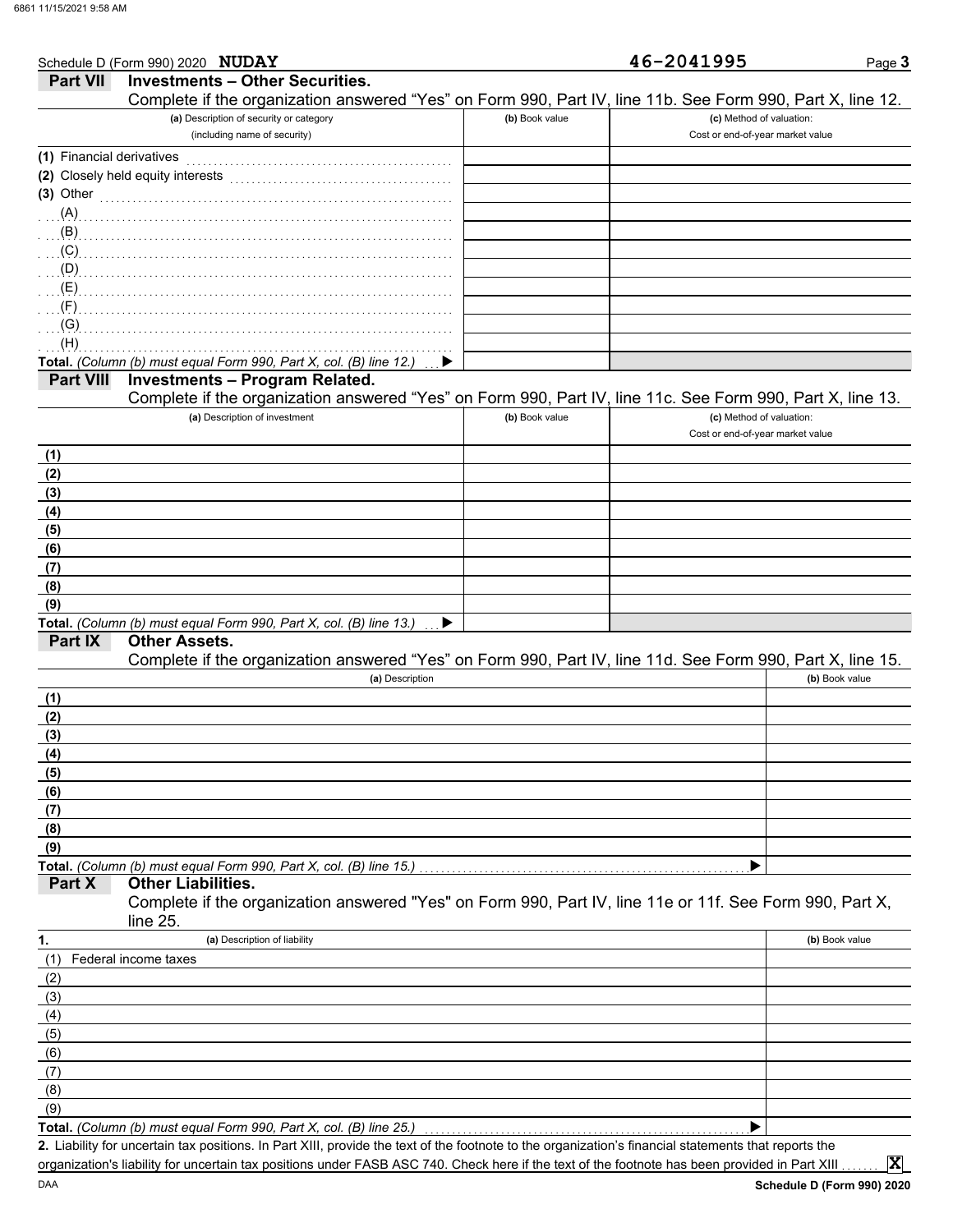| Schedule D (Form 990) 2020 NUDAY                                                                                                                                                                                                    |                                                                                                                                                                      | 46-2041995              | Page 4                     |
|-------------------------------------------------------------------------------------------------------------------------------------------------------------------------------------------------------------------------------------|----------------------------------------------------------------------------------------------------------------------------------------------------------------------|-------------------------|----------------------------|
| <b>Part XI</b>                                                                                                                                                                                                                      | Reconciliation of Revenue per Audited Financial Statements With Revenue per Return.                                                                                  |                         |                            |
|                                                                                                                                                                                                                                     | Complete if the organization answered "Yes" on Form 990, Part IV, line 12a.                                                                                          |                         |                            |
| Total revenue, gains, and other support per audited financial statements<br>[[[CODID]                                                                                                                                               |                                                                                                                                                                      | $\mathbf 1$             | 66, 679, 543               |
| Amounts included on line 1 but not on Form 990, Part VIII, line 12:<br>2                                                                                                                                                            |                                                                                                                                                                      |                         |                            |
| Net unrealized gains (losses) on investments [11] with the substitution of the set of the set of the set of the set of the set of the set of the set of the set of the set of the set of the set of the set of the set of the<br>a  | 2a                                                                                                                                                                   |                         |                            |
|                                                                                                                                                                                                                                     | 2 <sub>b</sub>                                                                                                                                                       |                         |                            |
|                                                                                                                                                                                                                                     | 2 <sub>c</sub>                                                                                                                                                       |                         |                            |
| d                                                                                                                                                                                                                                   | 2d                                                                                                                                                                   |                         |                            |
| Add lines 2a through 2d [11] Additional Property of the Additional Property of the Additional Property of Additional Property of Additional Property of Additional Property of Additional Property of Additional Property of A<br>е |                                                                                                                                                                      | 2е                      |                            |
| 3                                                                                                                                                                                                                                   |                                                                                                                                                                      | $\mathbf{3}$            | $\overline{66}$ , 679, 543 |
| Amounts included on Form 990, Part VIII, line 12, but not on line 1:                                                                                                                                                                |                                                                                                                                                                      |                         |                            |
|                                                                                                                                                                                                                                     | 4a                                                                                                                                                                   |                         |                            |
| b                                                                                                                                                                                                                                   | 4 <sub>b</sub>                                                                                                                                                       |                         |                            |
| c Add lines 4a and 4b                                                                                                                                                                                                               |                                                                                                                                                                      | 4с                      |                            |
|                                                                                                                                                                                                                                     |                                                                                                                                                                      | $\overline{5}$          | 66, 679, 543               |
| <b>Part XII</b>                                                                                                                                                                                                                     | Reconciliation of Expenses per Audited Financial Statements With Expenses per Return.<br>Complete if the organization answered "Yes" on Form 990, Part IV, line 12a. |                         |                            |
| Total expenses and losses per audited financial statements                                                                                                                                                                          |                                                                                                                                                                      |                         | 66,641,937                 |
| Amounts included on line 1 but not on Form 990, Part IX, line 25:<br>2                                                                                                                                                              |                                                                                                                                                                      |                         |                            |
|                                                                                                                                                                                                                                     | 2a                                                                                                                                                                   |                         |                            |
|                                                                                                                                                                                                                                     | 2 <sub>b</sub>                                                                                                                                                       |                         |                            |
| Other losses<br>c                                                                                                                                                                                                                   | 2c                                                                                                                                                                   |                         |                            |
|                                                                                                                                                                                                                                     | 2d                                                                                                                                                                   |                         |                            |
| е                                                                                                                                                                                                                                   |                                                                                                                                                                      | 2e                      |                            |
| 3                                                                                                                                                                                                                                   |                                                                                                                                                                      | $\mathbf{3}$            | 66, 641, 937               |
| Amounts included on Form 990, Part IX, line 25, but not on line 1:                                                                                                                                                                  |                                                                                                                                                                      |                         |                            |
| a                                                                                                                                                                                                                                   | 4a                                                                                                                                                                   |                         |                            |
|                                                                                                                                                                                                                                     | 4b.                                                                                                                                                                  |                         |                            |
| Add lines 4a and 4b                                                                                                                                                                                                                 |                                                                                                                                                                      | 4c                      |                            |
|                                                                                                                                                                                                                                     |                                                                                                                                                                      | $\overline{\mathbf{5}}$ | 66, 641, 937               |
| Part XIII Supplemental Information.                                                                                                                                                                                                 |                                                                                                                                                                      |                         |                            |

Provide the descriptions required for Part II, lines 3, 5, and 9; Part III, lines 1a and 4; Part IV, lines 1b and 2b; Part V, line 4; Part X, line 2; Part XI, lines 2d and 4b; and Part XII, lines 2d and 4b. Also complete this part to provide any additional information.

PART X - FIN 48 FOOTNOTE

MANAGEMENT HAS DETERMINED THAT THE ORGANIZATION DOES NOT HAVE ANY UNCERTAIN TAX POSITIONS AND ASSOCIATED UNRECOGNIZED BENEFITS THAT MATERIALLY IMPACT THE FINANCIAL STATEMENTS OR RELATED DISCLOSURES. SINCE TAX MATTERS ARE SUBJECT TO SOME DEGREE OF UNCERTAINTY, THERE CAN BE NO ASSURANCE THAT THE ORGANIZATION'S TAX RETURNS WILL NOT BE CHALLENGED BY THE TAXING AUTHORITIES AND THAT THE ORGANIZATION WILL NOT BE SUBJECT TO ADDITIONAL TAX, PENALTIES, AND INTEREST AS A RESULT OF SUCH CHALLENGE. GENERALLY, THE ORGANIZATION'S TAX RETURNS REMAIN OPEN FOR THREE YEARS FOR FEDERAL TAX EXAMINATION.

|  |  | PART XI, LINE 2D - REVENUE AMOUNTS INCLUDED IN FINANCIALS - OTHER |  |  |  |  |  |
|--|--|-------------------------------------------------------------------|--|--|--|--|--|
|  |  | LOCATION OF SPECIAL EVENT EXPENSES ON STATEMENT OF ACTIVIT \$     |  |  |  |  |  |

. . . . . . . . . . . . . . . . . . . . . . . . . . . . . . . . . . . . . . . . . . . . . . . . . . . . . . . . . . . . . . . . . . . . . . . . . . . . . . . . . . . . . . . . . . . . . . . . . . . . . . . . . . . . . . . . . . . . . . . . . . . . . . . . . . . . . . . . . . . . . . . . . . . . . . . . . . . . . . . . .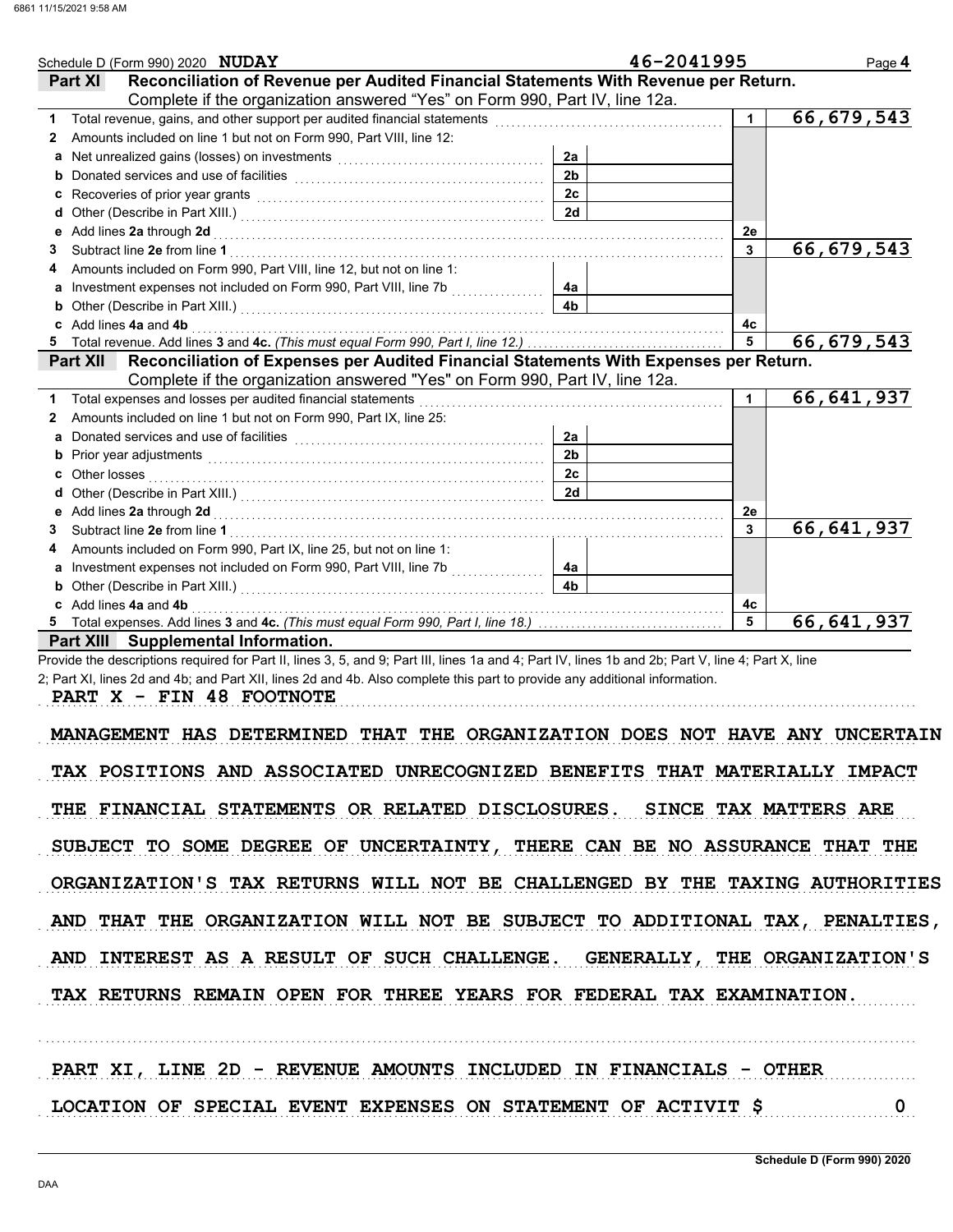| Schedule D (Form 990) 2020 | <b>NUDAY</b> |  |  |  |
|----------------------------|--------------|--|--|--|
|                            |              |  |  |  |

| <b>Part XIII</b> Supplemental Information (continued) |  |
|-------------------------------------------------------|--|
|                                                       |  |

| PART XII, LINE 2D - EXPENSE AMOUNTS INCLUDED IN FINANCIALS - OTHER |  |  |                      |
|--------------------------------------------------------------------|--|--|----------------------|
| LOCATION OF SPECIAL EVENT EXPENSES ON STATEMENT OF ACTIVIT \$      |  |  | $\mathbf{0}_{\dots}$ |
|                                                                    |  |  |                      |
|                                                                    |  |  |                      |
|                                                                    |  |  |                      |
|                                                                    |  |  |                      |
|                                                                    |  |  |                      |
|                                                                    |  |  |                      |
|                                                                    |  |  |                      |
|                                                                    |  |  |                      |
|                                                                    |  |  |                      |
|                                                                    |  |  |                      |
|                                                                    |  |  |                      |
|                                                                    |  |  |                      |
|                                                                    |  |  |                      |
|                                                                    |  |  |                      |
|                                                                    |  |  |                      |
|                                                                    |  |  |                      |
|                                                                    |  |  |                      |
|                                                                    |  |  |                      |
|                                                                    |  |  |                      |
|                                                                    |  |  |                      |
|                                                                    |  |  |                      |
|                                                                    |  |  |                      |
|                                                                    |  |  |                      |
|                                                                    |  |  |                      |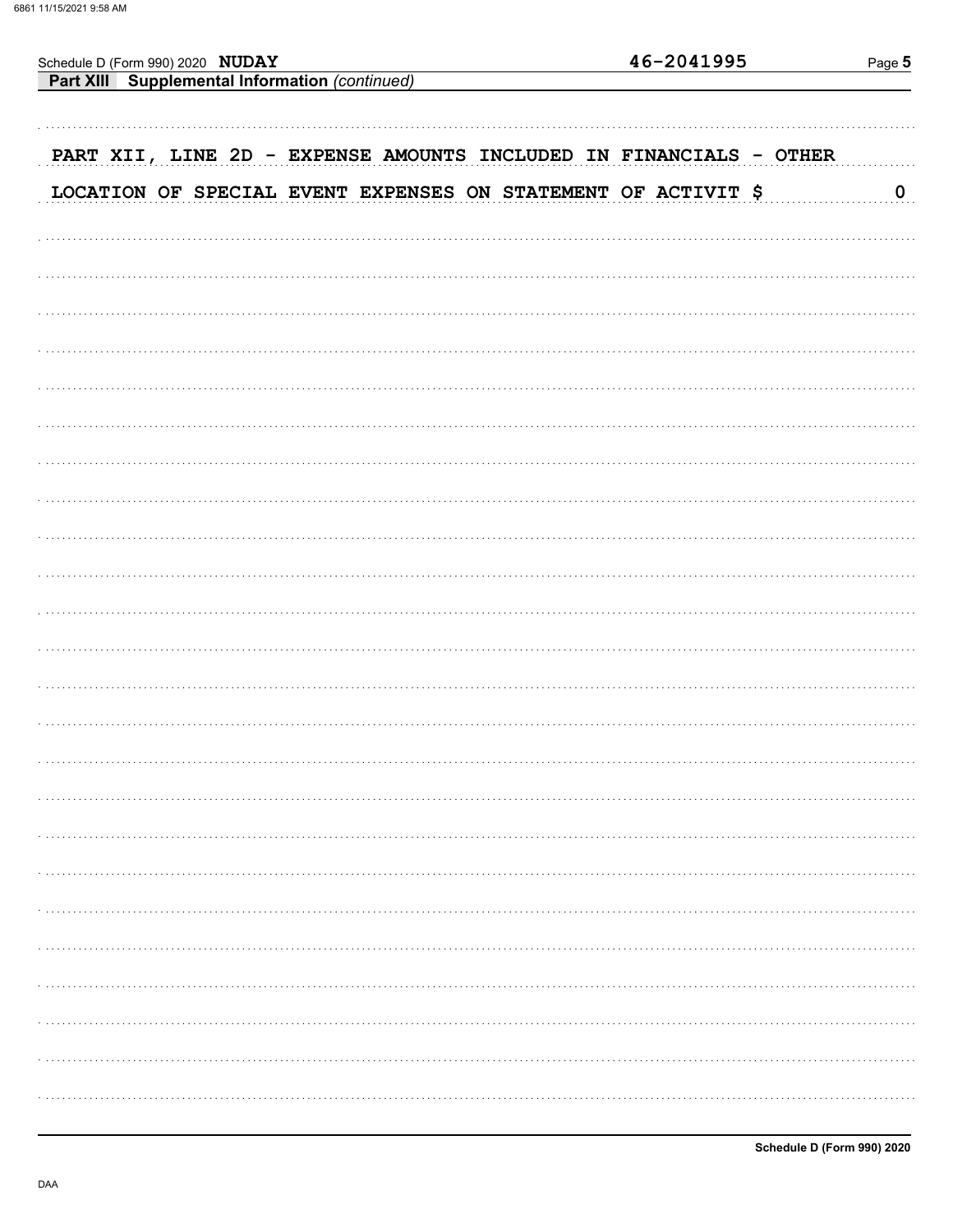| <b>SCHEDULE F</b><br>(Form 990)                       |                                                                                               |                                           | <b>Statement of Activities Outside the United States</b><br>> Complete if the organization answered "Yes" on Form 990, Part IV, line 14b, 15, or 16.                                                                 |  |                                                                                                                                                                |                                                                                                                 |                                       | OMB No. 1545-0047                                                 |
|-------------------------------------------------------|-----------------------------------------------------------------------------------------------|-------------------------------------------|----------------------------------------------------------------------------------------------------------------------------------------------------------------------------------------------------------------------|--|----------------------------------------------------------------------------------------------------------------------------------------------------------------|-----------------------------------------------------------------------------------------------------------------|---------------------------------------|-------------------------------------------------------------------|
| Department of the Treasury                            | Attach to Form 990.<br>Go to www.irs.gov/Form990 for instructions and the latest information. |                                           |                                                                                                                                                                                                                      |  |                                                                                                                                                                |                                                                                                                 |                                       |                                                                   |
| Internal Revenue Service<br>Name of the organization  |                                                                                               |                                           |                                                                                                                                                                                                                      |  |                                                                                                                                                                |                                                                                                                 | <b>Employer identification number</b> | <b>Inspection</b>                                                 |
| Part I                                                |                                                                                               | <b>NUDAY</b>                              | General Information on Activities Outside the United States. Complete if the organization answered "Yes" on                                                                                                          |  |                                                                                                                                                                |                                                                                                                 | 46-2041995                            |                                                                   |
|                                                       |                                                                                               | Form 990, Part IV, line 14b.              |                                                                                                                                                                                                                      |  |                                                                                                                                                                |                                                                                                                 |                                       |                                                                   |
| 1<br>award the grants or assistance?                  |                                                                                               |                                           | For grantmakers. Does the organization maintain records to substantiate the amount of its grants and<br>other assistance, the grantees' eligibility for the grants or assistance, and the selection criteria used to |  |                                                                                                                                                                |                                                                                                                 |                                       | $ {\bf x} $<br>Yes<br>No                                          |
| $\mathbf{2}$<br>outside the United States.            |                                                                                               |                                           | For grantmakers. Describe in Part V the organization's procedures for monitoring the use of its grants and other assistance                                                                                          |  |                                                                                                                                                                |                                                                                                                 |                                       |                                                                   |
| 3                                                     |                                                                                               |                                           | Activities per Region. (The following Part I, line 3 table can be duplicated if additional space is needed.)                                                                                                         |  |                                                                                                                                                                |                                                                                                                 |                                       |                                                                   |
| (a) Region                                            |                                                                                               | (b) Number<br>of offices in<br>the region | (c) Number of<br>employees,<br>agents, and<br>independent<br>contractors<br>in the region                                                                                                                            |  | (d) Activities conducted in the<br>region (by type) (such as,<br>fundraising, program services,<br>investments, grants to recipients<br>located in the region) | (e) If activity listed in (d) is<br>a program service,<br>describe specific type of<br>service(s) in the region |                                       | (f) Total<br>expenditures for<br>and investments<br>in the region |
| <b>TURKEY</b><br>(1)                                  |                                                                                               | 2                                         |                                                                                                                                                                                                                      |  | 9 PROGRAM SERVICES                                                                                                                                             |                                                                                                                 | <b>ASSISTANCE TO ORPHAN</b>           | 228,919                                                           |
| SYRIA, NORTHERN REGION                                |                                                                                               | з                                         |                                                                                                                                                                                                                      |  | 10 PROGRAM SERVICES                                                                                                                                            |                                                                                                                 | ASSISTANCE TO ORPHAN                  | 1,406,217                                                         |
| (2)                                                   |                                                                                               |                                           |                                                                                                                                                                                                                      |  |                                                                                                                                                                |                                                                                                                 |                                       |                                                                   |
| (3)                                                   |                                                                                               |                                           |                                                                                                                                                                                                                      |  |                                                                                                                                                                |                                                                                                                 |                                       |                                                                   |
| (4)                                                   |                                                                                               |                                           |                                                                                                                                                                                                                      |  |                                                                                                                                                                |                                                                                                                 |                                       |                                                                   |
| (5)                                                   |                                                                                               |                                           |                                                                                                                                                                                                                      |  |                                                                                                                                                                |                                                                                                                 |                                       |                                                                   |
| (6)                                                   |                                                                                               |                                           |                                                                                                                                                                                                                      |  |                                                                                                                                                                |                                                                                                                 |                                       |                                                                   |
| (7)                                                   |                                                                                               |                                           |                                                                                                                                                                                                                      |  |                                                                                                                                                                |                                                                                                                 |                                       |                                                                   |
| (8)                                                   |                                                                                               |                                           |                                                                                                                                                                                                                      |  |                                                                                                                                                                |                                                                                                                 |                                       |                                                                   |
| <u>(9)</u>                                            |                                                                                               |                                           |                                                                                                                                                                                                                      |  |                                                                                                                                                                |                                                                                                                 |                                       |                                                                   |
| (10)                                                  |                                                                                               |                                           |                                                                                                                                                                                                                      |  |                                                                                                                                                                |                                                                                                                 |                                       |                                                                   |
| (11)                                                  |                                                                                               |                                           |                                                                                                                                                                                                                      |  |                                                                                                                                                                |                                                                                                                 |                                       |                                                                   |
| (12)                                                  |                                                                                               |                                           |                                                                                                                                                                                                                      |  |                                                                                                                                                                |                                                                                                                 |                                       |                                                                   |
| (13)                                                  |                                                                                               |                                           |                                                                                                                                                                                                                      |  |                                                                                                                                                                |                                                                                                                 |                                       |                                                                   |
| (14)                                                  |                                                                                               |                                           |                                                                                                                                                                                                                      |  |                                                                                                                                                                |                                                                                                                 |                                       |                                                                   |
| (15)                                                  |                                                                                               |                                           |                                                                                                                                                                                                                      |  |                                                                                                                                                                |                                                                                                                 |                                       |                                                                   |
| (16)                                                  |                                                                                               |                                           |                                                                                                                                                                                                                      |  |                                                                                                                                                                |                                                                                                                 |                                       |                                                                   |
| (17)                                                  |                                                                                               |                                           |                                                                                                                                                                                                                      |  |                                                                                                                                                                |                                                                                                                 |                                       |                                                                   |
| 3a Subtotal<br><b>b</b> Total from continuation       |                                                                                               | 5                                         | 19                                                                                                                                                                                                                   |  |                                                                                                                                                                |                                                                                                                 |                                       | 1,635,136                                                         |
| sheets to Part I<br>c Totals (add<br>lines 3a and 3b) |                                                                                               | 5                                         | 19                                                                                                                                                                                                                   |  |                                                                                                                                                                |                                                                                                                 |                                       | 1,635,136                                                         |

**For Paperwork Reduction Act Notice, see the Instructions for Form 990. Schedule F (Form 990) 2020**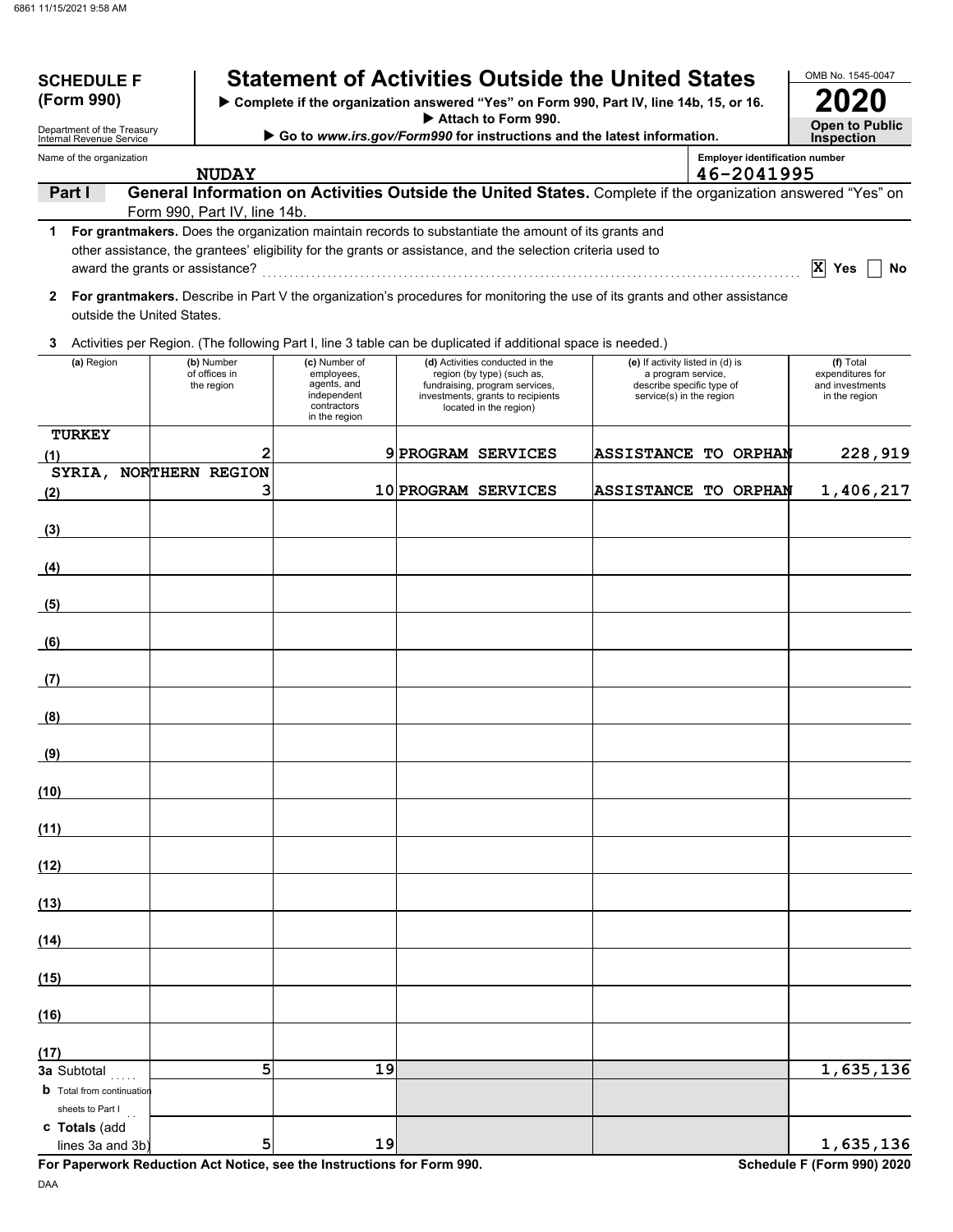|         | Schedule F (Form 990) 2020 NUDAY |                                                    |            |                                                                                                                                                                                                                                                                             | 46-2041995                  |                                       |                                        |                                          | Page 2                                                         |
|---------|----------------------------------|----------------------------------------------------|------------|-----------------------------------------------------------------------------------------------------------------------------------------------------------------------------------------------------------------------------------------------------------------------------|-----------------------------|---------------------------------------|----------------------------------------|------------------------------------------|----------------------------------------------------------------|
| Part II |                                  |                                                    |            | Grants and Other Assistance to Organizations or Entities Outside the United States. Complete if the organization answered "Yes" on Form 990<br>Part IV, line 15, for any recipient who received more than \$5,000. Part II can be duplicated if additional space is needed. |                             |                                       |                                        |                                          |                                                                |
| 1       | (a) Name of<br>organization      | (b) IRS code<br>section and EIN<br>(if applicable) | (c) Region | (d) Purpose of<br>grant                                                                                                                                                                                                                                                     | (e) Amount of<br>cash grant | (f) Manner of<br>cash<br>disbursement | (g) Amount of<br>noncash<br>assistance | (h) Description<br>of noncash assistance | (i) Method of<br>valuation<br>(book, FMV,<br>appraisal, other) |
| (1)     |                                  |                                                    |            |                                                                                                                                                                                                                                                                             |                             |                                       |                                        |                                          |                                                                |
| (2)     |                                  |                                                    |            |                                                                                                                                                                                                                                                                             |                             |                                       |                                        |                                          |                                                                |
| (3)     |                                  |                                                    |            |                                                                                                                                                                                                                                                                             |                             |                                       |                                        |                                          |                                                                |
| (4)     |                                  |                                                    |            |                                                                                                                                                                                                                                                                             |                             |                                       |                                        |                                          |                                                                |
| (5)     |                                  |                                                    |            |                                                                                                                                                                                                                                                                             |                             |                                       |                                        |                                          |                                                                |
| (6)     |                                  |                                                    |            |                                                                                                                                                                                                                                                                             |                             |                                       |                                        |                                          |                                                                |
| (7)     |                                  |                                                    |            |                                                                                                                                                                                                                                                                             |                             |                                       |                                        |                                          |                                                                |
| (8)     |                                  |                                                    |            |                                                                                                                                                                                                                                                                             |                             |                                       |                                        |                                          |                                                                |
| (9)     |                                  |                                                    |            |                                                                                                                                                                                                                                                                             |                             |                                       |                                        |                                          |                                                                |
| (10)    |                                  |                                                    |            |                                                                                                                                                                                                                                                                             |                             |                                       |                                        |                                          |                                                                |
| (11)    |                                  |                                                    |            |                                                                                                                                                                                                                                                                             |                             |                                       |                                        |                                          |                                                                |
| (12)    |                                  |                                                    |            |                                                                                                                                                                                                                                                                             |                             |                                       |                                        |                                          |                                                                |
| (13)    |                                  |                                                    |            |                                                                                                                                                                                                                                                                             |                             |                                       |                                        |                                          |                                                                |
| (14)    |                                  |                                                    |            |                                                                                                                                                                                                                                                                             |                             |                                       |                                        |                                          |                                                                |
| (15)    |                                  |                                                    |            |                                                                                                                                                                                                                                                                             |                             |                                       |                                        |                                          |                                                                |
| (16)    |                                  |                                                    |            | 2 Enter total number of recipient organizations listed above that are recognized as charities by the foreign country, recognized as a tax                                                                                                                                   |                             |                                       |                                        |                                          |                                                                |
|         |                                  |                                                    |            |                                                                                                                                                                                                                                                                             |                             |                                       |                                        |                                          | $\mathbf{r} = \mathbf{r}$ as $\mathbf{r} = \mathbf{r}$         |

**Schedule F (Form 990) 2020**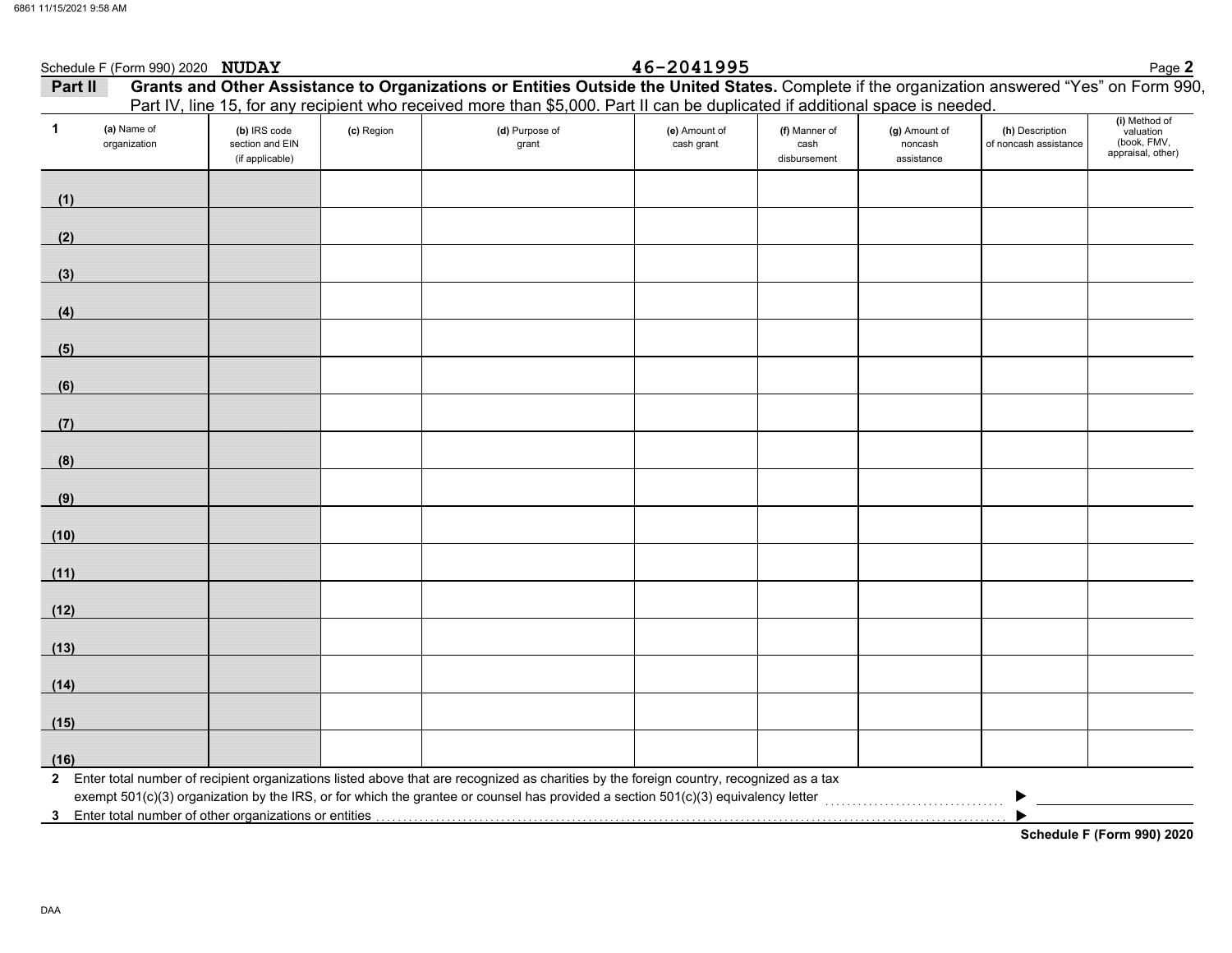## **Schedule F (Form 990) 2020 <b>NUDAY 16-2041995** Schedule F (Form 990) 2020 Page **3 I** Grants and Other Assistance to Individuals Outside the United States. Complete if the organization answered "Yes" on Form 990, Part IV, line 16. **Part III**Part III can be duplicated if additional space is needed. **(a)** Type of grant or assistance **(b)** Region **(c)** Number of **(d)** Amount of **(e)** Manner of **(f)** Amount of **(g)** Description **(h)** Method of valuationrecipients cash grant **cash** of noncash assistancenoncash (book, FMV, disbursementassistanceappraisal, other) **MIDDLE EAST1,635,136 SEE PART 5 64,111,904 (1) MEDICAL SUPPLIES, GOODS (2) (3) (4) (5) (6) (7) (8) (9) (10) (11) (12) (13) (14) (15) (16) (17) (18)**

**Schedule F (Form 990) 2020**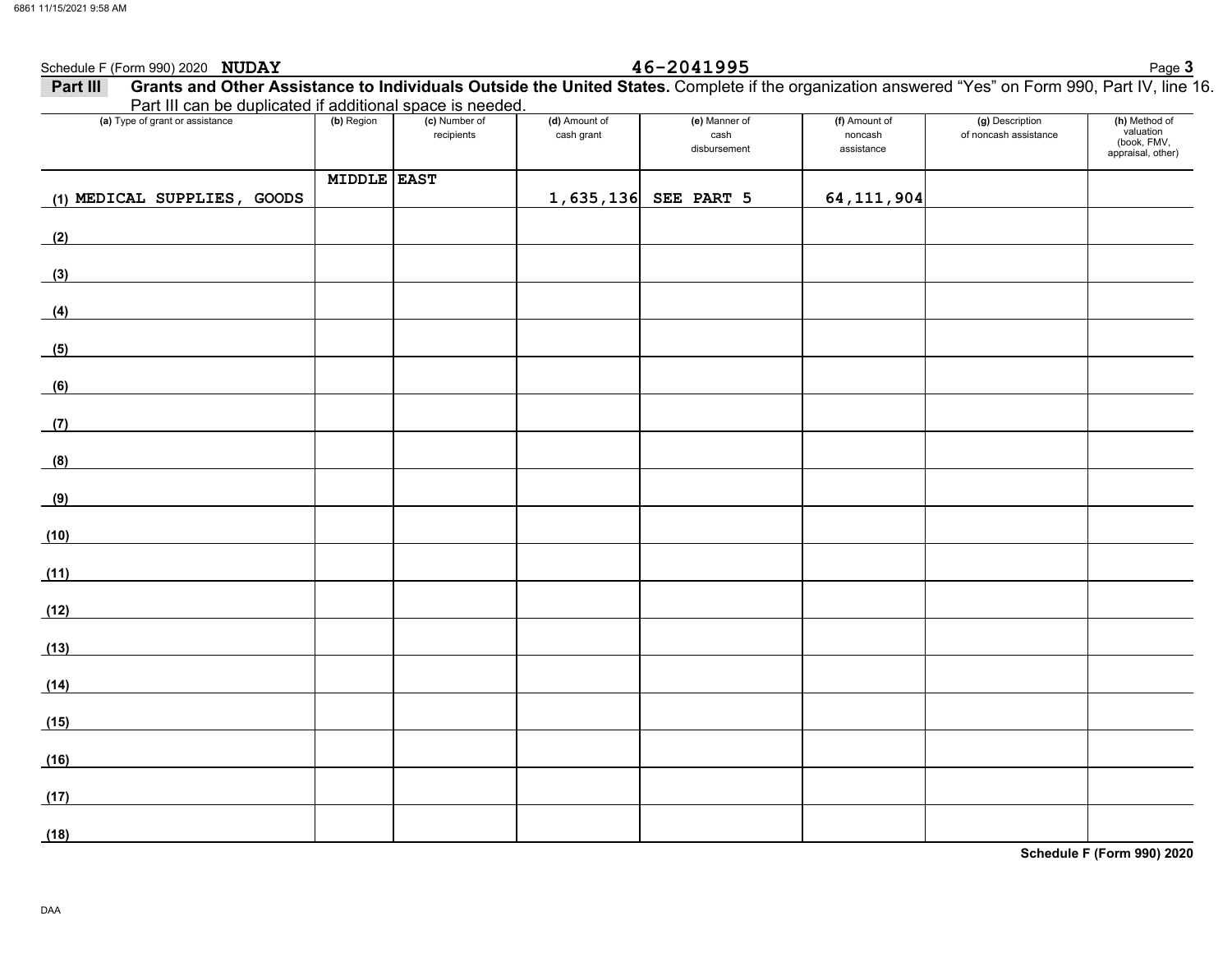|   |                | Schedule F (Form 990) 2020 NUDAY |                                             |                                                                                                                                                                                                                                                                                                                       | 46-2041995                                                                                                                                                                                                             |            |              | Page 4            |
|---|----------------|----------------------------------|---------------------------------------------|-----------------------------------------------------------------------------------------------------------------------------------------------------------------------------------------------------------------------------------------------------------------------------------------------------------------------|------------------------------------------------------------------------------------------------------------------------------------------------------------------------------------------------------------------------|------------|--------------|-------------------|
|   | <b>Part IV</b> | <b>Foreign Forms</b>             |                                             |                                                                                                                                                                                                                                                                                                                       |                                                                                                                                                                                                                        |            |              |                   |
|   |                |                                  | Corporation (see Instructions for Form 926) | Was the organization a U.S. transferor of property to a foreign corporation during the tax year? If "Yes,"<br>the organization may be required to file Form 926, Return by a U.S. Transferor of Property to a Foreign                                                                                                 |                                                                                                                                                                                                                        | Yes        |              | $ \mathbf{X} $ No |
| 2 |                |                                  |                                             | Receipt of Certain Foreign Gifts, and/or Form 3520-A, Annual Information Return of Foreign Trust With a<br>U.S. Owner (see Instructions for Forms 3520 and 3520-A; don't file with Form 990)                                                                                                                          | Did the organization have an interest in a foreign trust during the tax year? If "Yes," the organization may<br>be required to separately file Form 3520, Annual Return To Report Transactions With Foreign Trusts and | Yes        | $\mathbf{x}$ | No                |
| 3 |                |                                  |                                             | Did the organization have an ownership interest in a foreign corporation during the tax year? If "Yes,"<br>the organization may be required to file Form 5471, Information Return of U.S. Persons With Respect to<br>Certain Foreign Corporations (see Instructions for Form 5471)                                    |                                                                                                                                                                                                                        | Yes        |              | $ \mathbf{X} $ No |
|   |                |                                  |                                             | Was the organization a direct or indirect shareholder of a passive foreign investment company or a<br>qualified electing fund during the tax year? If "Yes," the organization may be required to file Form 8621,<br>Information Return by a Shareholder of a Passive Foreign Investment Company or Qualified Electing |                                                                                                                                                                                                                        | Yes        | X            | <b>No</b>         |
| 5 |                |                                  |                                             | Did the organization have an ownership interest in a foreign partnership during the tax year? If "Yes."<br>the organization may be required to file Form 8865, Return of U.S. Persons With Respect to Certain                                                                                                         | Foreign Partnerships (see Instructions for Form 8865) [[20] North Managem Partners (1997] The Review Partners (                                                                                                        | <b>Yes</b> |              | $ \mathbf{X} $ No |
| 6 |                |                                  |                                             | Did the organization have any operations in or related to any boycotting countries during the tax year? If<br>"Yes," the organization may be required to separately file Form 5713, International Boycott Report (see                                                                                                 |                                                                                                                                                                                                                        | Yes        | $\mathbf{x}$ | No                |

**Schedule F (Form 990) 2020**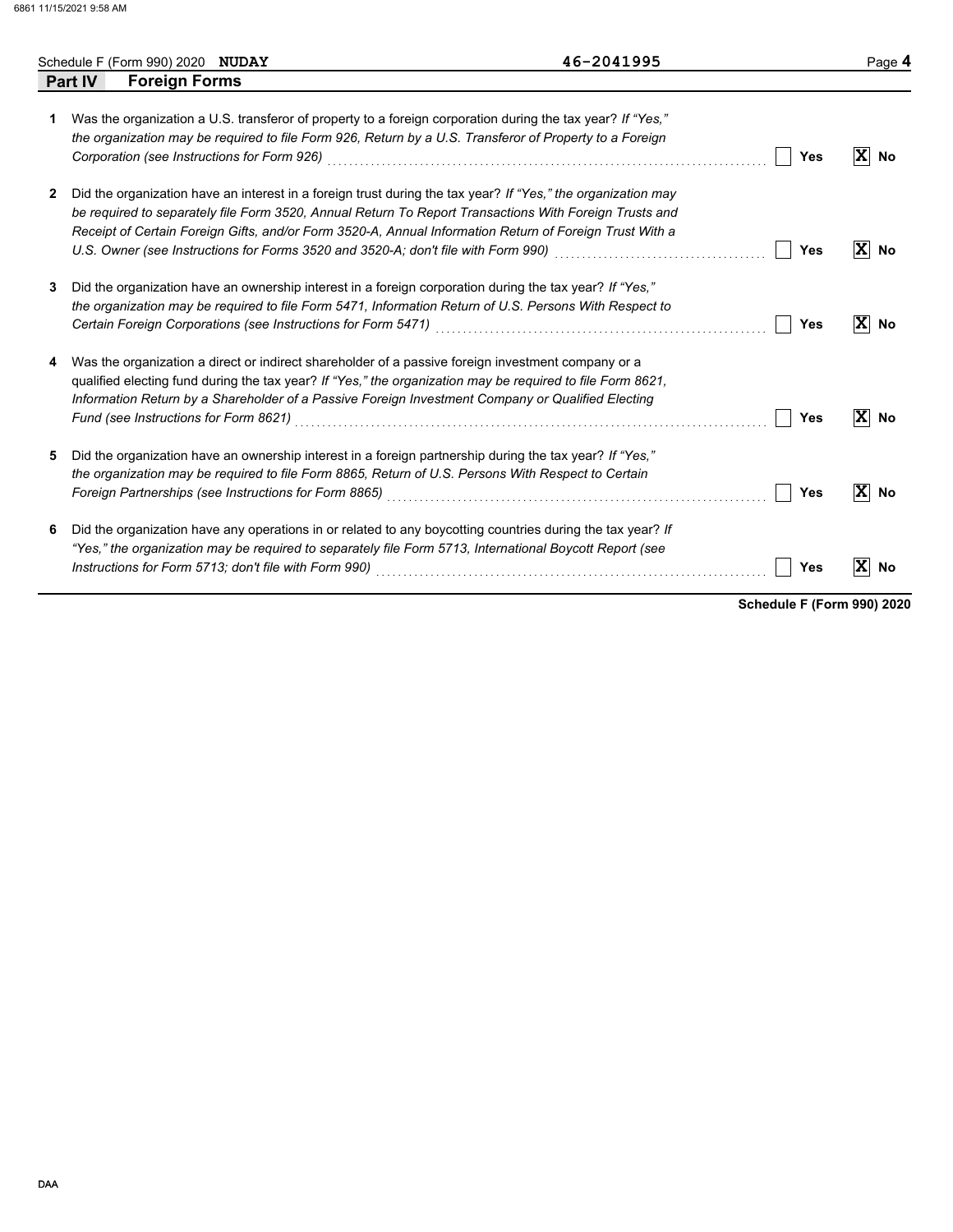| Schedule F (Form 990) 2020 NUDAY                                                                                                                       | 46-2041995                                                                                                                                                                                                                                                                                                                                                                         | Page 5             |
|--------------------------------------------------------------------------------------------------------------------------------------------------------|------------------------------------------------------------------------------------------------------------------------------------------------------------------------------------------------------------------------------------------------------------------------------------------------------------------------------------------------------------------------------------|--------------------|
| <b>Supplemental Information</b><br>Part V<br>information. See instructions.                                                                            | Provide the information required by Part I, line 2 (monitoring of funds); Part I, line 3, column (f) (accounting method;<br>amounts of investments vs. expenditures per region); Part II, line 1 (accounting method); Part III (accounting method); and<br>Part III, column (c) (estimated number of recipients), as applicable. Also complete this part to provide any additional |                    |
| PART I, LINE 3 - ACTIVITIES PER REGION                                                                                                                 |                                                                                                                                                                                                                                                                                                                                                                                    |                    |
| <b>REGION</b>                                                                                                                                          | <b>EXPENDITURES</b>                                                                                                                                                                                                                                                                                                                                                                | <b>INVESTMENTS</b> |
| <b>TURKEY</b>                                                                                                                                          | \$<br>$228,919$ \$                                                                                                                                                                                                                                                                                                                                                                 | 0                  |
| SYRIA, NORTHERN REGION                                                                                                                                 | $1,406,217$ \$<br>\$                                                                                                                                                                                                                                                                                                                                                               | $\mathbf 0$        |
| PART V - ADDITIONAL INFORMATION                                                                                                                        |                                                                                                                                                                                                                                                                                                                                                                                    |                    |
| THE ORGANIZATION USES HUMANITARIAN AGENTS WORKING ON BEHALF OF THE                                                                                     |                                                                                                                                                                                                                                                                                                                                                                                    |                    |
| ORGANIZATION IN THESE REGIONS TO DISBURSE THE HUMANITARIAN EFFORT TO                                                                                   |                                                                                                                                                                                                                                                                                                                                                                                    |                    |
|                                                                                                                                                        | VULNERABLE CIVILIANS, WITH PRIORITY GIVEN TO WOMEN AND CHILDREN. THESE                                                                                                                                                                                                                                                                                                             |                    |
|                                                                                                                                                        |                                                                                                                                                                                                                                                                                                                                                                                    |                    |
|                                                                                                                                                        |                                                                                                                                                                                                                                                                                                                                                                                    |                    |
| AGENTS ARE RESPONSIBLE FOR DOCUMENTATION AND DISBURSEMENT OF THE SUPPORT IN<br>ACCORDANCE WITH THE ORGANIZATION'S POLICIES AND WITH OVERSIGHT FROM THE |                                                                                                                                                                                                                                                                                                                                                                                    |                    |
|                                                                                                                                                        |                                                                                                                                                                                                                                                                                                                                                                                    |                    |
| ORGANIZATION'S HEADQUARTERS.                                                                                                                           |                                                                                                                                                                                                                                                                                                                                                                                    |                    |
|                                                                                                                                                        |                                                                                                                                                                                                                                                                                                                                                                                    |                    |
|                                                                                                                                                        |                                                                                                                                                                                                                                                                                                                                                                                    |                    |
|                                                                                                                                                        |                                                                                                                                                                                                                                                                                                                                                                                    |                    |
|                                                                                                                                                        |                                                                                                                                                                                                                                                                                                                                                                                    |                    |
|                                                                                                                                                        |                                                                                                                                                                                                                                                                                                                                                                                    |                    |
|                                                                                                                                                        |                                                                                                                                                                                                                                                                                                                                                                                    |                    |
|                                                                                                                                                        |                                                                                                                                                                                                                                                                                                                                                                                    |                    |
|                                                                                                                                                        |                                                                                                                                                                                                                                                                                                                                                                                    |                    |
|                                                                                                                                                        |                                                                                                                                                                                                                                                                                                                                                                                    |                    |
|                                                                                                                                                        |                                                                                                                                                                                                                                                                                                                                                                                    |                    |
|                                                                                                                                                        |                                                                                                                                                                                                                                                                                                                                                                                    |                    |
|                                                                                                                                                        |                                                                                                                                                                                                                                                                                                                                                                                    |                    |
|                                                                                                                                                        |                                                                                                                                                                                                                                                                                                                                                                                    |                    |
|                                                                                                                                                        |                                                                                                                                                                                                                                                                                                                                                                                    |                    |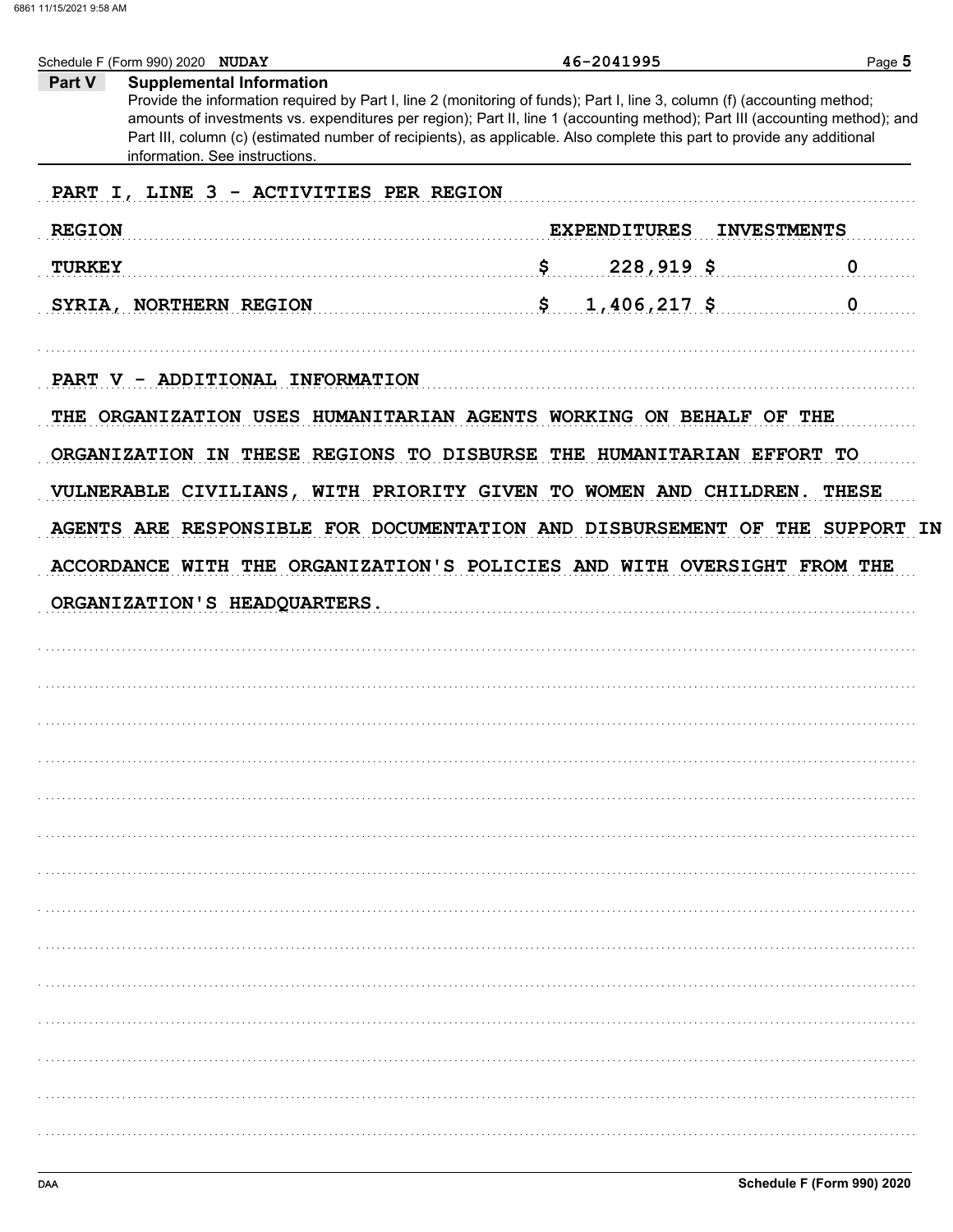| <b>SCHEDULE G</b><br><b>Supplemental Information Regarding Fundraising or Gaming Activities</b><br>Complete if the organization answered "Yes" on Form 990, Part IV, line 17, 18, or 19, or if the<br>(Form 990 or 990-EZ)               |                                    |                              | organization entered more than \$15,000 on Form 990-EZ, line 6a.       |                                       | OMB No. 1545-0047                   |
|------------------------------------------------------------------------------------------------------------------------------------------------------------------------------------------------------------------------------------------|------------------------------------|------------------------------|------------------------------------------------------------------------|---------------------------------------|-------------------------------------|
| Department of the Treasury<br>Internal Revenue Service                                                                                                                                                                                   | Attach to Form 990 or Form 990-EZ. |                              | Go to www.irs.gov/Form990 for instructions and the latest information. |                                       | <b>Open to Public</b><br>Inspection |
| Name of the organization                                                                                                                                                                                                                 |                                    |                              |                                                                        | <b>Employer identification number</b> |                                     |
| <b>NUDAY</b>                                                                                                                                                                                                                             |                                    |                              |                                                                        | 46-2041995                            |                                     |
| Fundraising Activities. Complete if the organization answered "Yes" on Form 990, Part IV, line 17.<br>Part I<br>Form 990-EZ filers are not required to complete this part.                                                               |                                    |                              |                                                                        |                                       |                                     |
| Indicate whether the organization raised funds through any of the following activities. Check all that apply.<br>1                                                                                                                       |                                    |                              |                                                                        |                                       |                                     |
| Mail solicitations<br>a                                                                                                                                                                                                                  | е                                  |                              | Solicitation of non-government grants                                  |                                       |                                     |
| Internet and email solicitations<br>b                                                                                                                                                                                                    |                                    |                              | Solicitation of government grants                                      |                                       |                                     |
| Phone solicitations<br>c                                                                                                                                                                                                                 | g                                  | Special fundraising events   |                                                                        |                                       |                                     |
| In-person solicitations<br>d                                                                                                                                                                                                             |                                    |                              |                                                                        |                                       |                                     |
| 2a Did the organization have a written or oral agreement with any individual (including officers, directors, trustees,<br>or key employees listed in Form 990, Part VII) or entity in connection with professional fundraising services? |                                    |                              |                                                                        |                                       | <b>Yes</b><br><b>No</b>             |
| <b>b</b> If "Yes," list the 10 highest paid individuals or entities (fundraisers) pursuant to agreements under which the fundraiser is to be                                                                                             |                                    |                              |                                                                        |                                       |                                     |
| compensated at least \$5,000 by the organization.                                                                                                                                                                                        |                                    | (iii) Did fund-              |                                                                        | (v) Amount paid to                    | (vi) Amount paid to                 |
| (i) Name and address of individual                                                                                                                                                                                                       | (ii) Activity                      | raiser have<br>custody or    | (iv) Gross receipts                                                    | (or retained by)                      | (or retained by)                    |
| or entity (fundraiser)                                                                                                                                                                                                                   |                                    | control of<br>contributions? | from activity                                                          | fundraiser listed in<br>col. (i)      | organization                        |
|                                                                                                                                                                                                                                          |                                    | Yes No                       |                                                                        |                                       |                                     |
| 1                                                                                                                                                                                                                                        |                                    |                              |                                                                        |                                       |                                     |
| $\overline{2}$                                                                                                                                                                                                                           |                                    |                              |                                                                        |                                       |                                     |
|                                                                                                                                                                                                                                          |                                    |                              |                                                                        |                                       |                                     |
| 3                                                                                                                                                                                                                                        |                                    |                              |                                                                        |                                       |                                     |
|                                                                                                                                                                                                                                          |                                    |                              |                                                                        |                                       |                                     |
|                                                                                                                                                                                                                                          |                                    |                              |                                                                        |                                       |                                     |
| $\overline{\mathbf{A}}$                                                                                                                                                                                                                  |                                    |                              |                                                                        |                                       |                                     |
|                                                                                                                                                                                                                                          |                                    |                              |                                                                        |                                       |                                     |
| 5                                                                                                                                                                                                                                        |                                    |                              |                                                                        |                                       |                                     |
|                                                                                                                                                                                                                                          |                                    |                              |                                                                        |                                       |                                     |
| 6                                                                                                                                                                                                                                        |                                    |                              |                                                                        |                                       |                                     |
|                                                                                                                                                                                                                                          |                                    |                              |                                                                        |                                       |                                     |
| 7                                                                                                                                                                                                                                        |                                    |                              |                                                                        |                                       |                                     |
|                                                                                                                                                                                                                                          |                                    |                              |                                                                        |                                       |                                     |
|                                                                                                                                                                                                                                          |                                    |                              |                                                                        |                                       |                                     |
| 8                                                                                                                                                                                                                                        |                                    |                              |                                                                        |                                       |                                     |
|                                                                                                                                                                                                                                          |                                    |                              |                                                                        |                                       |                                     |
| 9                                                                                                                                                                                                                                        |                                    |                              |                                                                        |                                       |                                     |
|                                                                                                                                                                                                                                          |                                    |                              |                                                                        |                                       |                                     |
| 10                                                                                                                                                                                                                                       |                                    |                              |                                                                        |                                       |                                     |
|                                                                                                                                                                                                                                          |                                    |                              |                                                                        |                                       |                                     |
| Total                                                                                                                                                                                                                                    |                                    |                              |                                                                        |                                       |                                     |
| List all states in which the organization is registered or licensed to solicit contributions or has been notified it is exempt from<br>3<br>registration or licensing.                                                                   |                                    |                              |                                                                        |                                       |                                     |
|                                                                                                                                                                                                                                          |                                    |                              |                                                                        |                                       |                                     |
|                                                                                                                                                                                                                                          |                                    |                              |                                                                        |                                       |                                     |
|                                                                                                                                                                                                                                          |                                    |                              |                                                                        |                                       |                                     |
|                                                                                                                                                                                                                                          |                                    |                              |                                                                        |                                       |                                     |
|                                                                                                                                                                                                                                          |                                    |                              |                                                                        |                                       |                                     |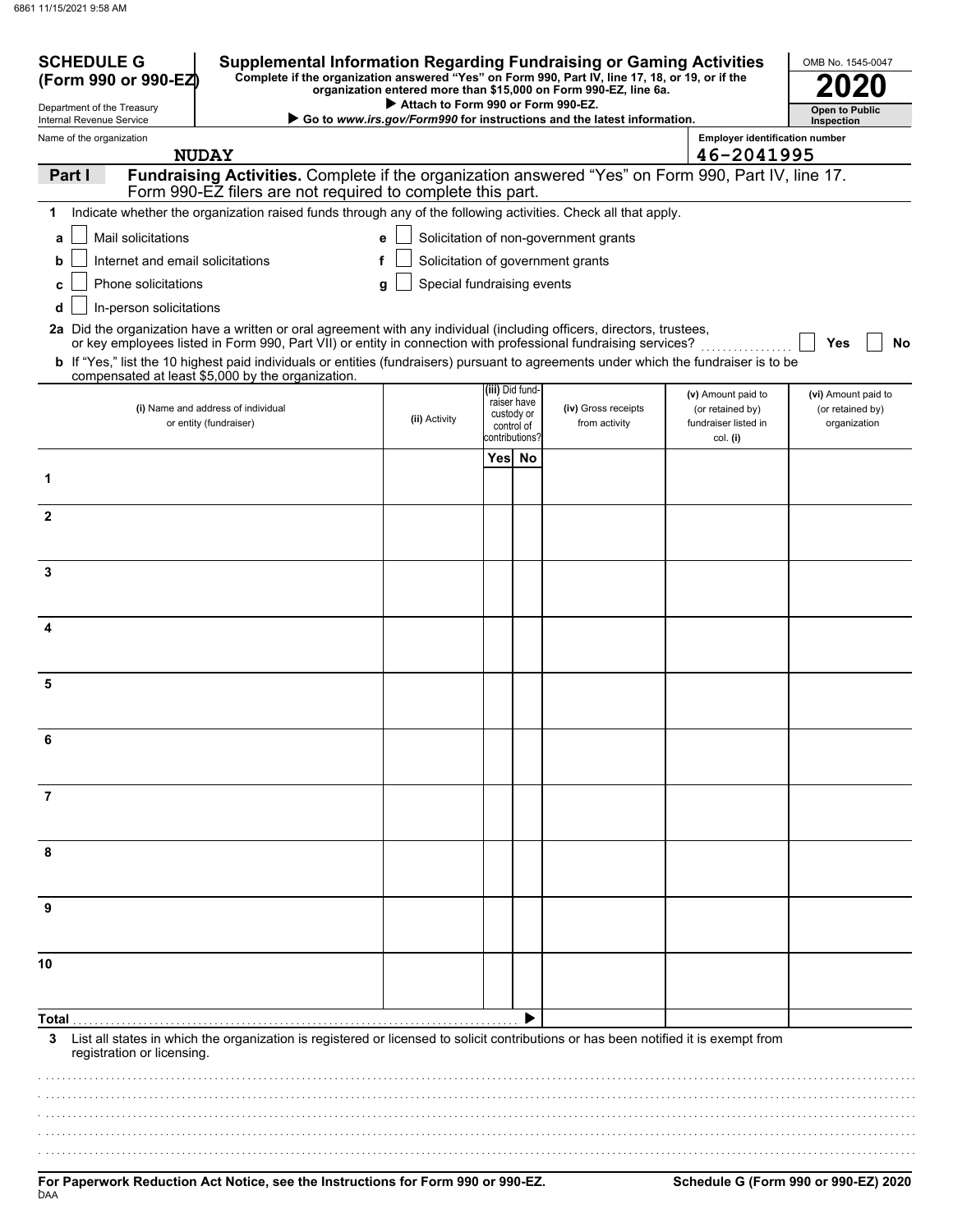|                        | Schedule G (Form 990 or 990-EZ) 2020                  | <b>NUDAY</b>                                                                                                                                                                                                                          |                         | 46-2041995                      | Page 2                                    |
|------------------------|-------------------------------------------------------|---------------------------------------------------------------------------------------------------------------------------------------------------------------------------------------------------------------------------------------|-------------------------|---------------------------------|-------------------------------------------|
|                        | Part II                                               | Fundraising Events. Complete if the organization answered "Yes" on Form 990, Part IV, line 18, or reported more<br>than \$15,000 of fundraising event contributions and gross income on Form 990-EZ, lines 1 and 6b. List events with |                         |                                 |                                           |
|                        |                                                       | gross receipts greater than \$5,000.                                                                                                                                                                                                  |                         |                                 |                                           |
|                        |                                                       | (a) Event $#1$<br>ORPHAN NIGHT                                                                                                                                                                                                        | (b) Event $#2$          | (c) Other events<br><b>NONE</b> | (d) Total events<br>(add col. (a) through |
|                        |                                                       | (event type)                                                                                                                                                                                                                          | (event type)            | (total number)                  | col. (c)                                  |
| Revenue                | 1 Gross receipts                                      | 40,730                                                                                                                                                                                                                                |                         |                                 | 40,730                                    |
|                        | 2 Less: Contributions<br>3 Gross income (line 1 minus | 40,730                                                                                                                                                                                                                                |                         |                                 | 40,730                                    |
|                        | 4 Cash prizes                                         |                                                                                                                                                                                                                                       |                         |                                 |                                           |
|                        | 5 Noncash prizes                                      |                                                                                                                                                                                                                                       |                         |                                 |                                           |
|                        | 6 Rent/facility costs                                 | <u> 1990 - Johann Barn, amerikansk politiker (</u>                                                                                                                                                                                    |                         |                                 |                                           |
| <b>Direct Expenses</b> | 7 Food and beverages                                  | the contract of the contract of the contract of the contract of the contract of                                                                                                                                                       |                         |                                 |                                           |
|                        | 8 Entertainment                                       |                                                                                                                                                                                                                                       |                         |                                 |                                           |
|                        | Other direct expenses<br>9                            | 11, 173                                                                                                                                                                                                                               |                         |                                 | 11,173                                    |
|                        |                                                       | 10 Direct expense summary. Add lines 4 through 9 in column (d)<br>11 Net income summary. Subtract line 10 from line 3, column (d)                                                                                                     |                         |                                 | $\frac{11,173}{29,557}$                   |
|                        |                                                       |                                                                                                                                                                                                                                       |                         |                                 |                                           |
|                        | Part III                                              | Gaming. Complete if the organization answered "Yes" on Form 990, Part IV, line 19, or reported more than<br>\$15,000 on Form 990-EZ, line 6a.                                                                                         |                         |                                 |                                           |
|                        |                                                       |                                                                                                                                                                                                                                       | (b) Pull tabs/instant   |                                 | (d) Total gaming (add                     |
| Revenue                |                                                       | (a) Bingo                                                                                                                                                                                                                             | bingo/progressive bingo | (c) Other gaming                | col. (a) through col. (c))                |
|                        | 1.<br>Gross revenue <i></i>                           |                                                                                                                                                                                                                                       |                         |                                 |                                           |
| ses                    | 2 Cash prizes                                         |                                                                                                                                                                                                                                       |                         |                                 |                                           |
| Direct Exper           | 3 Noncash prizes                                      |                                                                                                                                                                                                                                       |                         |                                 |                                           |
|                        | 4 Rent/facility costs                                 |                                                                                                                                                                                                                                       |                         |                                 |                                           |
|                        | 5 Other direct expenses                               |                                                                                                                                                                                                                                       |                         |                                 |                                           |
|                        | 6 Volunteer labor                                     | $\%$<br><b>Yes</b><br>No.                                                                                                                                                                                                             | %<br>Yes<br>No          | %<br>Yes<br><b>No</b>           |                                           |
|                        |                                                       | 7 Direct expense summary. Add lines 2 through 5 in column (d)                                                                                                                                                                         |                         | ▶                               |                                           |
|                        |                                                       |                                                                                                                                                                                                                                       |                         |                                 |                                           |
| 9                      |                                                       | Enter the state(s) in which the organization conducts gaming activities:                                                                                                                                                              |                         |                                 |                                           |
|                        | <b>b</b> If "No," explain:                            | a Is the organization licensed to conduct gaming activities in each of these states?                                                                                                                                                  |                         |                                 | Yes<br>No                                 |
|                        |                                                       |                                                                                                                                                                                                                                       |                         |                                 |                                           |
|                        | <b>b</b> If "Yes," explain:                           | 10a Were any of the organization's gaming licenses revoked, suspended, or terminated during the tax year?                                                                                                                             |                         |                                 | Yes<br>No                                 |
|                        |                                                       |                                                                                                                                                                                                                                       |                         |                                 |                                           |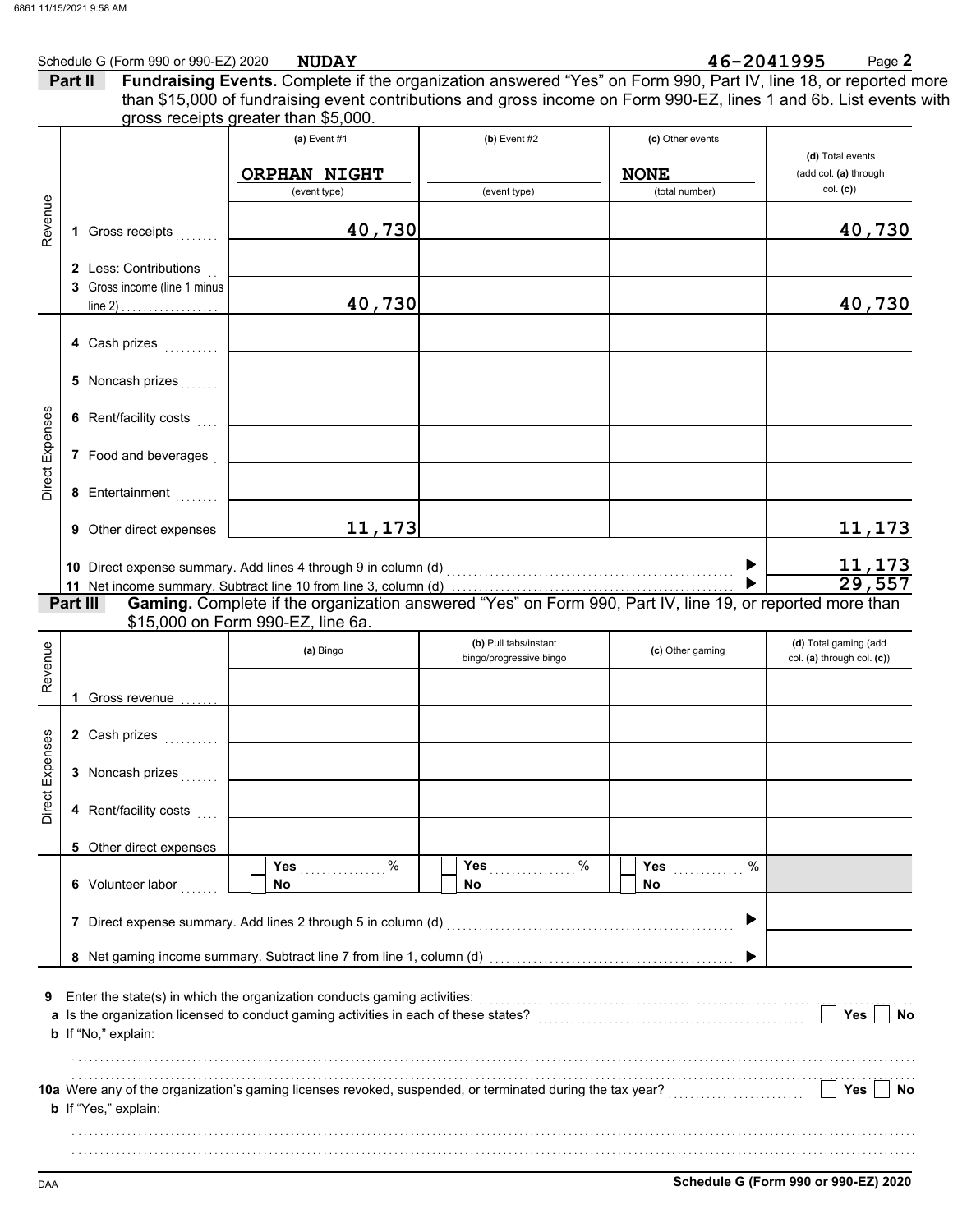|    | Schedule G (Form 990 or 990-EZ) 2020                                    | <b>NUDAY</b>                                                                                                                                                                                                                         | 46-2041995      |            | Page 3 |
|----|-------------------------------------------------------------------------|--------------------------------------------------------------------------------------------------------------------------------------------------------------------------------------------------------------------------------------|-----------------|------------|--------|
| 11 |                                                                         |                                                                                                                                                                                                                                      |                 | Yes        | No     |
| 12 |                                                                         | Is the organization a grantor, beneficiary or trustee of a trust, or a member of a partnership or other entity                                                                                                                       |                 |            |        |
|    |                                                                         |                                                                                                                                                                                                                                      |                 | <b>Yes</b> | No     |
| 13 | Indicate the percentage of gaming activity conducted in:                |                                                                                                                                                                                                                                      |                 |            |        |
| а  |                                                                         | The organization's facility [13a]                                                                                                                                                                                                    |                 |            | %      |
| b  |                                                                         | An outside facility <b>Constitution of the constant of the constant of the constant of the constant of the constant of the constant of the constant of the constant of the constant of the constant of the constant of the const</b> | 13 <sub>b</sub> |            | $\%$   |
| 14 | records:                                                                | Enter the name and address of the person who prepares the organization's gaming/special events books and                                                                                                                             |                 |            |        |
|    |                                                                         |                                                                                                                                                                                                                                      |                 |            |        |
|    | Address $\blacktriangleright$                                           |                                                                                                                                                                                                                                      |                 |            |        |
|    |                                                                         | <b>15a</b> Does the organization have a contract with a third party from whom the organization receives gaming                                                                                                                       |                 |            |        |
|    | revenue?                                                                |                                                                                                                                                                                                                                      |                 | Yes        | No     |
| b  |                                                                         | If "Yes," enter the amount of gaming revenue received by the organization ▶ [[[[[[[[[[[[[[[[[[[[[[[[]]]]]]]]]                                                                                                                        |                 |            |        |
|    |                                                                         | amount of gaming revenue retained by the third party ▶ \$                                                                                                                                                                            |                 |            |        |
| c  | If "Yes," enter name and address of the third party:                    |                                                                                                                                                                                                                                      |                 |            |        |
|    |                                                                         |                                                                                                                                                                                                                                      |                 |            |        |
|    | Address $\blacktriangleright$                                           |                                                                                                                                                                                                                                      |                 |            |        |
| 16 | Gaming manager information:                                             |                                                                                                                                                                                                                                      |                 |            |        |
|    |                                                                         |                                                                                                                                                                                                                                      |                 |            |        |
|    |                                                                         |                                                                                                                                                                                                                                      |                 |            |        |
|    |                                                                         |                                                                                                                                                                                                                                      |                 |            |        |
|    | Director/officer                                                        | Employee<br>Independent contractor                                                                                                                                                                                                   |                 |            |        |
| 17 | Mandatory distributions:                                                |                                                                                                                                                                                                                                      |                 |            |        |
| a  |                                                                         | Is the organization required under state law to make charitable distributions from the gaming proceeds to                                                                                                                            |                 |            |        |
|    |                                                                         |                                                                                                                                                                                                                                      |                 | Yes        | No     |
|    |                                                                         | Enter the amount of distributions required under state law to be distributed to other exempt organizations or                                                                                                                        |                 |            |        |
|    | spent in the organization's own exempt activities during the tax year S |                                                                                                                                                                                                                                      |                 |            |        |
|    | <b>Part IV</b><br>See instructions.                                     | Supplemental Information. Provide the explanations required by Part I, line 2b, columns (iii) and (v); and<br>Part III, lines 9, 9b, 10b, 15b, 15c, 16, and 17b, as applicable. Also provide any additional information.             |                 |            |        |
|    |                                                                         |                                                                                                                                                                                                                                      |                 |            |        |
|    |                                                                         |                                                                                                                                                                                                                                      |                 |            |        |
|    |                                                                         |                                                                                                                                                                                                                                      |                 |            |        |
|    |                                                                         |                                                                                                                                                                                                                                      |                 |            |        |
|    |                                                                         |                                                                                                                                                                                                                                      |                 |            |        |
|    |                                                                         |                                                                                                                                                                                                                                      |                 |            |        |
|    |                                                                         |                                                                                                                                                                                                                                      |                 |            |        |
|    |                                                                         |                                                                                                                                                                                                                                      |                 |            |        |
|    |                                                                         |                                                                                                                                                                                                                                      |                 |            |        |
|    |                                                                         |                                                                                                                                                                                                                                      |                 |            |        |
|    |                                                                         |                                                                                                                                                                                                                                      |                 |            |        |
|    |                                                                         |                                                                                                                                                                                                                                      |                 |            |        |
|    |                                                                         |                                                                                                                                                                                                                                      |                 |            |        |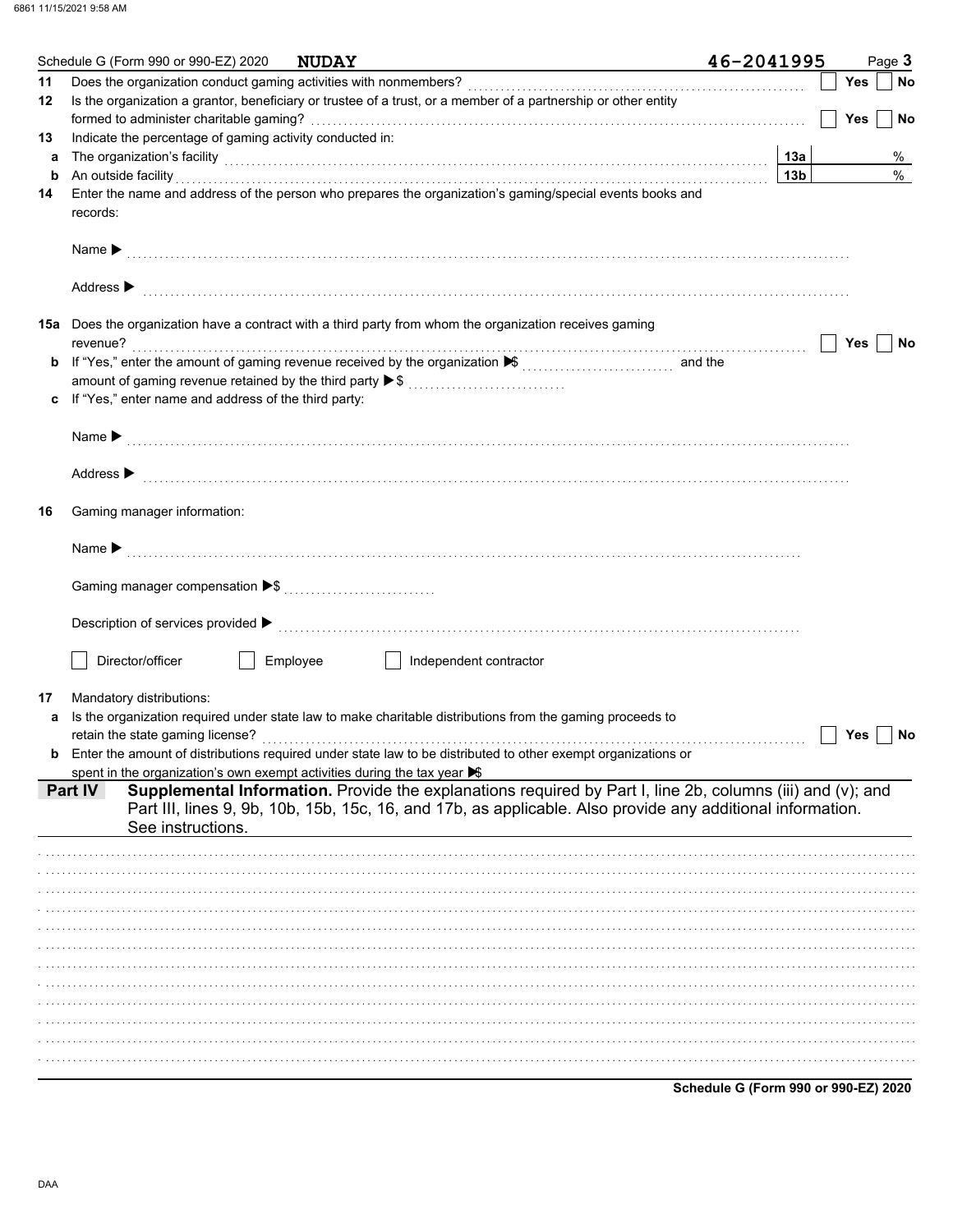## **SCHEDULE L Transactions With Interested Persons**

**(Form 990 or 990-EZ) ►** Complete if the organization answered "Yes" on Form 990, Part IV, line 25a, 25b, 26, 27, 28a,<br>28b, or 28c, or Form 990-EZ, Part V, line 38a or 40b.<br>2020

 **Attach to Form 990 or Form 990-EZ.**

 **Go to** *www.irs.gov/Form990* **for instructions and the latest information.**

Name of the organization Department of the Treasury Internal Revenue Service

**Inspection Employer identification number**

**Open To Public**

OMB No. 1545-0047

|              | <b>NUDAY</b>                                                                                                          |                                       |                                                                                             |                        |                                  |                                | 46-2041995                                      |           |                           |                                          |                |                     |
|--------------|-----------------------------------------------------------------------------------------------------------------------|---------------------------------------|---------------------------------------------------------------------------------------------|------------------------|----------------------------------|--------------------------------|-------------------------------------------------|-----------|---------------------------|------------------------------------------|----------------|---------------------|
| Part I       | Excess Benefit Transactions (section 501(c)(3), section 501(c)(4), and 501(c)(29) organizations only).                |                                       |                                                                                             |                        |                                  |                                |                                                 |           |                           |                                          |                |                     |
|              | Complete if the organization answered "Yes" on Form 990, Part IV, line 25a or 25b, or Form 990-EZ, Part V, line 40b.  |                                       |                                                                                             |                        |                                  |                                |                                                 |           |                           |                                          |                |                     |
|              |                                                                                                                       |                                       | (b) Relationship between disqualified person and                                            |                        |                                  |                                |                                                 |           |                           |                                          | (d) Corrected? |                     |
| 1            | (a) Name of disqualified person                                                                                       |                                       | organization                                                                                |                        |                                  | (c) Description of transaction |                                                 |           |                           | Yes                                      |                | No                  |
| (1)          |                                                                                                                       |                                       |                                                                                             |                        |                                  |                                |                                                 |           |                           |                                          |                |                     |
| (2)          |                                                                                                                       |                                       |                                                                                             |                        |                                  |                                |                                                 |           |                           |                                          |                |                     |
| (3)          |                                                                                                                       |                                       |                                                                                             |                        |                                  |                                |                                                 |           |                           |                                          |                |                     |
|              |                                                                                                                       |                                       |                                                                                             |                        |                                  |                                |                                                 |           |                           |                                          |                |                     |
| (4)          |                                                                                                                       |                                       |                                                                                             |                        |                                  |                                |                                                 |           |                           |                                          |                |                     |
| (5)          |                                                                                                                       |                                       |                                                                                             |                        |                                  |                                |                                                 |           |                           |                                          |                |                     |
| (6)          |                                                                                                                       |                                       |                                                                                             |                        |                                  |                                |                                                 |           |                           |                                          |                |                     |
| $\mathbf{2}$ | Enter the amount of tax incurred by the organization managers or disqualified persons during the year                 |                                       |                                                                                             |                        |                                  |                                |                                                 |           |                           |                                          |                |                     |
|              |                                                                                                                       |                                       |                                                                                             |                        |                                  |                                |                                                 |           |                           |                                          |                | $\triangleright$ \$ |
| 3            |                                                                                                                       |                                       |                                                                                             |                        |                                  |                                |                                                 |           |                           |                                          |                |                     |
|              |                                                                                                                       |                                       |                                                                                             |                        |                                  |                                |                                                 |           |                           |                                          |                |                     |
| Part II      | Loans to and/or From Interested Persons.                                                                              |                                       |                                                                                             |                        |                                  |                                |                                                 |           |                           |                                          |                |                     |
|              | Complete if the organization answered "Yes" on Form 990-EZ, Part V, line 38a or Form 990, Part IV, line 26; or if the |                                       |                                                                                             |                        |                                  |                                |                                                 |           |                           |                                          |                |                     |
|              | organization reported an amount on Form 990, Part X, line 5, 6, or 22.                                                |                                       |                                                                                             |                        |                                  |                                |                                                 |           |                           |                                          |                |                     |
|              | (a) Name of interested person                                                                                         | (b) Relationship<br>with organization | (c) Purpose of<br>loan                                                                      | (d) Loan<br>to or from | (e) Original<br>principal amount |                                | (f) Balance due<br>(g) In default? (h) Approved |           |                           | (i) Written<br>by board or<br>agreement? |                |                     |
|              |                                                                                                                       |                                       |                                                                                             | the org.?              |                                  |                                |                                                 |           |                           | committee?                               |                |                     |
|              |                                                                                                                       |                                       |                                                                                             | To From                |                                  |                                | Yes                                             | <b>No</b> | Yes                       | No                                       | Yes            | No                  |
|              |                                                                                                                       |                                       |                                                                                             |                        |                                  |                                |                                                 |           |                           |                                          |                |                     |
| (1)          |                                                                                                                       |                                       |                                                                                             |                        |                                  |                                |                                                 |           |                           |                                          |                |                     |
|              |                                                                                                                       |                                       |                                                                                             |                        |                                  |                                |                                                 |           |                           |                                          |                |                     |
| (2)          |                                                                                                                       |                                       |                                                                                             |                        |                                  |                                |                                                 |           |                           |                                          |                |                     |
|              |                                                                                                                       |                                       |                                                                                             |                        |                                  |                                |                                                 |           |                           |                                          |                |                     |
| (3)          |                                                                                                                       |                                       |                                                                                             |                        |                                  |                                |                                                 |           |                           |                                          |                |                     |
|              |                                                                                                                       |                                       |                                                                                             |                        |                                  |                                |                                                 |           |                           |                                          |                |                     |
|              |                                                                                                                       |                                       |                                                                                             |                        |                                  |                                |                                                 |           |                           |                                          |                |                     |
| (4)          |                                                                                                                       |                                       |                                                                                             |                        |                                  |                                |                                                 |           |                           |                                          |                |                     |
|              |                                                                                                                       |                                       |                                                                                             |                        |                                  |                                |                                                 |           |                           |                                          |                |                     |
| (5)          |                                                                                                                       |                                       |                                                                                             |                        |                                  |                                |                                                 |           |                           |                                          |                |                     |
|              |                                                                                                                       |                                       |                                                                                             |                        |                                  |                                |                                                 |           |                           |                                          |                |                     |
| (6)          |                                                                                                                       |                                       |                                                                                             |                        |                                  |                                |                                                 |           |                           |                                          |                |                     |
|              |                                                                                                                       |                                       |                                                                                             |                        |                                  |                                |                                                 |           |                           |                                          |                |                     |
| (7)          |                                                                                                                       |                                       |                                                                                             |                        |                                  |                                |                                                 |           |                           |                                          |                |                     |
|              |                                                                                                                       |                                       |                                                                                             |                        |                                  |                                |                                                 |           |                           |                                          |                |                     |
| (8)          |                                                                                                                       |                                       |                                                                                             |                        |                                  |                                |                                                 |           |                           |                                          |                |                     |
|              |                                                                                                                       |                                       |                                                                                             |                        |                                  |                                |                                                 |           |                           |                                          |                |                     |
| (9)          |                                                                                                                       |                                       |                                                                                             |                        |                                  |                                |                                                 |           |                           |                                          |                |                     |
|              |                                                                                                                       |                                       |                                                                                             |                        |                                  |                                |                                                 |           |                           |                                          |                |                     |
| (10)         |                                                                                                                       |                                       |                                                                                             |                        |                                  |                                |                                                 |           |                           |                                          |                |                     |
| <b>Total</b> |                                                                                                                       |                                       |                                                                                             |                        | $\blacktriangleright$ \$         |                                |                                                 |           |                           |                                          |                |                     |
| Part III     | <b>Grants or Assistance Benefiting Interested Persons.</b>                                                            |                                       |                                                                                             |                        |                                  |                                |                                                 |           |                           |                                          |                |                     |
|              | Complete if the organization answered "Yes" on Form 990, Part IV, line 27.                                            |                                       |                                                                                             |                        |                                  |                                |                                                 |           |                           |                                          |                |                     |
|              |                                                                                                                       |                                       |                                                                                             |                        |                                  |                                |                                                 |           |                           |                                          |                |                     |
|              | (a) Name of interested person                                                                                         |                                       | (b) Relationship between interested (c) Amount of assistance<br>person and the organization |                        |                                  | (d) Type of assistance         |                                                 |           | (e) Purpose of assistance |                                          |                |                     |
|              |                                                                                                                       |                                       |                                                                                             |                        |                                  |                                |                                                 |           |                           |                                          |                |                     |
| (1)          |                                                                                                                       |                                       |                                                                                             |                        |                                  |                                |                                                 |           |                           |                                          |                |                     |
| (2)          |                                                                                                                       |                                       |                                                                                             |                        |                                  |                                |                                                 |           |                           |                                          |                |                     |
| (3)          |                                                                                                                       |                                       |                                                                                             |                        |                                  |                                |                                                 |           |                           |                                          |                |                     |
| (4)          |                                                                                                                       |                                       |                                                                                             |                        |                                  |                                |                                                 |           |                           |                                          |                |                     |
| (5)          |                                                                                                                       |                                       |                                                                                             |                        |                                  |                                |                                                 |           |                           |                                          |                |                     |
| (6)          |                                                                                                                       |                                       |                                                                                             |                        |                                  |                                |                                                 |           |                           |                                          |                |                     |
| (7)          |                                                                                                                       |                                       |                                                                                             |                        |                                  |                                |                                                 |           |                           |                                          |                |                     |
| (8)          |                                                                                                                       |                                       |                                                                                             |                        |                                  |                                |                                                 |           |                           |                                          |                |                     |
| (9)          |                                                                                                                       |                                       |                                                                                             |                        |                                  |                                |                                                 |           |                           |                                          |                |                     |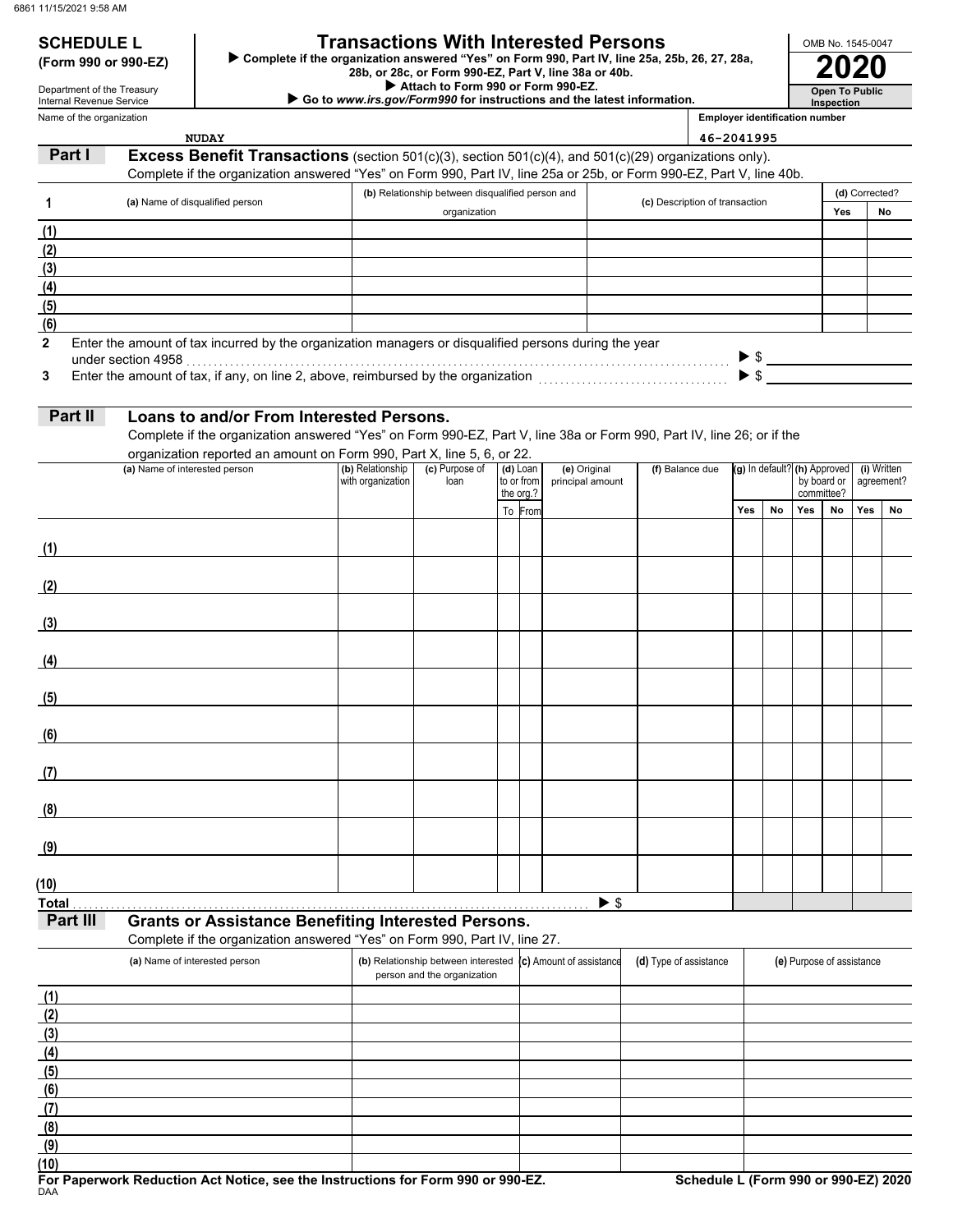| Schedule L (Form 990 or 990-EZ) 2020 NUDAY                                               |                                                       |               |                              | 46-2041995                     |                 |     | Page 2                              |
|------------------------------------------------------------------------------------------|-------------------------------------------------------|---------------|------------------------------|--------------------------------|-----------------|-----|-------------------------------------|
| Part IV<br><b>Business Transactions Involving Interested Persons.</b>                    |                                                       |               |                              |                                |                 |     |                                     |
| Complete if the organization answered "Yes" on Form 990, Part IV, line 28a, 28b, or 28c. |                                                       |               |                              |                                |                 |     |                                     |
| (a) Name of interested person                                                            | (b) Relationship between<br>interested person and the |               | (c) Amount of<br>transaction | (d) Description of transaction |                 |     | (e) Sharing<br>of org.<br>revenues? |
|                                                                                          | organization                                          |               |                              |                                |                 | Yes | No                                  |
| (1) HUDA ALAWA                                                                           | <b>FAMILY</b>                                         | <b>MEMBER</b> |                              | <b>EMPLOYEE</b>                |                 |     | x                                   |
| $(2)$ SILLA ALAWA                                                                        | <b>FAMILY</b>                                         | <b>MEMBER</b> |                              | <b>EMPLOYEE</b>                |                 |     | x                                   |
| (3) LAILA ALAWA                                                                          | <b>FAMILY</b>                                         | <b>MEMBER</b> |                              | <b>INDEPENDENT</b>             | <b>CONTRACT</b> |     | x                                   |
| (4)                                                                                      |                                                       |               |                              |                                |                 |     |                                     |
| (5)                                                                                      |                                                       |               |                              |                                |                 |     |                                     |
| (6)                                                                                      |                                                       |               |                              |                                |                 |     |                                     |
| (7)                                                                                      |                                                       |               |                              |                                |                 |     |                                     |
| (8)                                                                                      |                                                       |               |                              |                                |                 |     |                                     |
| (9)                                                                                      |                                                       |               |                              |                                |                 |     |                                     |
| (10)                                                                                     |                                                       |               |                              |                                |                 |     |                                     |

### **Part V** Supplemental Information.

Provide additional information for responses to questions on Schedule L (see instructions).

## **SCHEDULE L, PART V - ADDITIONAL INFORMATION**

**TWO FAMILY MEMBERS OF THE CEO ARE EMPLOYED BY THE ORGANIZATION. THESE TWO**

**FAMILY MEMBERS WERE COMPENSATED A TOTAL OF \$101,060 IN 2020.**

**A FAMILY MEMBER OF THE CEO PROVIDED SERVICES TO THE ORGANIZATION AS AN**

**INDEPENDENT CONTRACTOR. THIS FAMILY MEMBER WAS COMPENSATED \$7,945 IN 2020.**

**A FAMILY MEMBER OF THE CEO IS A DIRECTOR OF THE ORGANIZATION. THIS FAMILY**

## **MEMBER DID NOT RECEIVE ANY COMPENSATION IN 2020.**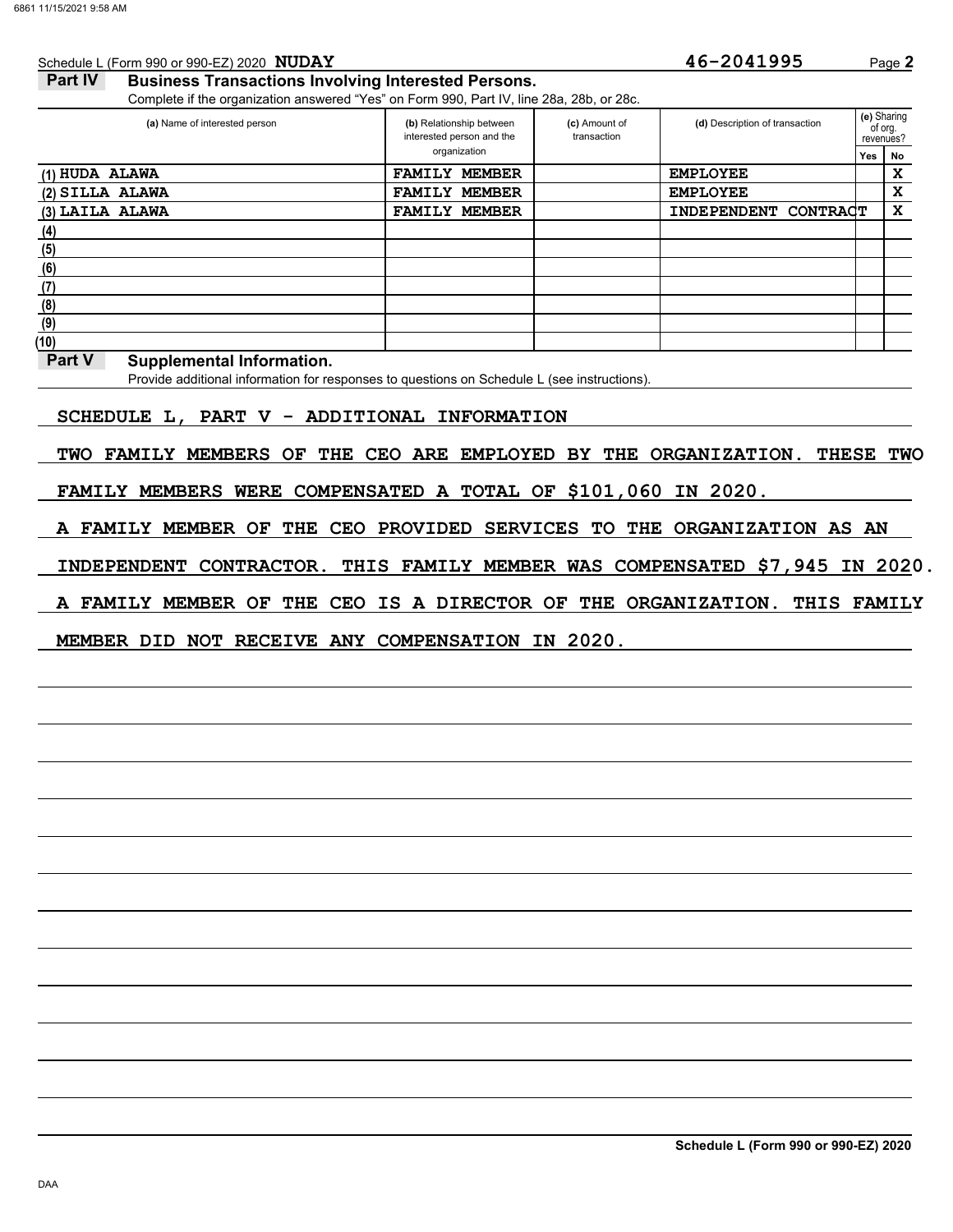# **(Form 990)**

# **SCHEDULE M Noncash Contributions**

OMB No. 1545-0047

| Department of the Treasury |
|----------------------------|
| Internal Revenue Service   |

| (Form 990)                                             | ► Complete if the organizations answered "Yes" on Form 990, Part IV, lines 29 or 30.    | 2020                                  |
|--------------------------------------------------------|-----------------------------------------------------------------------------------------|---------------------------------------|
|                                                        | Attach to Form 990.                                                                     | <b>Open To Public</b>                 |
| Department of the Treasury<br>Internal Revenue Service | $\triangleright$ Go to www.irs.gov/Form990 for instructions and the latest information. | <b>Inspection</b>                     |
| Name of the organization                               |                                                                                         | <b>Employer identification number</b> |

NUDAY 46-2041995

|              | Part I<br><b>Types of Property</b>                                                                                                  |                                        |                            |                              |                                   |     |     |    |  |  |  |
|--------------|-------------------------------------------------------------------------------------------------------------------------------------|----------------------------------------|----------------------------|------------------------------|-----------------------------------|-----|-----|----|--|--|--|
|              |                                                                                                                                     | (a)                                    | (b)                        | (c)<br>Noncash contribution  | (d)                               |     |     |    |  |  |  |
|              |                                                                                                                                     |                                        | Number of contributions or | amounts reported on          | Method of determining             |     |     |    |  |  |  |
|              |                                                                                                                                     | applicable                             | items contributed          | Form 990, Part VIII, line 1g | noncash contribution amounts      |     |     |    |  |  |  |
| 1            | Art — Works of art <b>Market</b>                                                                                                    |                                        |                            |                              |                                   |     |     |    |  |  |  |
| $\mathbf{2}$ | Art - Historical treasures                                                                                                          |                                        |                            |                              |                                   |     |     |    |  |  |  |
| 3            |                                                                                                                                     |                                        |                            |                              |                                   |     |     |    |  |  |  |
| 4            |                                                                                                                                     |                                        |                            |                              |                                   |     |     |    |  |  |  |
| 5            | Clothing and household                                                                                                              |                                        |                            |                              |                                   |     |     |    |  |  |  |
|              |                                                                                                                                     | X                                      |                            |                              | 12,635,650 ESTIMATED FAIR VALUE   |     |     |    |  |  |  |
| 6            | Cars and other vehicles                                                                                                             |                                        |                            |                              |                                   |     |     |    |  |  |  |
| 7            | Boats and planes                                                                                                                    |                                        |                            |                              |                                   |     |     |    |  |  |  |
| 8            | Intellectual property                                                                                                               |                                        |                            |                              |                                   |     |     |    |  |  |  |
| 9            | Securities - Publicly traded                                                                                                        |                                        |                            |                              |                                   |     |     |    |  |  |  |
| 10           | Securities - Closely held stock                                                                                                     |                                        |                            |                              |                                   |     |     |    |  |  |  |
| 11           | Securities - Partnership, LLC,                                                                                                      |                                        |                            |                              |                                   |     |     |    |  |  |  |
|              | or trust interests                                                                                                                  |                                        |                            |                              |                                   |     |     |    |  |  |  |
| 12           | Securities - Miscellaneous                                                                                                          |                                        |                            |                              |                                   |     |     |    |  |  |  |
| 13           | Qualified conservation                                                                                                              |                                        |                            |                              |                                   |     |     |    |  |  |  |
|              | contribution - Historic                                                                                                             |                                        |                            |                              |                                   |     |     |    |  |  |  |
|              | structures                                                                                                                          |                                        |                            |                              |                                   |     |     |    |  |  |  |
| 14           | Qualified conservation                                                                                                              |                                        |                            |                              |                                   |     |     |    |  |  |  |
|              | contribution - Other [1] [1] [1] contribution - Other                                                                               |                                        |                            |                              |                                   |     |     |    |  |  |  |
| 15           | Real estate - Residential                                                                                                           |                                        |                            |                              |                                   |     |     |    |  |  |  |
| 16           | Real estate - Commercial                                                                                                            |                                        |                            |                              |                                   |     |     |    |  |  |  |
| 17           | Real estate - Other<br>                                                                                                             |                                        |                            |                              |                                   |     |     |    |  |  |  |
| 18           | Collectibles                                                                                                                        |                                        |                            |                              |                                   |     |     |    |  |  |  |
| 19           | Food inventory                                                                                                                      | $\mathbf x$<br>$\overline{\mathbf{x}}$ | 10000                      |                              | 160,040 ESTIMATED FAIR VALUE      |     |     |    |  |  |  |
| 20           | Drugs and medical supplies                                                                                                          |                                        | 10000                      |                              | 51, 316, 213 ESTIMATED FAIR VALUE |     |     |    |  |  |  |
| 21           | Taxidermy                                                                                                                           |                                        |                            |                              |                                   |     |     |    |  |  |  |
| 22           | Historical artifacts                                                                                                                |                                        |                            |                              |                                   |     |     |    |  |  |  |
| 23           | Scientific specimens                                                                                                                |                                        |                            |                              |                                   |     |     |    |  |  |  |
| 24           | Archeological artifacts                                                                                                             |                                        |                            |                              |                                   |     |     |    |  |  |  |
| 25           |                                                                                                                                     |                                        |                            |                              |                                   |     |     |    |  |  |  |
| 26           |                                                                                                                                     |                                        |                            |                              |                                   |     |     |    |  |  |  |
| 27           |                                                                                                                                     |                                        |                            |                              |                                   |     |     |    |  |  |  |
| 28           | Other $\blacktriangleright$ (<br>Number of Forms 8283 received by the organization during the tax year for contributions for        |                                        |                            |                              |                                   |     |     |    |  |  |  |
| 29           | which the organization completed Form 8283, Part IV, Donee Acknowledgement                                                          |                                        |                            |                              | 29                                |     |     |    |  |  |  |
|              |                                                                                                                                     |                                        |                            |                              |                                   |     | Yes | No |  |  |  |
|              | 30a During the year, did the organization receive by contribution any property reported in Part I, lines 1 through                  |                                        |                            |                              |                                   |     |     |    |  |  |  |
|              | 28, that it must hold for at least three years from the date of the initial contribution, and which isn't required                  |                                        |                            |                              |                                   |     |     |    |  |  |  |
|              |                                                                                                                                     |                                        |                            |                              |                                   |     |     | X  |  |  |  |
|              |                                                                                                                                     |                                        |                            |                              |                                   | 30a |     |    |  |  |  |
| b            | If "Yes," describe the arrangement in Part II.                                                                                      |                                        |                            |                              |                                   |     |     |    |  |  |  |
| 31           | Does the organization have a gift acceptance policy that requires the review of any nonstandard                                     |                                        |                            |                              |                                   |     |     |    |  |  |  |
|              | contributions?<br>32a Does the organization hire or use third parties or related organizations to solicit, process, or sell noncash |                                        |                            |                              |                                   | 31  |     | X  |  |  |  |
|              |                                                                                                                                     |                                        |                            |                              |                                   |     |     |    |  |  |  |
|              | contributions?                                                                                                                      |                                        |                            |                              |                                   | 32a |     | X  |  |  |  |
| b            | If "Yes," describe in Part II.                                                                                                      |                                        |                            |                              |                                   |     |     |    |  |  |  |
| 33           | If the organization didn't report an amount in column (c) for a type of property for which column (a) is checked,                   |                                        |                            |                              |                                   |     |     |    |  |  |  |
|              | describe in Part II.                                                                                                                |                                        |                            |                              |                                   |     |     |    |  |  |  |

**For Paperwork Reduction Act Notice, see the Instructions for Form 990. Schedule M (Form 990) 2020**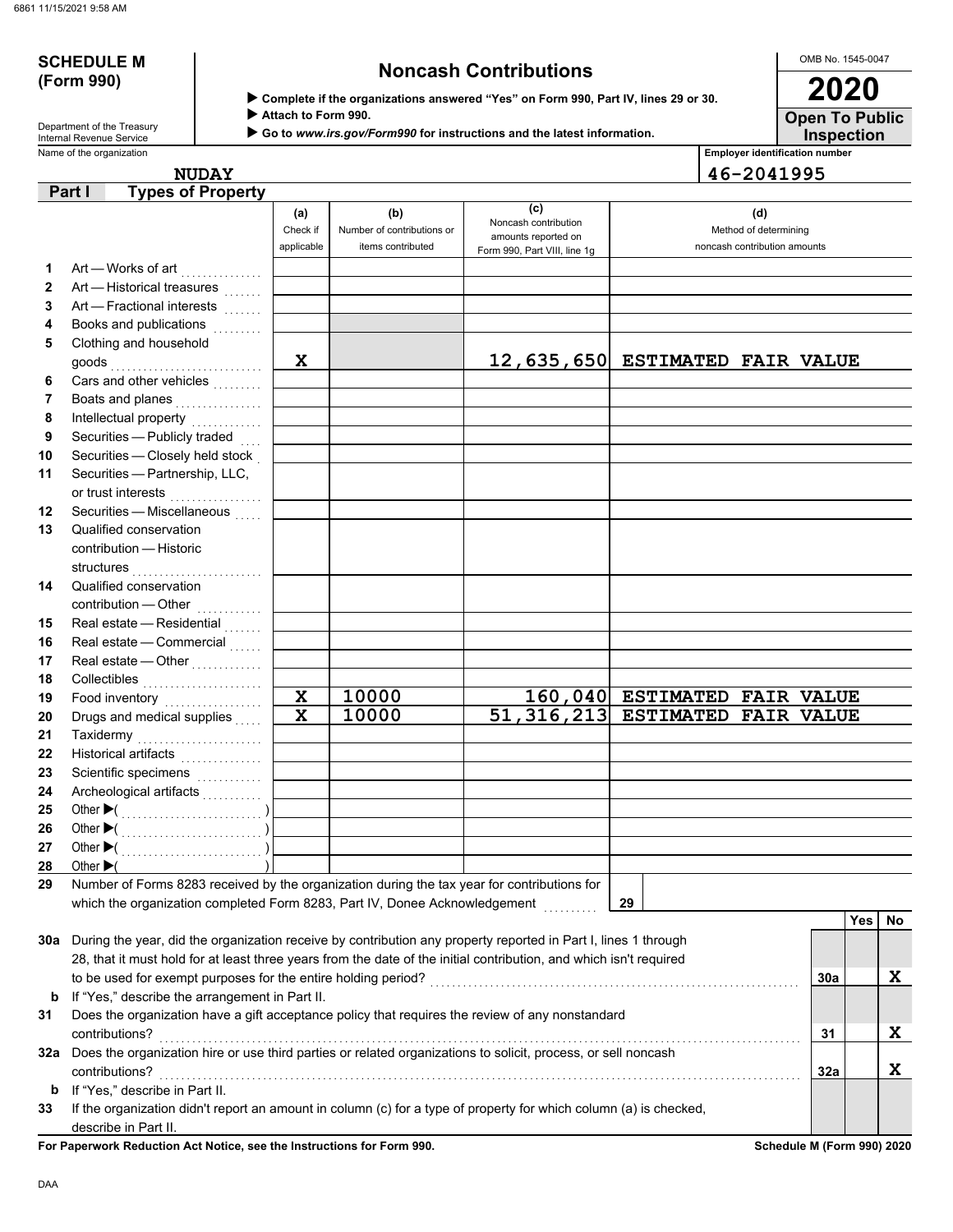|         | Schedule M (Form 990) 2020 NUDAY | 46-2041995                                                                                                                                                                                                                                                                                                        | Page 2 |
|---------|----------------------------------|-------------------------------------------------------------------------------------------------------------------------------------------------------------------------------------------------------------------------------------------------------------------------------------------------------------------|--------|
| Part II |                                  | Supplemental Information. Provide the information required by Part I, lines 30b, 32b, and 33, and whether<br>the organization is reporting in Part I, column (b), the number of contributions, the number of items received,<br>or a combination of both. Also complete this part for any additional information. |        |
|         |                                  |                                                                                                                                                                                                                                                                                                                   |        |
|         |                                  |                                                                                                                                                                                                                                                                                                                   |        |
|         |                                  |                                                                                                                                                                                                                                                                                                                   |        |
|         |                                  |                                                                                                                                                                                                                                                                                                                   |        |
|         |                                  |                                                                                                                                                                                                                                                                                                                   |        |
|         |                                  |                                                                                                                                                                                                                                                                                                                   |        |
|         |                                  |                                                                                                                                                                                                                                                                                                                   |        |
|         |                                  |                                                                                                                                                                                                                                                                                                                   |        |
|         |                                  |                                                                                                                                                                                                                                                                                                                   |        |
|         |                                  |                                                                                                                                                                                                                                                                                                                   |        |
|         |                                  |                                                                                                                                                                                                                                                                                                                   |        |
|         |                                  |                                                                                                                                                                                                                                                                                                                   |        |
|         |                                  |                                                                                                                                                                                                                                                                                                                   |        |
|         |                                  |                                                                                                                                                                                                                                                                                                                   |        |
|         |                                  |                                                                                                                                                                                                                                                                                                                   |        |
|         |                                  |                                                                                                                                                                                                                                                                                                                   |        |
|         |                                  |                                                                                                                                                                                                                                                                                                                   |        |
|         |                                  |                                                                                                                                                                                                                                                                                                                   |        |
|         |                                  |                                                                                                                                                                                                                                                                                                                   |        |
|         |                                  |                                                                                                                                                                                                                                                                                                                   |        |
|         |                                  |                                                                                                                                                                                                                                                                                                                   |        |
|         |                                  |                                                                                                                                                                                                                                                                                                                   |        |
|         |                                  |                                                                                                                                                                                                                                                                                                                   |        |
|         |                                  |                                                                                                                                                                                                                                                                                                                   |        |
|         |                                  |                                                                                                                                                                                                                                                                                                                   |        |
|         |                                  |                                                                                                                                                                                                                                                                                                                   |        |
|         |                                  |                                                                                                                                                                                                                                                                                                                   |        |
|         |                                  |                                                                                                                                                                                                                                                                                                                   |        |
|         |                                  |                                                                                                                                                                                                                                                                                                                   |        |
|         |                                  |                                                                                                                                                                                                                                                                                                                   |        |
|         |                                  |                                                                                                                                                                                                                                                                                                                   |        |
|         |                                  |                                                                                                                                                                                                                                                                                                                   |        |
|         |                                  |                                                                                                                                                                                                                                                                                                                   |        |
|         |                                  |                                                                                                                                                                                                                                                                                                                   |        |
|         |                                  |                                                                                                                                                                                                                                                                                                                   |        |
|         |                                  |                                                                                                                                                                                                                                                                                                                   |        |
|         |                                  |                                                                                                                                                                                                                                                                                                                   |        |
|         |                                  |                                                                                                                                                                                                                                                                                                                   |        |
|         |                                  |                                                                                                                                                                                                                                                                                                                   |        |
|         |                                  |                                                                                                                                                                                                                                                                                                                   |        |
|         |                                  |                                                                                                                                                                                                                                                                                                                   |        |
|         |                                  |                                                                                                                                                                                                                                                                                                                   |        |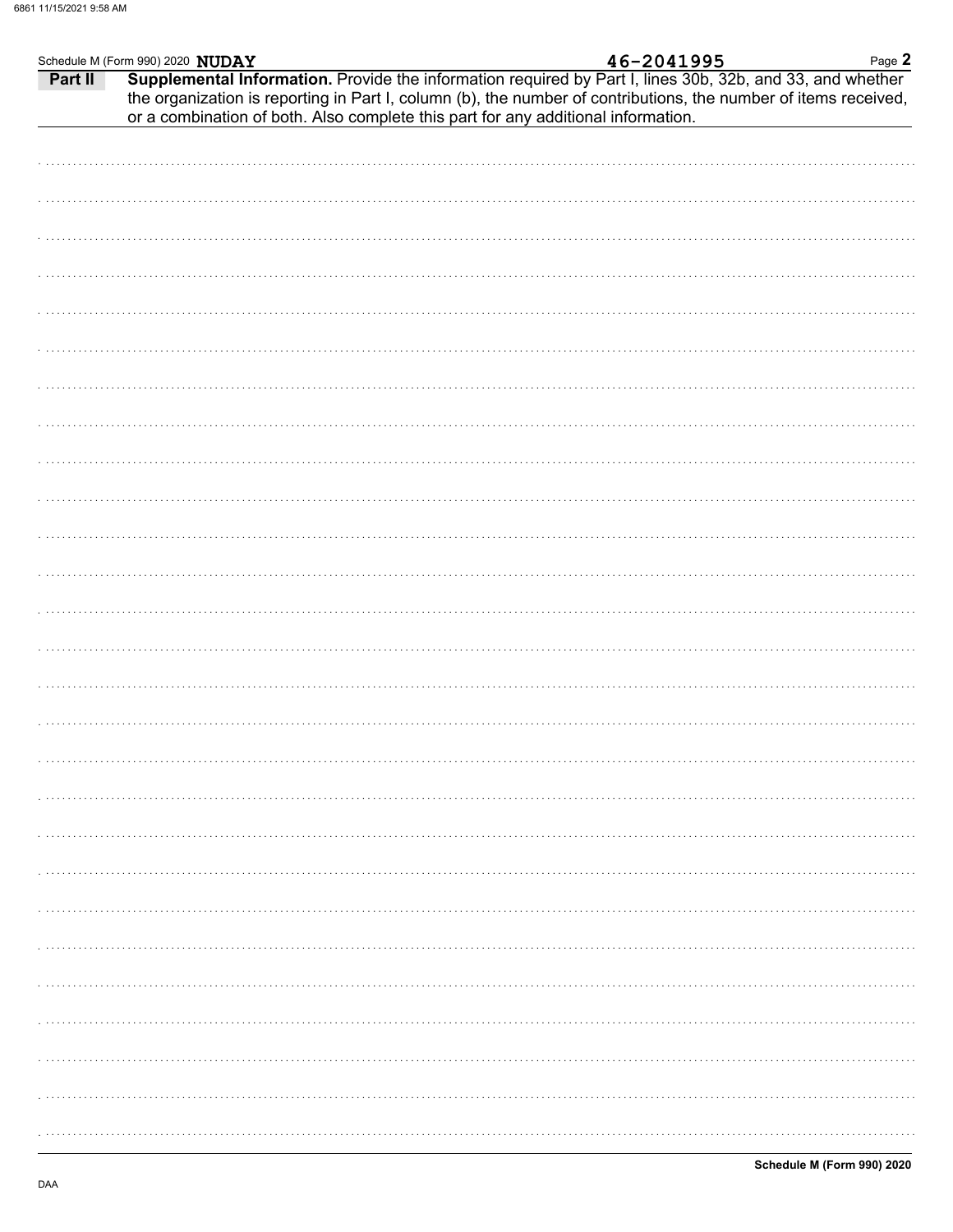| <b>SCHEDULE O</b>                                      | Supplemental Information to Form 990 or 990-EZ                                                                                            | OMB No. 1545-0047                                   |
|--------------------------------------------------------|-------------------------------------------------------------------------------------------------------------------------------------------|-----------------------------------------------------|
| (Form 990 or 990-EZ)                                   | Complete to provide information for responses to specific questions on<br>2020                                                            |                                                     |
|                                                        | Form 990 or 990-EZ or to provide any additional information.<br>Attach to Form 990 or 990-EZ.                                             | <b>Open to Public</b>                               |
| Department of the Treasury<br>Internal Revenue Service | Go to www.irs.gov/Form990 for the latest information.                                                                                     | <b>Inspection</b>                                   |
| Name of the organization                               | <b>NUDAY</b>                                                                                                                              | <b>Employer identification number</b><br>46-2041995 |
|                                                        |                                                                                                                                           |                                                     |
|                                                        | FORM 990, PART VI, LINE 2 - RELATED PARTY INFORMATION AMONG OFFICERS                                                                      |                                                     |
| NADIA ALAWA                                            | <b>AIMAN ALAWA</b>                                                                                                                        |                                                     |
| <b>CEO</b>                                             | <b>TREASUER</b>                                                                                                                           |                                                     |
| WIFE/HUSBAND                                           |                                                                                                                                           |                                                     |
|                                                        | FORM 990, PART VI, LINE 11B - ORGANIZATION'S PROCESS TO REVIEW FORM 990                                                                   |                                                     |
|                                                        | FORM 990 IS REVIEWED BY BOARD MEMEBRS IN ACCORDANCE WITH THE ORGANIZATION'S                                                               |                                                     |
| <b>BY-LAWS.</b>                                        |                                                                                                                                           |                                                     |
|                                                        | FORM 990, PART VI, LINE 12C - ENFORCEMENT OF CONFLICTS POLICY<br>COMPLIANCE WITH THE CONFLICT OF INTEREST POLICY IS REGULARLY ENFORCED BY |                                                     |
|                                                        | THE GOVERNING AND FINANCIAL COMMITTEES. INQUIRIES CAN BE MADE BY ANY BOARD                                                                |                                                     |
| MEMBER AT ANY TIME.                                    |                                                                                                                                           |                                                     |
|                                                        | FORM 990, PART VI, LINE 15A - COMPENSATION PROCESS FOR TOP OFFICIAL                                                                       |                                                     |
|                                                        | IN DETERMINING COMPENSATION OF THE CEO THE BOARD INCLUDES                                                                                 |                                                     |
|                                                        | A REVIEW AND APPROVAL BY INDEPENDENT PERSONS, COMPARABILITY DATA AND                                                                      |                                                     |
|                                                        | CONTEMPORANEOUS SUBSTANTIATION OF THE DELIBERATION AND DECISION. THE                                                                      |                                                     |
|                                                        | PROCESS INCLUDED AN INDEPENDENT COMMITTEE AND A LEGAL COUNSEL BEFORE THE                                                                  |                                                     |
|                                                        |                                                                                                                                           |                                                     |
|                                                        | FINAL RECOMMENDATION WAS PRESENTED TO THE WHOLE INDEPENDENT BOARD FOR<br>DELIBERATION AND DECISION.                                       |                                                     |
|                                                        |                                                                                                                                           |                                                     |
|                                                        | FORM 990, PART VI, LINE 19 - GOVERNING DOCUMENTS DISCLOSURE EXPLANATION                                                                   |                                                     |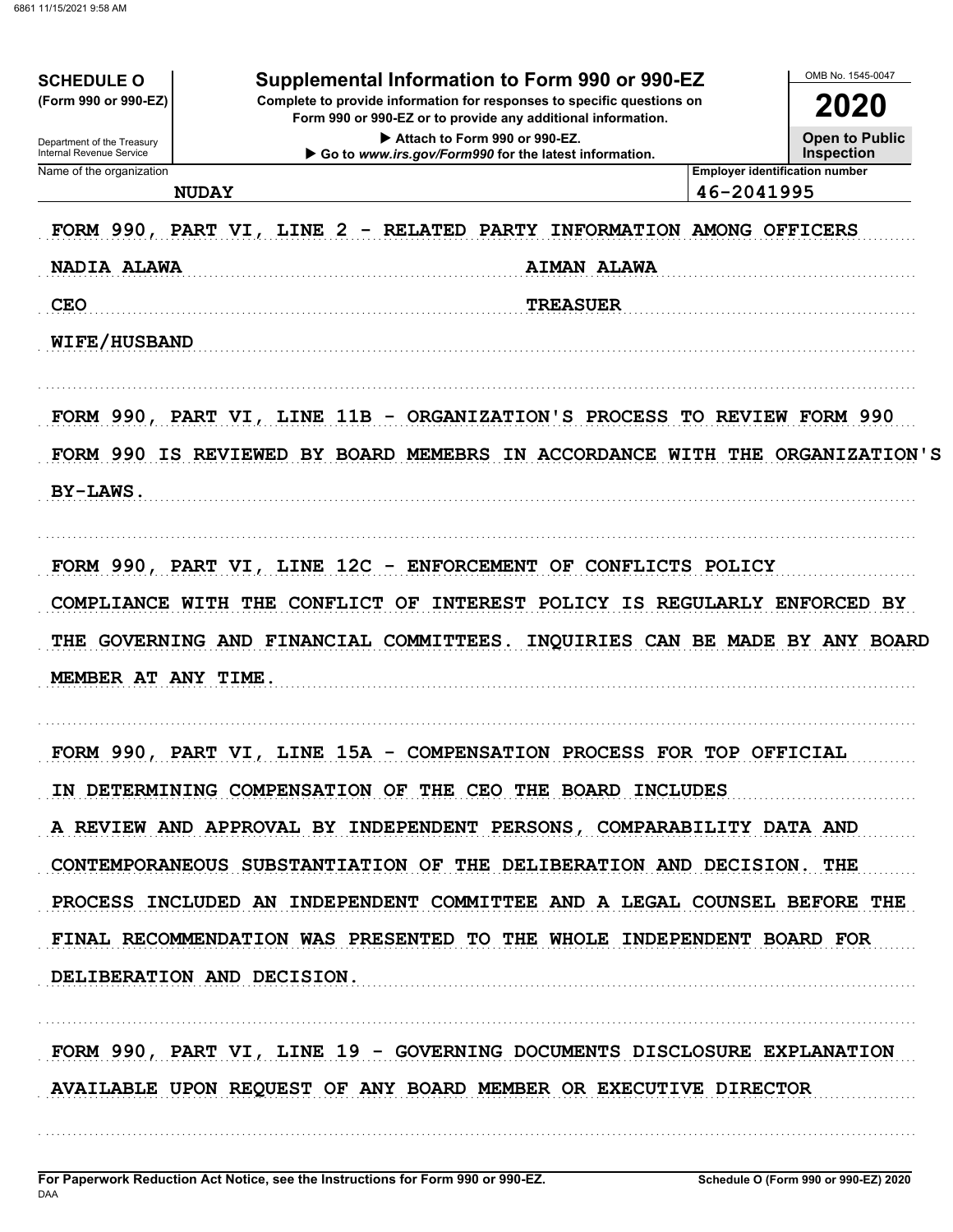| Schedule O (Form 990 or 990-EZ) 2020<br>Name of the organization    | Page 2                                              |
|---------------------------------------------------------------------|-----------------------------------------------------|
| <b>NUDAY</b>                                                        | <b>Employer identification number</b><br>46-2041995 |
|                                                                     |                                                     |
| FORM 990, PART XI, LINE 9 - OTHER CHANGES IN NET ASSETS EXPLANATION |                                                     |
| LOCATION OF SPECIAL EVENT EXPENSES ON STATEMENT OF ACTIVIT \$       | $\overline{0}$                                      |
| LOCATION OF SPECIAL EVENT EXPENSES ON STATEMENT OF ACTIVIT \$       | $\overline{0}$                                      |
|                                                                     |                                                     |
|                                                                     |                                                     |
|                                                                     |                                                     |
|                                                                     |                                                     |
|                                                                     |                                                     |
|                                                                     |                                                     |
|                                                                     |                                                     |
|                                                                     |                                                     |
|                                                                     |                                                     |
|                                                                     |                                                     |
|                                                                     |                                                     |
|                                                                     |                                                     |
|                                                                     |                                                     |
|                                                                     |                                                     |
|                                                                     |                                                     |
|                                                                     |                                                     |
|                                                                     |                                                     |
|                                                                     |                                                     |
|                                                                     |                                                     |
|                                                                     |                                                     |
|                                                                     |                                                     |
|                                                                     |                                                     |
|                                                                     |                                                     |
|                                                                     |                                                     |
|                                                                     |                                                     |
|                                                                     |                                                     |
|                                                                     |                                                     |

| PAGE 1 OF 1 |  |                                      |
|-------------|--|--------------------------------------|
|             |  | Schedule O (Form 990 or 990-EZ) 2020 |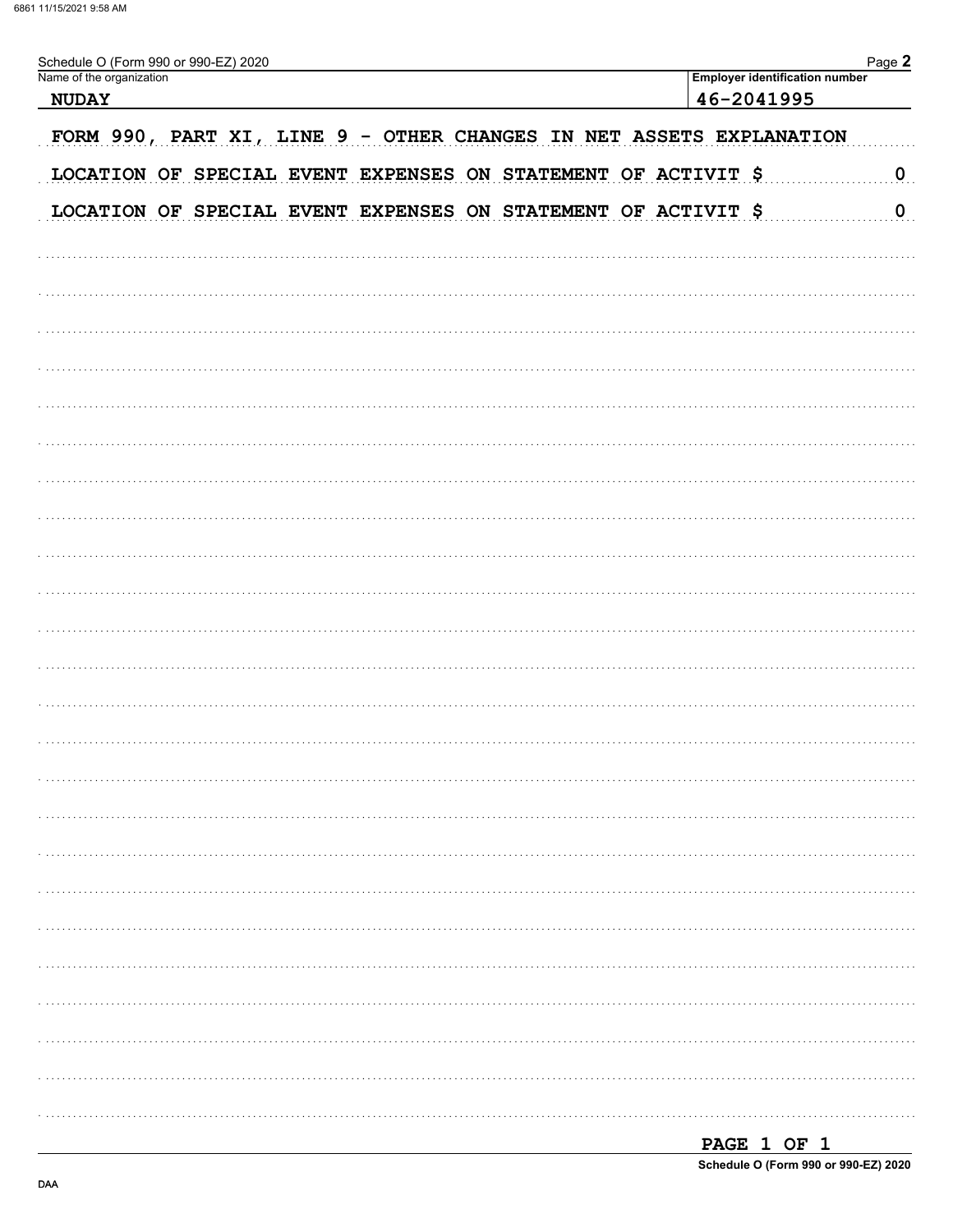6861 11/15/2021 9:58 AM

## **Depreciation and Amortization**

**(a)** Classification of property **(b)** Month and year **(c)** Basis for depreciation **(d)** Recovery **(e)** Convention **(f)** Method **(g)** Depreciation deduction **(a) (b)** Convention **(f)** Method **(g)** Depreciation deduction during the tax year. See instructions **(Including Information on Listed Property) Identifying number Attach to your tax return.** Department of the Treasury (99) **Department of the Treasury Properties of the Section Conduct Conduct Conduct Conductions and the latest information.** Aonth and year (c) Basis for depreciation<br>
placed in (business/investment use<br>
service only–see instructions) period Special depreciation allowance for qualified property (other than listed property) placed in service **(a)** Description of property **(b)** Cost (business use only) **(c)** Elected cost 5 Dollar limitation for tax year. Subtract line 4 from line 1. If zero or less, enter -0-. If married filing separately, see instructions . . . . . . . | 5 Business or activity to which this form relates Name(s) shown on return OMB No. 1545-0172 property MM S/L Nonresidential real **1988** and 1999 **Nonresidential real 1999** yrs. Nonresidential real 1999 **S/L** property **27.5 yrs.** MM S/L NM S/L Residential rental The Residential Property and the Contract of the Solution of the Solution of the Solution of the Solution of the Solution of the Solution of the Solution of the Solution of the Solution of the Solution o 25-year property and the same state of the state of the state of the state of the state of the state of the state of the state of the state of the state of the state of the state of the state of the state of the state of t 20-year property 15-year property 10-year property 7-year property 5-year property 3-year property If you are electing to group any assets placed in service during the tax year into one or more general asset accounts, check here MACRS deductions for assets placed in service in tax years beginning before 2020 . . . . . . . . . . . . . . . . . . . . . . . . . . . . . . . **17 17** Other depreciation (including ACRS) . . . . . . . . . . . . . . . . . . . . . . . . . . . . . . . . . . . . . . . . . . . . . . . . . . . . . . . . . . . . . . . . . . . . . . . . . . . . . . . . **16 16** Property subject to section 168(f)(1) election . . . . . . . . . . . . . . . . . . . . . . . . . . . . . . . . . . . . . . . . . . . . . . . . . . . . . . . . . . . . . . . . . . . . . . . . **15 15** Carryover of disallowed deduction to 2021. Add lines 9 and 10, less line 12 . . . . . . . . . **13 13** Section 179 expense deduction. Add lines 9 and 10, but don't enter more than line 11 . . . . . . . . . . . . . . . . . . . . . . . . . . . . **12 12** Business income limitation. Enter the smaller of business income (not less than zero) or line 5. See instructions . **11 11** Carryover of disallowed deduction from line 13 of your 2019 Form 4562 . . . . . . . . . . . . . . . . . . . . . . . . . . . . . . . . . . . . . . . . . . . **10 10** Tentative deduction. Enter the **smaller** of line 5 or line 8 . . . . . . . . . . . . . . . . . . . . . . . . . . . . . . . . . . . . . . . . . . . . . . . . . . . . . . . . . . . **9 9** Total elected cost of section 179 property. Add amounts in column (c), lines 6 and 7 . . . . . . . . . . . . . . . . . . . . . . . . . . . . . . **8 8** Listed property. Enter the amount from line 29 . . . . . . . . . . . . . . . . . . . . . . . . . . . . . . . . . . . . . . . . . . . **7 7** Reduction in limitation. Subtract line 3 from line 2. If zero or less, enter -0- . . . . . . . . . . . . . . . . . . . . . . . . . . . . . . . . . . . . . . . . . **4 4** Threshold cost of section 179 property before reduction in limitation (see instructions) . . . . . . . . . . . . . . . . . . . . . . . . . . . . **3 3** Total cost of section 179 property placed in service (see instructions) . . . . . . . . . . . . . . . . . . . . . . . . . . . . . . . . . . . . . . . . . . . . . . **2 2** Maximum amount (see instructions) . . . . . . . . . . . . . . . . . . . . . . . . . . . . . . . . . . . . . . . . . . . . . . . . . . . . . . . . . . . . . . . . . . . . . . . . . . . . . . . . . **1 1** Form 4562 **i h g f e d c b 19a 18 Section A 14 14 Note:** Don't use Part II or Part III below for listed property. Instead, use Part V. **6 Part III MACRS Depreciation (Don't** include listed property. See instructions.**) Part II Special Depreciation Allowance and Other Depreciation (Don't** include listed property. See instructions.**) Note:** If you have any listed property, complete Part V before you complete Part I. **Part I Election To Expense Certain Property Under Section 179 179 <sup>2020</sup> <sup>4562</sup> Section B—Assets Placed in Service During 2020 Tax Year Using the General Depreciation System** (99) ▶ **NUDAY 46-2041995 INDIRECT DEPRECIATION 1,040,000 2,590,000 8,087 6,370**

## **Section C—Assets Placed in Service During 2020 Tax Year Using the Alternative Depreciation System**

|     | 20a Class life                                                                                                                                                                                                        |  |    |         |    | S/L |  |       |
|-----|-----------------------------------------------------------------------------------------------------------------------------------------------------------------------------------------------------------------------|--|----|---------|----|-----|--|-------|
| b   | 12-vear                                                                                                                                                                                                               |  |    | 12 vrs. |    | S/L |  |       |
|     | $c30-year$                                                                                                                                                                                                            |  |    | 30 vrs. | MМ | S/L |  |       |
|     | $d$ 40-year                                                                                                                                                                                                           |  |    | 40 vrs. | мм | S/L |  |       |
|     | <b>Part IV</b><br><b>Summary</b> (See instructions.)                                                                                                                                                                  |  |    |         |    |     |  |       |
| 21  | Listed property. Enter amount from line 28                                                                                                                                                                            |  |    |         |    |     |  | 5,639 |
| 22. | <b>Total.</b> Add amounts from line 12, lines 14 through 17, lines 19 and 20 in column (g), and line 21. Enter<br>here and on the appropriate lines of your return. Partnerships and S corporations—see instructions. |  | 22 | 20,096  |    |     |  |       |

**23**

here and on the appropriate lines of your return. Partnerships and S corporations—see instructions . . . . . . . . . . . . . . **22**

| 23 For assets shown above and placed in service during the current year, enter the |
|------------------------------------------------------------------------------------|
|                                                                                    |